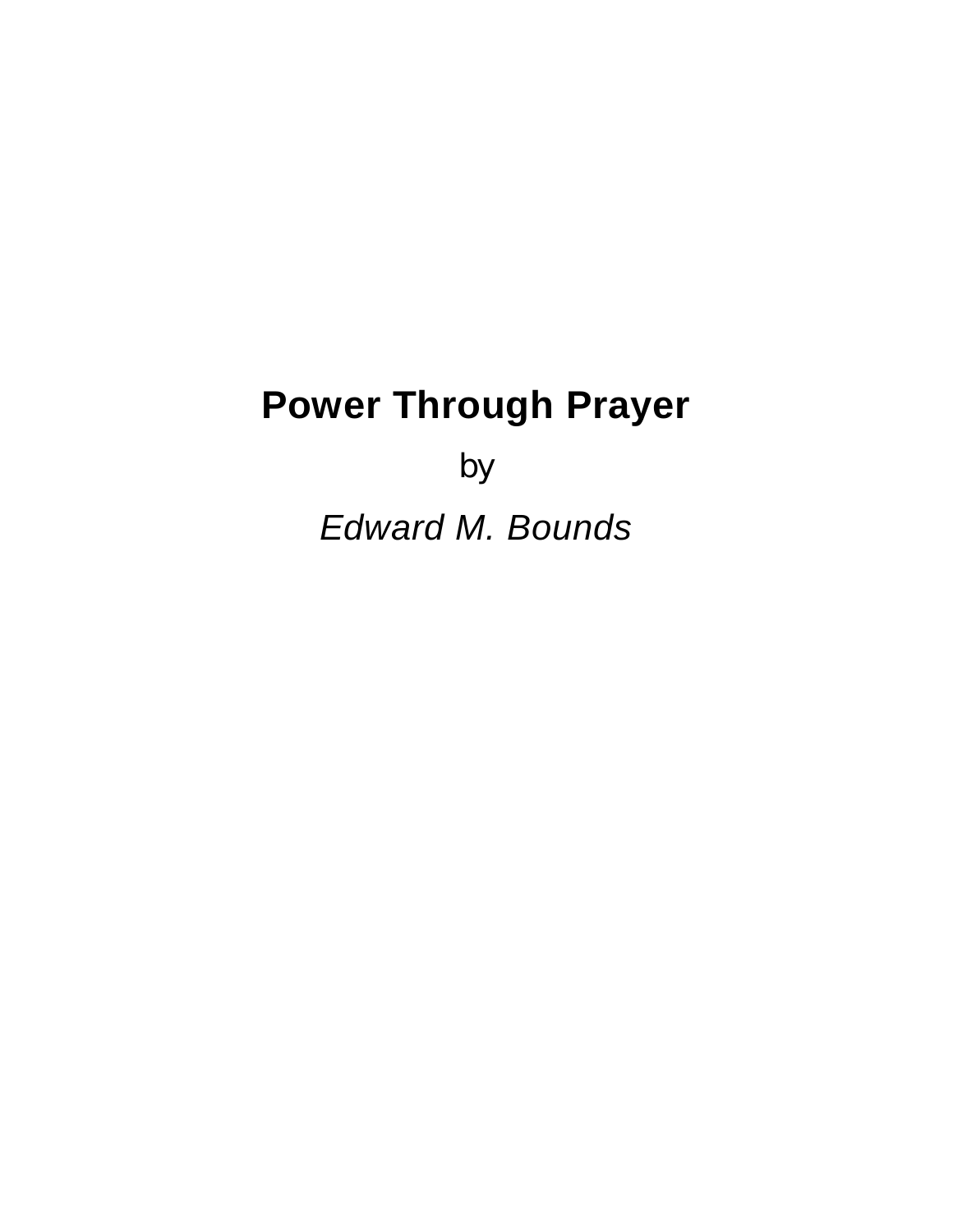# **POWER THROUGH PRAYER**

*Power through Prayer* has been called "one of the truly great masterpieces on the theme of prayer.´ The term *classic* can appropriately be applied to this outstanding book.

In twenty provocative and inspiring chapters, each prefaced with quotations from spiritual giants, Edward M. Bounds stresses the imperative of vital prayer in the life of a pastor. He says, ". . . every preacher who does not make prayer a mighty factor in his own life and ministry is weak as a factor in God's work and is powerless to project God's cause in this world."

Recreation to a minister must be as whetting is with the mower that is, to be used only so far as is necessary for his work. May a physician in plague-time take any more relaxation or recreation than is necessary for his life, when so many are expecting his help in a case of life and death? Will you stand by and see sinners gasping under the pangs of death, and say: "God doth not require me to make myself a drudge to save them?" Is this the voice of ministerial or Christian compassion or rather of sensual laziness and diabolical cruelty.—Richard Baxter

Misemployment of time is injurious to the mind. In illness I have looked back with self-reproach on days spent in my study; I was wading through history and poetry and monthly journals, but I was in my study! Another man's trifling is notorious to all observers, but what am I doing? Nothing, perhaps, that has reference to the spiritual good of my congregation. Be much in retirement and prayer. Study the honor and glory of your Master.—Richard Cecil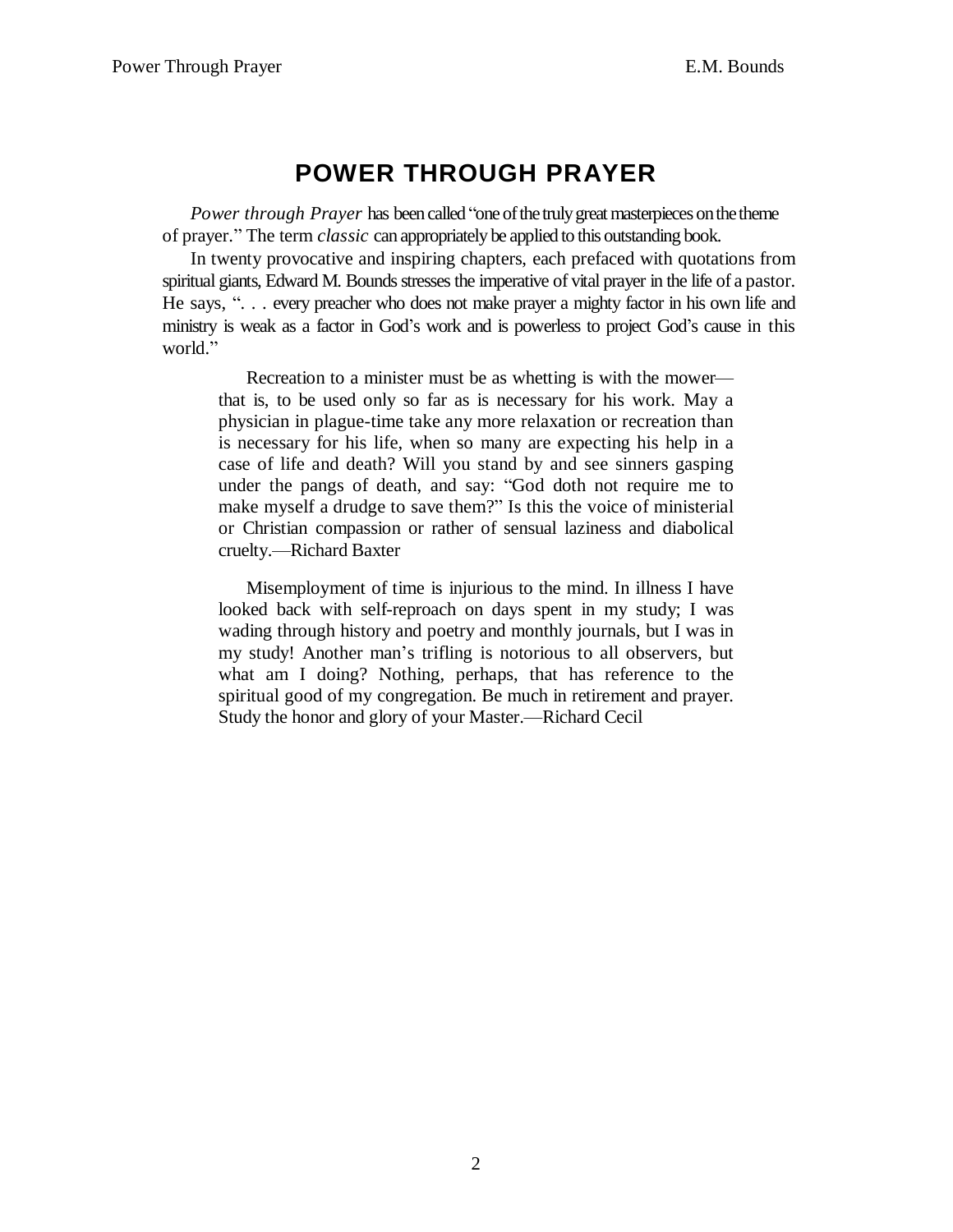# **1. MEN OF PRAYER NEEDED**

*Study universal holiness of life. Your whole usefulness depends on this, for your sermons last but an hour or two; your life preaches all the week. If Satan can only make a covetous minister a lover of praise, of pleasure, of good eating, he has ruined your ministry. Give yourself to prayer, and get your texts, your thoughts, your words from God. Luther spent his best three hours in prayer.*—Robert Murray **McCheyne** 

WE are constantly on a stretch, if not on a strain, to devise new methods, new plans, new organizations to advance the Church and secure enlargement and efficiency for the gospel. This trend of the day has a tendency to lose sight of the man or sink the man in the plan or organization. God's plan is to make much of the man, far more of him than of anything else. Men are God's method. The Church is looking for better methods; God is looking for better men. "There was a man sent from God whose name was John." The dispensation that heralded and prepared the way for Christ was bound up in that man John. "Unto us a child is born, unto us a son is given." The world's salvation comes out of that cradled Son. When Paul appeals to the personal character of the men who rooted the gospel in the world, he solves the mystery of their success. The glory and efficiency of the gospel is staked on the men who proclaim it. When God declares that "the eyes of the Lord run to and fro throughout the whole earth, to show himself strong in the behalf of them whose heart is perfect toward him," he declares the necessity of men and his dependence on them as a channel through which to exert his power upon the world. This vital, urgent truth is one that this age of machinery is apt to forget. The forgetting of it is as baneful on the work of God as would be the striking of the sun from his sphere. Darkness, confusion, and death would ensue.

What the Church needs to-day is not more machinery or better, not new organizations or more and novel methods, but men whom the Holy Ghost can use—men of prayer, men mighty in prayer. The Holy Ghost does not flow through methods, but through men. He does not come on machinery, but on men. He does not anoint plans, but men—men of prayer.

An eminent historian has said that the accidents of personal character have more to do with the revolutions of nations than either philosophic historians or democratic politicians will allow. This truth has its application in full to the gospel of Christ, the character and conduct of the followers of Christ—Christianize the world, transfigure nations and individuals. Of the preachers of the gospel it is eminently true.

The character as well as the fortunes of the gospel is committed to the preacher. He makes or mars the message from God to man. The preacher is the golden pipe through which the divine oil flows. The pipe must not only be golden, but open and flawless, that the oil may have a full, unhindered, unwasted flow.

The man makes the preacher. God must make the man. The messenger is, if possible, more than the message. The preacher is more than the sermon. The preacher makes the sermon. As the lifegiving milk from the mother's bosom is but the mother's life, so all the preacher says is tinctured, impregnated by what the preacher is. The treasure is in earthen vessels, and the taste of the vessel impregnates and may discolor. The man, the whole man, lies behind the sermon. Preaching is not the performance of an hour. It is the outflow of a life. It takes twenty years to make a sermon, because it takes twenty years to make the man. The true sermon is a thing of life. The sermon grows because the man grows. The sermon is forceful because the man is forceful. The sermon is holy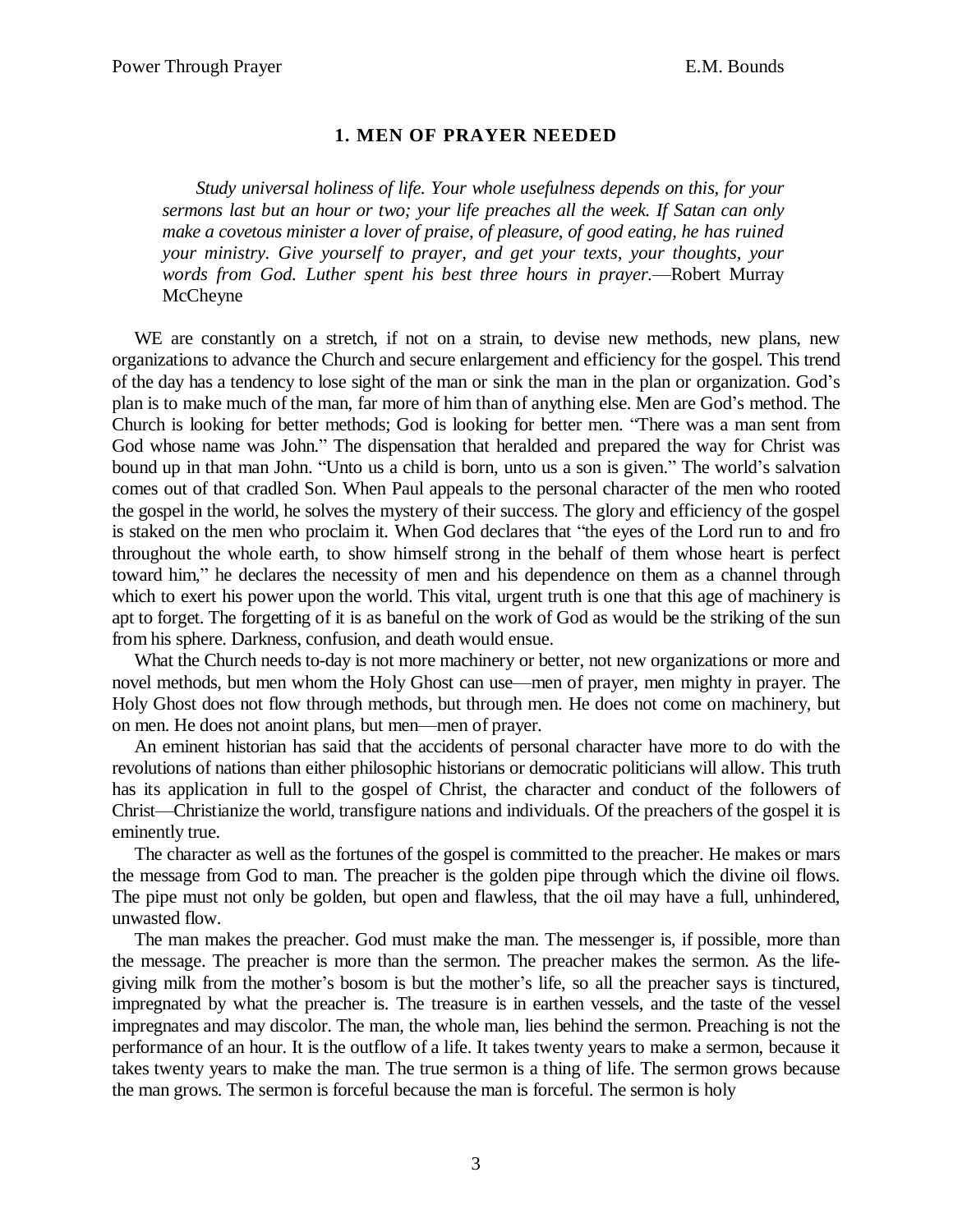because the man is holy. The sermon is full of the divine unction because the man is full of the divine unction.

Paul termed it "My gospel;" not that he had degraded it by his personal eccentricities or diverted it by selfish appropriation, but the gospel was put into the heart and lifeblood of the man Paul, as a personal trust to be executed by his Pauline traits, to be set aflame and empowered by the fiery energy of his fiery soul. Paul's sermons—what were they? Where are they? Skeletons, scattered fragments, afloat on the sea of inspiration! But the man Paul, greater than his sermons, lives forever, in full form, feature and stature, with his molding hand on the Church. The preaching is but a voice. The voice in silence dies, the text is forgotten, the sermon fades from memory; the preacher lives.

The sermon cannot rise in its life-giving forces above the man. Dead men give out dead sermons, and dead sermons kill. Everything depends on the spiritual character of the preacher. Under the Jewish dispensation the high priest had inscribed in jeweled letters on a golden frontlet: "Holiness to the Lord.<sup>"</sup> So every preacher in Christ's ministry must be molded into and mastered by this same holy motto. It is a crying shame for the Christian ministry to fall lower in holiness of character and holiness of aim than the Jewish priesthood. Jonathan Edwards said: ³I went on with my eager pursuit after more holiness and conformity to Christ. The heaven I desired was a heaven of holiness." The gospel of Christ does not move by popular waves. It has no self-propagating power. It moves as the men who have charge of it move. The preacher must impersonate the gospel. Its divine, most distinctive features must be embodied in him. The constraining power of love must be in the preacher as a projecting, eccentric, an all-commanding, self-oblivious force. The energy of self-denial must be his being, his heart and blood and bones. He must go forth as a man among men, clothed with humility, abiding in meekness, wise as a serpent, harmless as a dove; the bonds of a servant with the spirit of a king, a king in high, royal, in dependent bearing, with the simplicity and sweetness of a child. The preacher must throw himself, with all the abandon of a perfect, self-emptying faith and a self-consuming zeal, into his work for the salvation of men. Hearty, heroic, compassionate, fearless martyrs must the men be who take hold of and shape a generation for God. If they be timid time servers, place seekers, if they be men pleasers or men fearers, if their faith has a weak hold on God or his Word, if their denial be broken by any phase of self or the world, they cannot take hold of the Church nor the world for God.

The preacher's sharpest and strongest preaching should be to himself. His most difficult, delicate, laborious, and thorough work must be with himself. The training of the twelve was the great, difficult, and enduring work of Christ. Preachers are not sermon makers, but men makers and saint makers, and he only is well-trained for this business who has made himself a man and a saint. It is not great talents nor great learning nor great preachers that God needs, but men great in holiness, great in faith, great in love, great in fidelity, great for God—men always preaching by holy sermons in the pulpit, by holy lives out of it. These can mold a generation for God.

After this order, the early Christians were formed. Men they were of solid mold, preachers after the heavenly type—heroic, stalwart, soldierly, saintly. Preaching with them meant self-denying, selfcrucifying, serious, toilsome, martyr business. They applied themselves to it in a way that told on their generation, and formed in its womb a generation yet unborn for God. The preaching man is to be the praying man. Prayer is the preacher's mightiest weapon. An almighty force in itself, it gives life and force to all.

The real sermon is made in the closet. The man—God's man—is made in the closet. His life and his profoundest convictions were born in his secret communion with God. The burdened and

tearful agony of his spirit, his weightiest and sweetest messages were got when alone with God. Prayer makes the man; prayer makes the preacher; prayer makes the pastor.

The pulpit of this day is weak in praying. The pride of learning is against the dependent humility of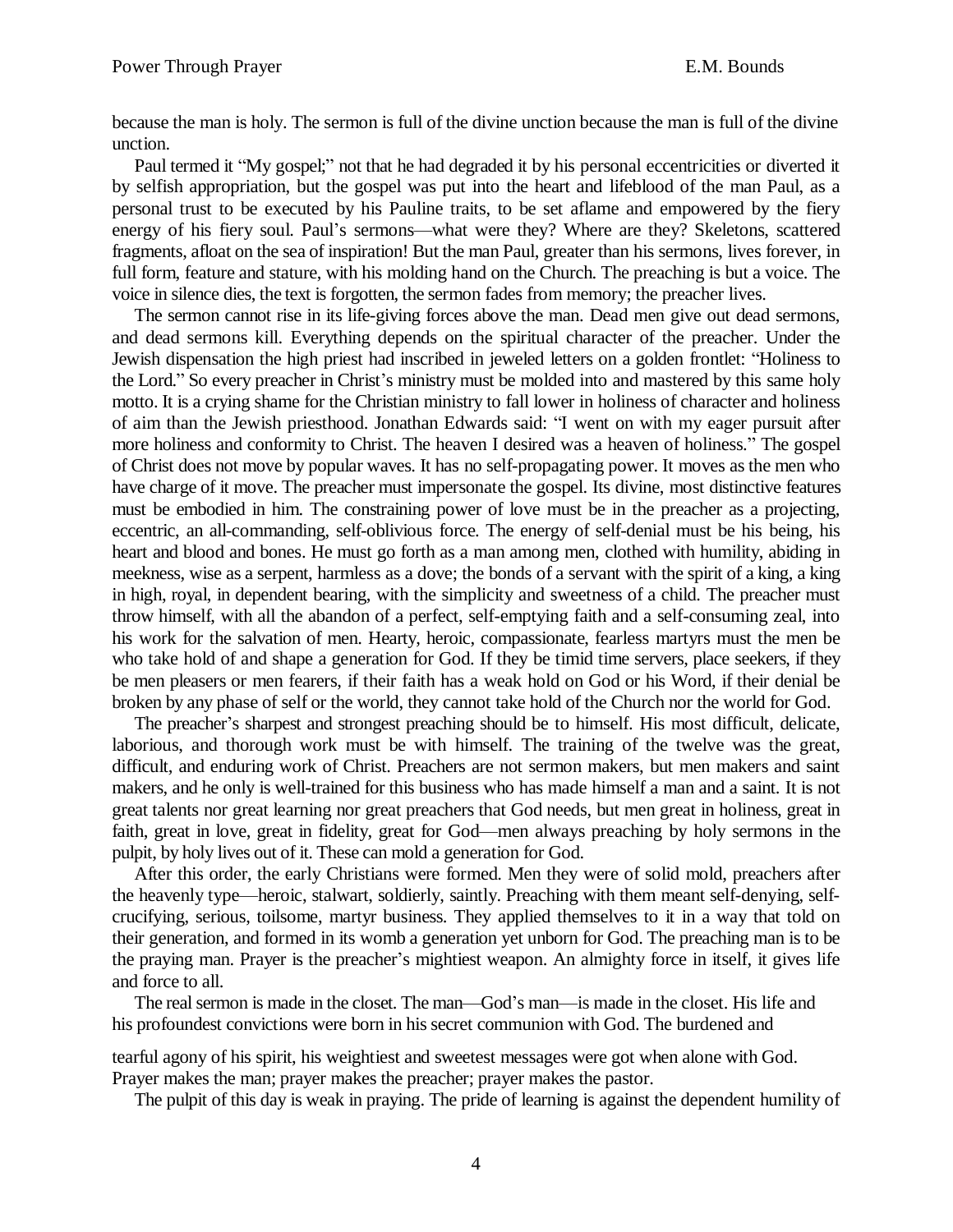prayer. Prayer is with the pulpit too often only official—a performance for the routine of service. Prayer is not to the modern pulpit the mighty force it was in Paul's life or Paul's ministry. Every preacher who does not make prayer a mighty factor in his own life and ministry is weak as a factor in God's work and is powerless to project God's cause in this world.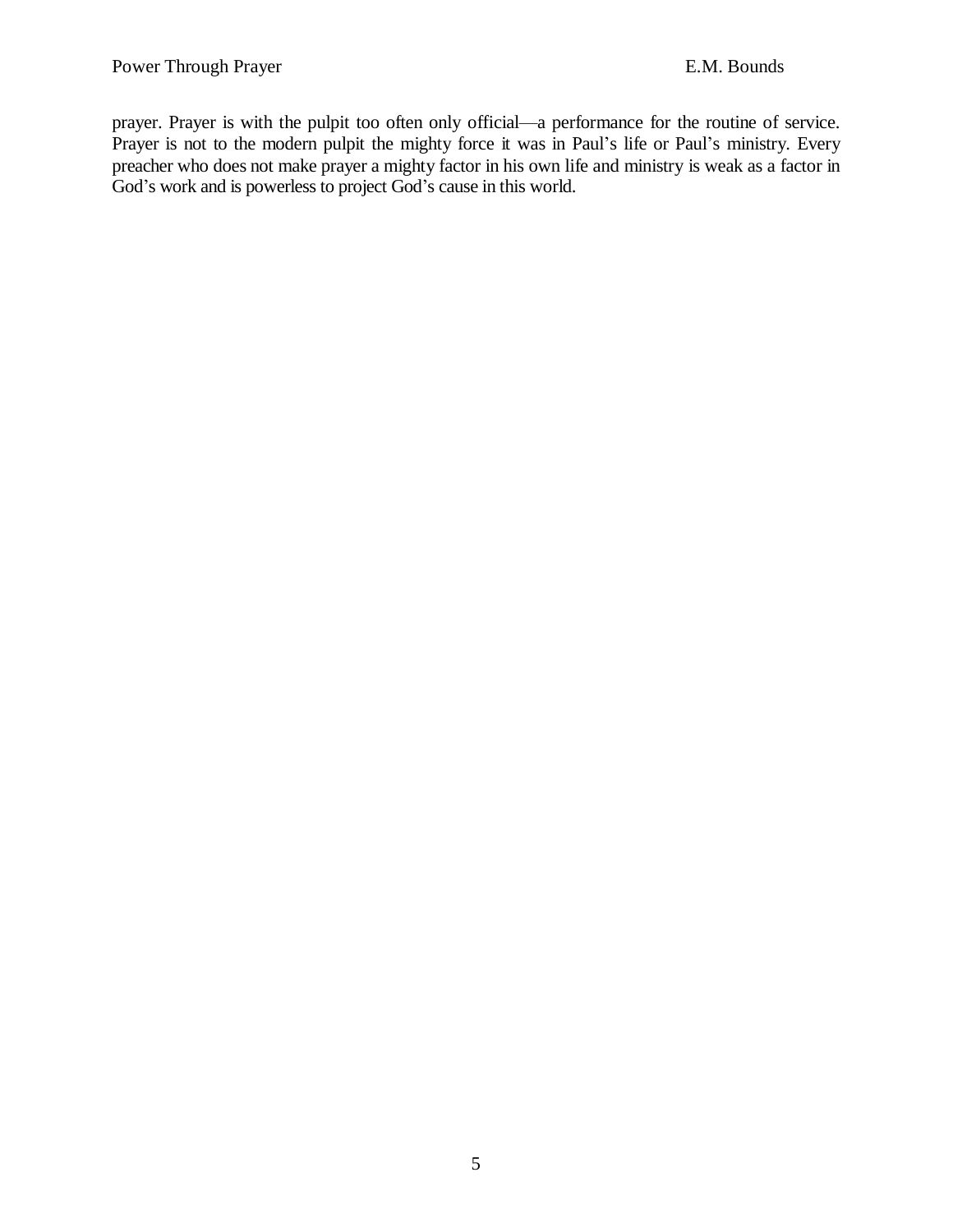#### **2. OUR SUFFICIENCY IS OF GOD**

*But above all he excelled in prayer. The inwardness and weight of his spirit, the reverence and solemnity of his address and behavior, and the fewness and fullness of his words have often struck even strangers with admiration as they used to reach others with consolation. The most awful, living, reverend frame I ever felt or beheld, I must say, was his prayer. And truly it was a testimony. He knew and lived nearer to the Lord than other men, for they that know him most will see most reason* to approach him with reverence and fear.—William Penn of George Fox

THE sweetest graces by a slight perversion may bear the bitterest fruit. The sun gives life, but sunstrokes are death. Preaching is to give life; it may kill. The preacher holds the keys; he may lock as well as unlock. Preaching is God's great institution for the planting and maturing of spiritual life. When properly executed, its benefits are untold; when wrongly executed, no evil can exceed its damaging results. It is an easy matter to destroy the flock if the shepherd be unwary or the pasture be destroyed, easy to capture the citadel if the watchmen be asleep or the food and water be poisoned. Invested with such gracious prerogatives, exposed to so great evils, involving so many grave responsibilities, it would be a parody on the shrewdness of the devil and a libel on his character and reputation if he did not bring his master influences to adulterate the preacher and the preaching. In face of all this, the exclamatory interrogatory of Paul, "Who is sufficient for these things?" is never out of order.

Paul says: "Our sufficiency is of God, who also hath made us able ministers of the new testament; not of the letter, but of the spirit: for the letter killeth, but the spirit giveth life." The true ministry is God-touched, God-enabled, and God-made. The Spirit of God is on the preacher in anointing power, the fruit of the Spirit is in his heart, the Spirit of God has vitalized the man and the word; his preaching gives life, gives life as the spring gives life; gives life as the resurrection gives life; gives ardent life as the summer gives ardent life; gives fruitful life as the autumn gives fruitful life. The lifegiving preacher is a man of God, whose heart is ever athirst for God, whose soul is ever following hard after God, whose eye is single to God, and in whom by the power of God's Spirit the flesh and the world have been crucified and his ministry is like the generous flood of a life-giving river.

The preaching that kills is non-spiritual preaching. The ability of the preaching is not from God. Lower sources than God have given to it energy and stimulant. The Spirit is not evident in the preacher nor his preaching. Many kinds of forces may be projected and stimulated by preaching that kills, but they are not spiritual forces. They may resemble spiritual forces, but are only the shadow, the counterfeit; life they may seem to have, but the life is magnetized. The preaching that kills is the letter; shapely and orderly it may be, but it is the letter still, the dry, husky letter, the empty, bald shell. The letter may have the germ of life in it, but it has no breath of spring to evoke it; winter seeds they are, as hard as the winter's soil, as icy as the winter's air, no thawing nor germinating by them. This letter-preaching has the truth. But even divine truth has no life-giving energy alone; it must be energized by the Spirit, with all God's forces at its back. Truth unquickened by God's Spirit deadens as much as, or more than, error. It may be the truth without admixture; but without the Spirit its shade and touch are deadly, its truth error, its light darkness. The letter-preaching is unctionless, neither mellowed nor oiled by the Spirit. There may be tears, but tears cannot run God's machinery; tears may be but summer's breath on a snow-covered iceberg, nothing but surface slush. Feelings and earnestness there may be, but it is the emotion of the actor and the earnestness of the attorney. The preacher may feel from the kindling of his own sparks, be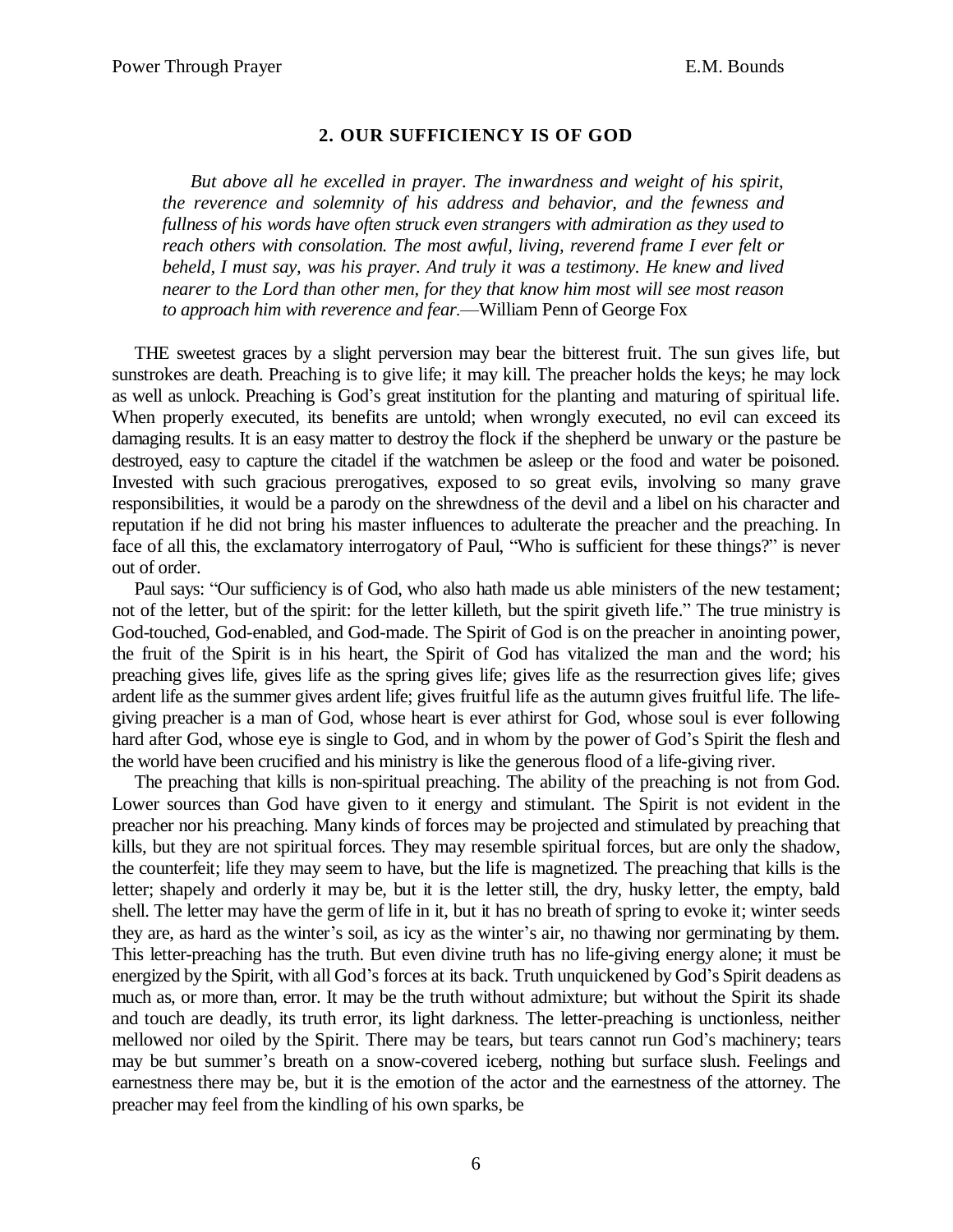eloquent over his own exegesis, earnest in delivering the product of his own brain; the professor may usurp the place and imitate the fire of the apostle; brains and nerves may serve the place and feign the work of God's Spirit, and by these forces the letter may glow and sparkle like an illumined text, but the glow and sparkle will be as barren of life as the field sown with pearls. The death-dealing element lies back of the words, back of the sermon, back of the occasion, back of the manner, back of the action. The great hindrance is in the preacher himself. He has not in himself the mighty life-creating forces. There may be no discount on his orthodoxy, honesty, cleanness, or earnestness; but somehow the man, the inner man, in its secret places has never broken down and surrendered to God, his inner life is not a great highway for the transmission of God's message, God's power. Somehow self and not God rules in the holy of holiest. Somewhere, all unconscious to himself, some spiritual nonconductor has touched his inner being, and the divine current has been arrested. His inner being has never felt its thorough spiritual bankruptcy, its utter powerlessness; he has never learned to cry out with an ineffable cry of self-despair and self-helplessness till God's power and God's fire comes in and fills, purifies, empowers. Self-esteem, self-ability in some pernicious shape has defamed and violated the temple which should be held sacred for God. Life-giving preaching costs the preacher much—death to self, crucifixion to the world, the travail of his own soul. Crucified preaching only can give life. Crucified preaching can come only from a crucified man.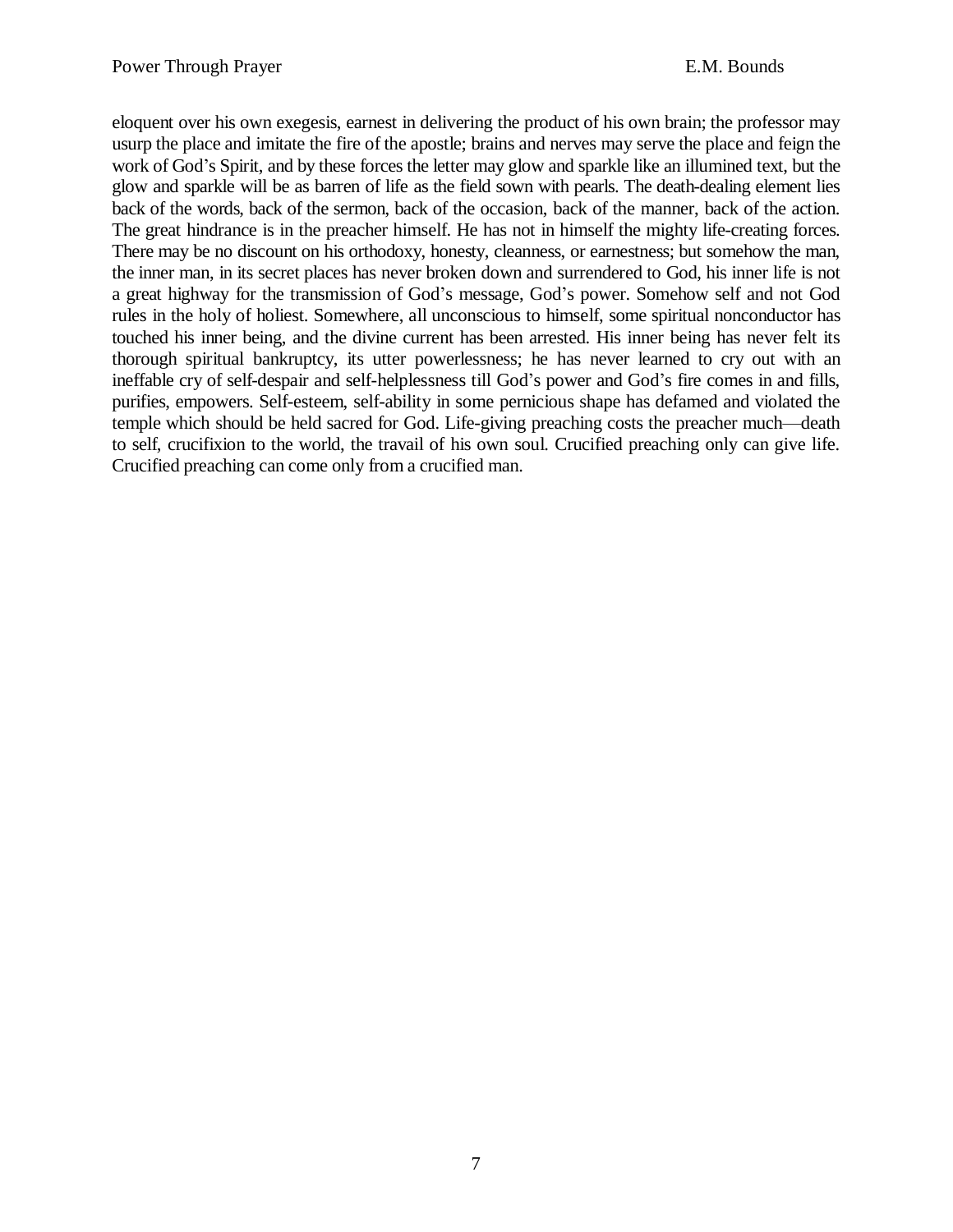#### **3. THE LETTER KILLETH**

*During this affliction I was brought to examine my life in relation to eternity closer than I had done when in the enjoyment of health. In this examination relative to the discharge of my duties toward my fellow creatures as a man, a Christian minister, and an officer of the Church, I stood approved by my own conscience; but in relation to my Redeemer and Saviour the result was different. My returns of gratitude and loving obedience bear no proportion to my obligations for redeeming, preserving, and supporting me through the vicissitudes of life from infancy to old age. The coldness of my love to Him who first loved me and has done so much for me overwhelmed and confused me; and to complete my unworthy character, I had not only neglected to improve the grace given to the extent of my duty and privilege, but for want of improvement had, while abounding in perplexing care and labor, declined from first zeal and love. I was confounded, humbled myself, implored mercy, and renewed my covenant to strive and devote myself unreservedly to the* Lord.—Bishop McKendree

THE preaching that kills may be, and often is, orthodox—dogmatically, inviolably orthodox. We love orthodoxy. It is good. It is the best. It is the clean, clear-cut teaching of God's Word, the trophies won by truth in its conflict with error, the levees which faith has raised against the desolating floods of honest or reckless misbelief or unbelief; but orthodoxy, clear and hard as crystal, suspicious and militant, may be but the letter well-shaped, well-named, and well-learned, the letter which kills. Nothing is so dead as a dead orthodoxy, too dead to speculate, too dead to think, to study, or to pray.

The preaching that kills may have insight and grasp of principles, may be scholarly and critical in taste, may have every minutia of the derivation and grammar of the letter, may be able to trim the letter into its perfect pattern, and illume it as Plato and Cicero may be illumined, may study it as a lawyer studies his text-books to form his brief or to defend his case, and yet be like a frost, a killing frost. Letter-preaching may be eloquent, enameled with poetry and rhetoric, sprinkled with prayer spiced with sensation, illumined by genius and yet these be but the massive or chaste, costly mountings, the rare and beautiful flowers which coffin the corpse. The preaching which kills may be without scholarship, unmarked by any freshness of thought or feeling, clothed in tasteless generalities or vapid specialties, with style irregular, slovenly, savoring neither of closet nor of study, graced neither by thought, expression, or prayer. Under such preaching how wide and utter the desolation! how profound the spiritual death!

This letter-preaching deals with the surface and shadow of things, and not the things themselves. It does not penetrate the inner part. It has no deep insight into, no strong grasp of, the hidden life of God's Word. It is true to the outside, but the outside is the hull which must be broken and penetrated for the kernel. The letter may be dressed so as to attract and be fashionable, but the attraction is not toward God nor is the fashion for heaven. The failure is in the preacher. God has not made him. He has never been in the hands of God like clay in the hands of the potter. He has been busy about the sermon, its thought and finish, its drawing and impressive forces; but the deep things of God have never been sought, studied, fathomed, experienced by him. He has never stood before "the throne high and lifted up," never heard the seraphim song, never seen the vision nor felt the rush of that awful holiness, and cried out in utter abandon and despair under the sense of weakness and guilt, and had his life renewed, his heart touched, purged, inflamed by the live coal from God's altar. His ministry may draw people to him, to the Church, to the form and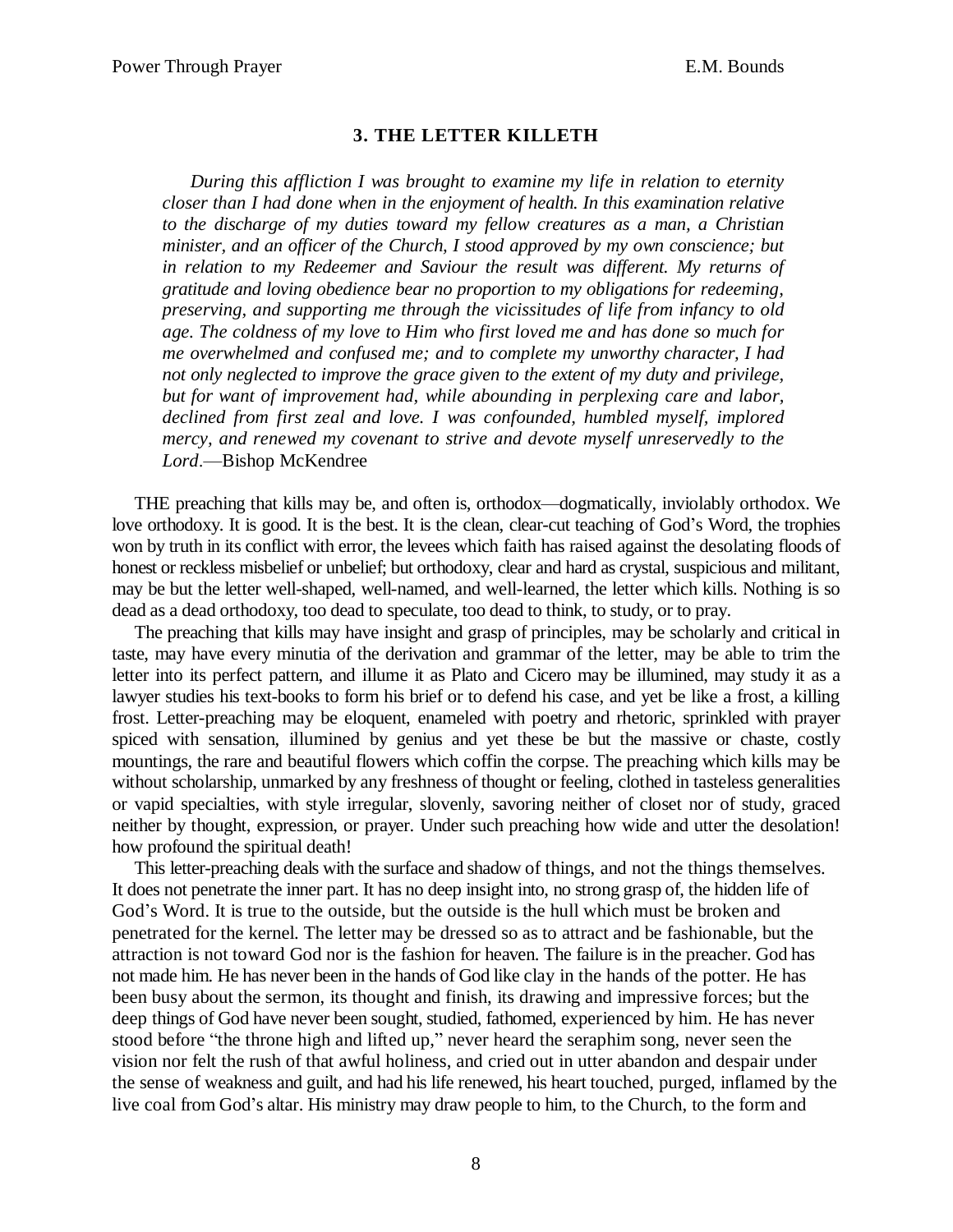ceremony; but no true drawings to God, no sweet, holy, divine communion induced. The Church has been frescoed but not edified, pleased but not sanctified. Life is suppressed; a chill is on the summer air; the soil is baked. The city of our God becomes the city of the dead; the Church a graveyard, not an embattled army. Praise and prayer are stifled; worship is dead. The preacher and the preaching have helped sin, not holiness; peopled hell, not heaven.

Preaching which kills is prayerless preaching. Without prayer the preacher creates death, and not life. The preacher who is feeble in prayer is feeble in life-giving forces. The preacher who has retired prayer as a conspicuous and largely prevailing element in his own character has shorn his preaching of its distinctive life-giving power. Professional praying there is and will be, but professional praying helps the preaching to its deadly work. Professional praying chills and kills both preaching and praying. Much of the lax devotion and lazy, irreverent attitudes in congregational praying are attributable to professional praying in the pulpit. Long, discursive, dry, and inane are the prayers in many pulpits. Without unction or heart, they fall like a killing frost on all the graces of worship. Death-dealing prayers they are. Every vestige of devotion has perished under their breath. The deader they are the longer they grow. A plea for short praying, live praying, real heart praying, praying by the Holy Spirit—direct, specific, ardent, simple, unctuous in the pulpit—is in order. A school to teach preachers how to pray, as God counts praying, would be more beneficial to true piety, true worship, and true preaching than all theological schools.

Stop! Pause! Consider! Where are we? What are we doing? Preaching to kill? Praying to kill? Praying to God! the great God, the Maker of all worlds, the Judge of all men! What reverence! what simplicity! what sincerity! what truth in the inward parts is demanded! How real we must be! How hearty! Prayer to God the noblest exercise, the loftiest effort of man, the most real thing! Shall we not discard forever accursed preaching that kills and prayer that kills, and do the real thing, the mightiest thing—prayerful praying, life-creating preaching, bring the mightiest force to bear on heaven and earth and draw on God's exhaustless and open treasure for the need and beggary of man?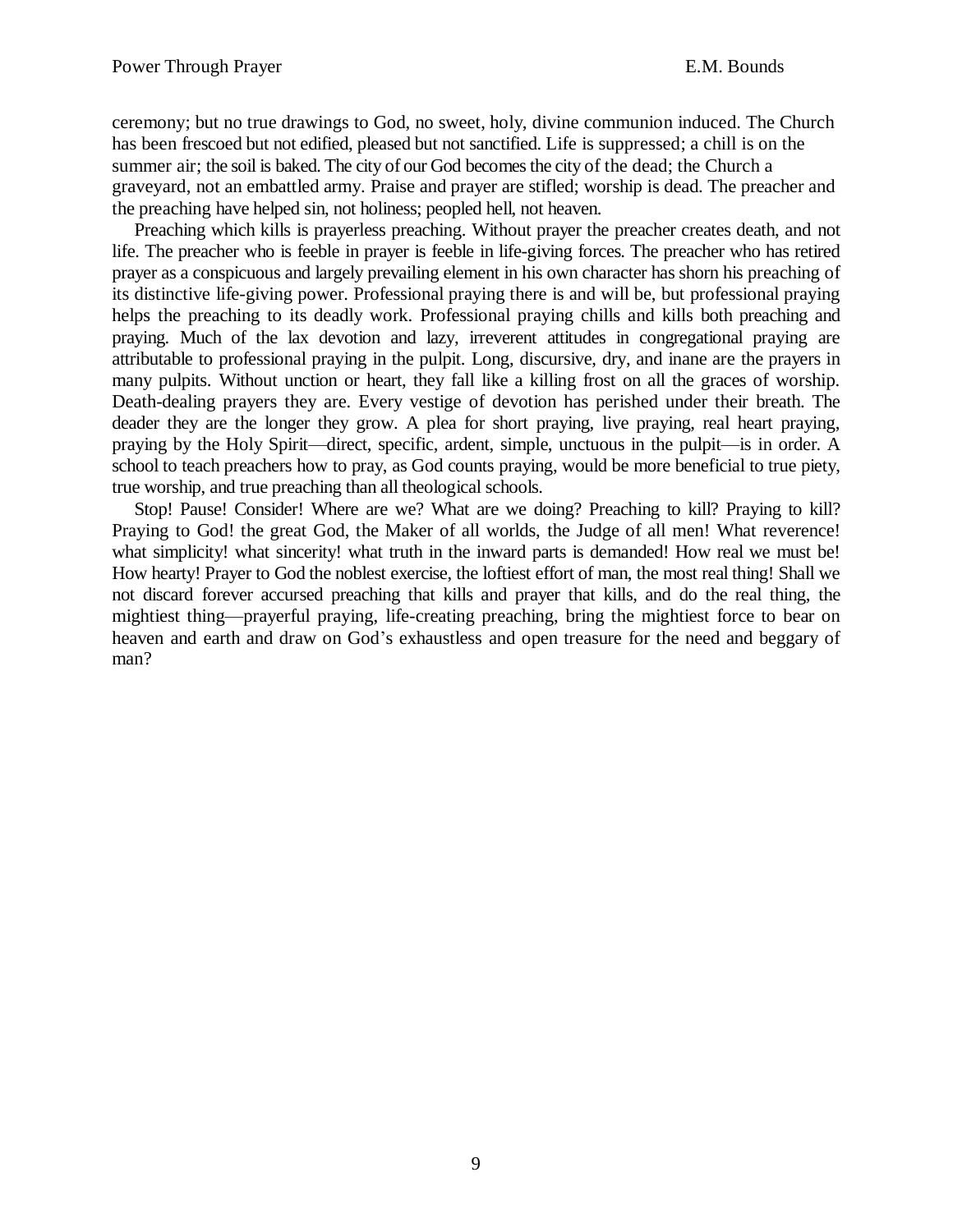# **4. TENDENCIES TO BE AVOIDED**

*Let us often look at Brainerd in the woods of America pouring out his very soul before God for the perishing heathen without whose salvation nothing could make him happy. Prayer²secret fervent believing prayer²lies at the root of all personal godliness. A competent knowledge of the language where a missionary lives, a mild and winning temper, a heart given up to God in closet religion—these, these are the attainments which, more than all knowledge, or all other gifts, will fit us to become the instruments of God in the great work of human redemption*—Carrey's Brotherhood, Serampore

THERE are two extreme tendencies in the ministry. The one is to shut itself out from intercourse with the people. The monk, the hermit were illustrations of this; they shut themselves out from men to be more with God. They failed, of course. Our being with God is of use only as we expend its priceless benefits on men. This age, neither with preacher nor with people, is much intent on God. Our hankering is not that way. We shut ourselves to our study, we become students, bookworms, Bible worms, sermon makers, noted for literature, thought, and sermons; but the people and God, where are they? Out of heart, out of mind. Preachers who are great thinkers, great students must be the greatest of prayers, or else they will be the greatest of backsliders, heartless professionals, rationalistic, less than the least of preachers in God's estimate.

The other tendency is to thoroughly popularize the ministry. He is no longer God's man, but a man of affairs, of the people. He prays not, because his mission is to the people. If he can move the people, create an interest, a sensation in favor of religion, an interest in Church work—he is satisfied. His personal relation to God is no factor in his work. Prayer has little or no place in his plans. The disaster and ruin of such a ministry cannot be computed by earthly arithmetic. What the preacher is in prayer to God, for himself, for his people, so is his power for real good to men, so is his true fruitfulness, his true fidelity to God, to man, for time, for eternity.

It is impossible for the preacher to keep his spirit in harmony with the divine nature of his high calling without much prayer. That the preacher by dint of duty and laborious fidelity to the work and routine of the ministry can keep himself in trim and fitness is a serious mistake. Even sermonmaking, incessant and taxing as an art, as a duty, as a work, or as a pleasure, will engross and harden, will estrange the heart, by neglect of prayer, from God. The scientist loses God in nature. The preacher may lose God in his sermon.

Prayer freshens the heart of the preacher, keeps it in tune with God and in sympathy with the people, lifts his ministry out of the chilly air of a profession, fructifies routine and moves every wheel with the facility and power of a divine unction.

Mr. Spurgeon says: "Of course the preacher is above all others distinguished as a man of prayer. He prays as an ordinary Christian, else he were a hypocrite. He prays more than ordinary Christians, else he were disqualified for the office he has undertaken. If you as ministers are not very prayerful, you are to be pitied. If you become lax in sacred devotion, not only will you need to be pitied but your people also, and the day cometh in which you shall be ashamed and confounded. All our libraries and studies are mere emptiness compared with our closets. Our seasons of fasting and prayer at the Tabernacle have been high days indeed; never has heaven's gate stood wider; never have our hearts been nearer the central Glory."

The praying which makes a prayerful ministry is not a little praying put in as we put flavor to give it a pleasant smack, but the praying must be in the body, and form the blood and bones. Prayer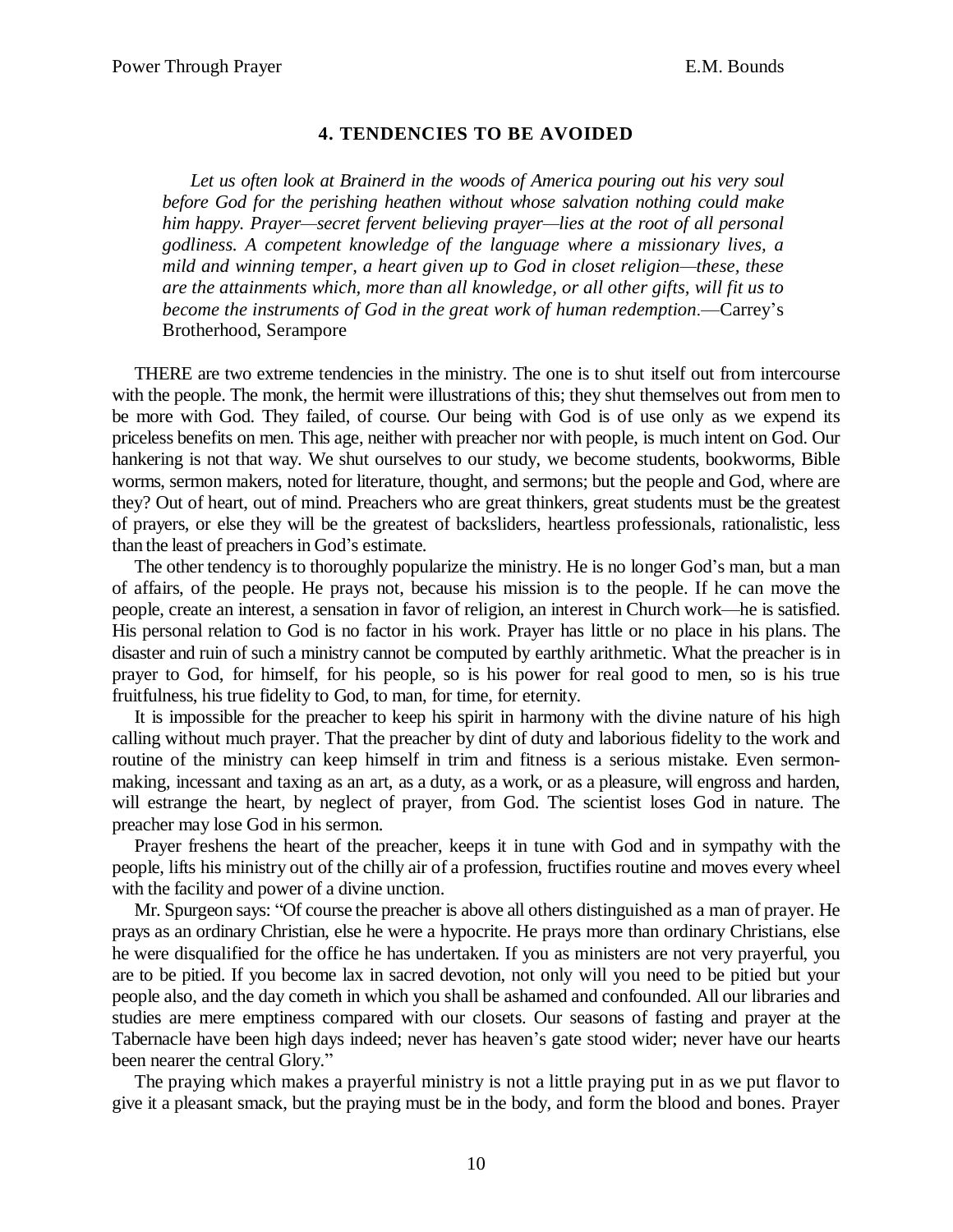is no petty duty, put into a corner; no piecemeal performance made out of the fragments of time which have been snatched from business and other engagements of life; but it means that the best of our time, the heart of our time and strength must be given. It does not mean the closet absorbed in the study or swallowed up in the activities of ministerial duties; but it means the closet first, the study and activities second, both study and activities freshened and made efficient by the closet. Prayer that affects one's ministry must give tone to one's life. The praying which gives color and bent to character is no pleasant, hurried pastime. It must enter as strongly into the heart and life as Christ's "strong crying and tears" did; must draw out the soul into an agony of desire as Paul's did; must be an inwrought fire and force like the "effectual, fervent prayer" of James; must be of that quality which, when put into the golden censer and incensed before God, works mighty spiritual throes and revolutions.

Prayer is not a little habit pinned on to us while we were tied to our mother's apron strings; neither is it a little decent quarter of a minute's grace said over an hour's dinner, but it is a most serious work of our most serious years. It engages more of time and appetite than our longest dinings or richest feasts. The prayer that makes much of our preaching must be made much of. The character of our praying will determine the character of our preaching. Light praying will make light preaching. Prayer makes preaching strong, gives it unction, and makes it stick. In every ministry weighty for good, prayer has always been a serious business.

The preacher must be preeminently a man of prayer. His heart must graduate in the school of prayer. In the school of prayer only can the heart learn to preach. No learning can make up for the failure to pray. No earnestness, no diligence, no study, no gifts will supply its lack.

Talking to men for God is a great thing, but talking to God for men is greater still. He will never talk well and with real success to men for God who has not learned well how to talk to God for men. More than this, prayerless words in the pulpit and out of it are deadening words.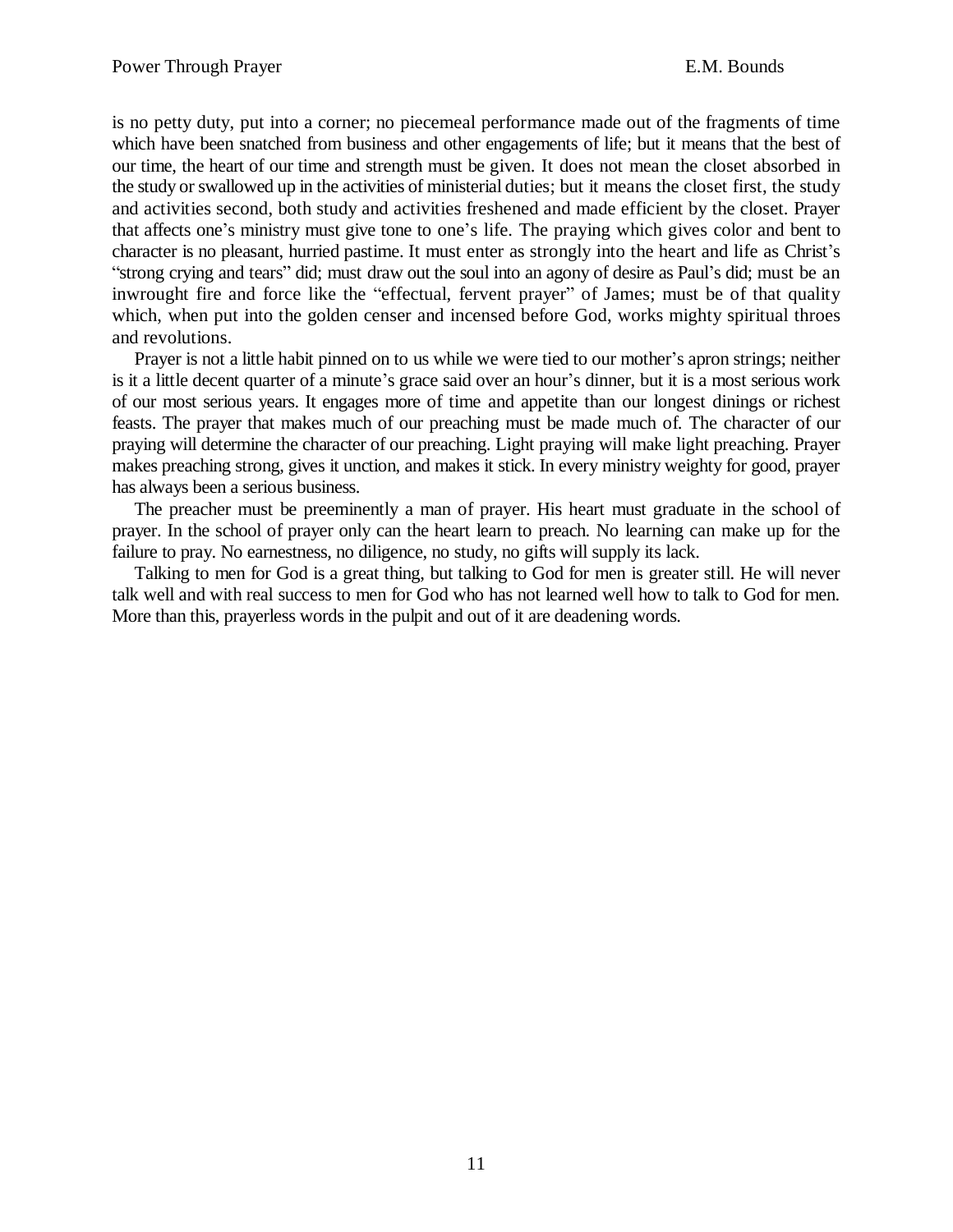# **5. PRAYER THE GREAT ESSENTIAL**

*You know the value of prayer: it is precious beyond all price. Never, never neglect it*— Sir Thomas Buxton

*Prayer is the first thing, the second thing, the third thing necessary to a minister. Pray, then, my dear brother: pray, pray, pray*—Edward Payson

PRAYER, in the preacher's life, in the preacher's study, in the preacher's pulpit, must be a conspicuous and an all-impregnating force and an all-coloring ingredient. It must play no secondary part, be no mere coating. To him it is given to be with his Lord "all night in prayer." The preacher, to train himself in self-denying prayer, is charged to look to his Master, who, "rising up a great while before day, went out, and departed into a solitary place, and there prayed." The preacher's study ought to be a closet, a Bethel, an altar, a vision, and a ladder, that every thought might ascend heavenward ere it went manward; that every part of the sermon might be scented by the air of heaven and made serious, because God was in the study.

As the engine never moves until the fire is kindled, so preaching, with all its machinery, perfection, and polish, is at a dead standstill, as far as spiritual results are concerned, till prayer has kindled and created the steam. The texture, fineness, and strength of the sermon is as so much rubbish unless the mighty impulse of prayer is in it, through it, and behind it. The preacher must, by prayer, put God in the sermon. The preacher must, by prayer, move God toward the people before he can move the people to God by his words. The preacher must have had audience and ready access to God before he can have access to the people. An open way to God for the preacher is the surest pledge of an open way to the people.

It is necessary to iterate and reiterate that prayer, as a mere habit, as a performance gone through by routine or in a professional way, is a dead and rotten thing. Such praying has no connection with the praying for which we plead. We are stressing true praying, which engages and sets on fire every high element of the preacher's being—prayer which is born of vital oneness with Christ and the fullness of the Holy Ghost, which springs from the deep, overflowing fountains of tender compassion, deathless solicitude for man's eternal good; a consuming zeal for the glory of God; a thorough conviction of the preacher's difficult and delicate work and of the imperative need of God's mightiest help. Praying grounded on these solemn and profound convictions is the only true praying. Preaching backed by such praying is the only preaching which sows the seeds of eternal life in human hearts and builds men up for heaven.

It is true that there may be popular preaching, pleasant preaching, taking preaching, preaching of much intellectual, literary, and brainy force, with its measure and form of good, with little or no praying; but the preaching which secures God's end in preaching must be born of prayer from text to exordium, delivered with the energy and spirit of prayer, followed and made to germinate, and kept in vital force in the hearts of the hearers by the preacher's prayers, long after the occasion has past.

We may excuse the spiritual poverty of our preaching in many ways, but the true secret will be found in the lack of urgent prayer for God's presence in the power of the Holy Spirit. There are preachers innumerable who can deliver masterful sermons after their order; but the effects are short-lived and do not enter as a factor at all into the regions of the spirit where the fearful war between God and Satan, heaven and hell, is being waged because they are not made powerfully militant and spiritually victorious by prayer.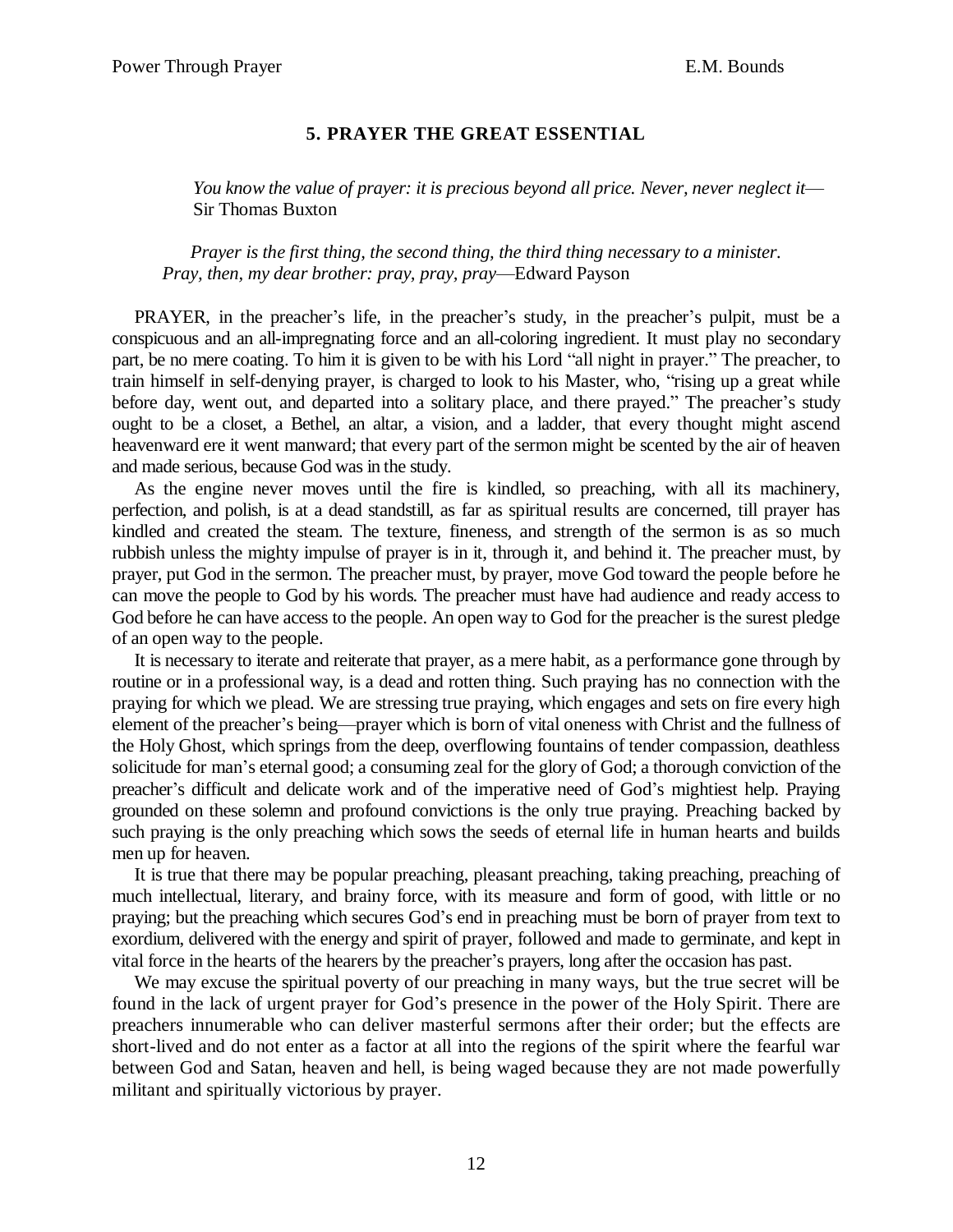The preachers who gain mighty results for God are the men who have prevailed in their pleadings with God ere venturing to plead with men. The preachers who are the mightiest in their closets with God are the mightiest in their pulpits with men.

Preachers are human folks, and are exposed to and often caught by the strong driftings of human currents. Praying is spiritual work; and human nature does not like taxing, spiritual work. Human nature wants to sail to heaven under a favoring breeze, a full, smooth sea. Prayer is humbling work. It abases intellect and pride, crucifies vainglory, and signs our spiritual bankruptcy, and all these are hard for flesh and blood to bear. It is easier not to pray than to bear them. So we come to one of the crying evils of these times, maybe of all times—little or no praying. Of these two evils, perhaps little praying is worse than no praying. Little praying is a kind of make-believe, a salvo for the conscience, a farce and a delusion.

The little estimate we put on prayer is evident from the little time we give to it. The time given to prayer by the average preacher scarcely counts in the sum of the daily aggregate. Not infrequently the preacher's only praying is by his bedside in his nightdress, ready for bed and soon in it, with, perchance the addition of a few hasty snatches of prayer ere he is dressed in the morning. How feeble, vain, and little is such praying compared with the time and energy devoted to praying by holy men in and out of the Bible! How poor and mean our petty, childish praying is beside the habits of the true men of God in all ages! To men who think praying their main business and devote time to it according to this high estimate of its importance does God commit the keys of his kingdom, and by them does he work his spiritual wonders in this world. Great praying is the sign and seal of God's great leaders and the earnest of the conquering forces with which God will crown their labors.

The preacher is commissioned to pray as well as to preach. His mission is incomplete if he does not do both well. The preacher may speak with all the eloquence of men and of angels; but unless he can pray with a faith which draws all heaven to his aid, his preaching will be "as sounding brass or a tinkling cymbal" for permanent God-honoring, soul-saving uses.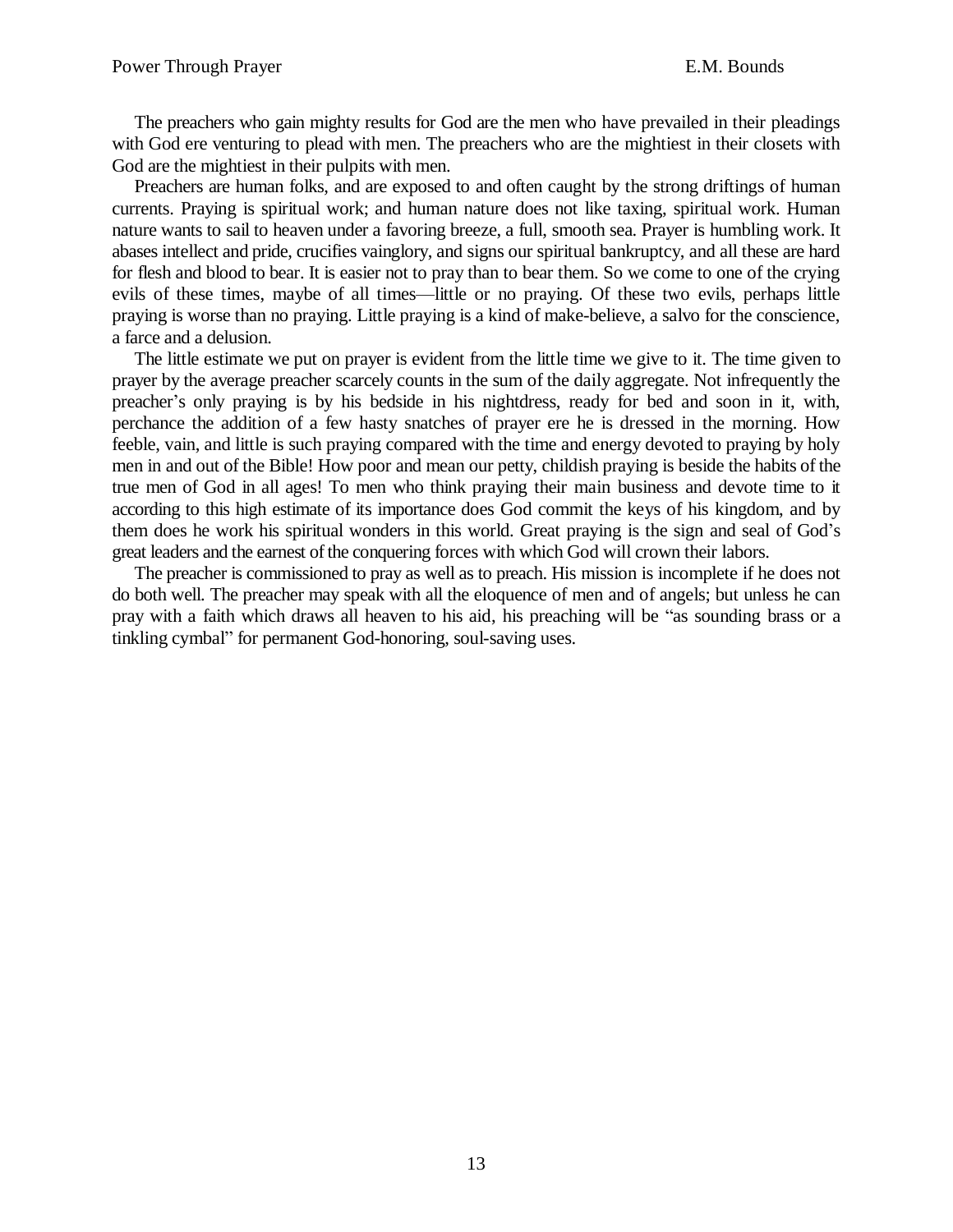#### **6. A PRAYING MINISTRY SUCCESSFUL**

*The principal cause of my leanness and unfruitfulness is owing to an unaccountable backwardness to pray. I can write or read or converse or hear with a ready heart; but prayer is more spiritual and inward than any of these, and the more spiritual any duty is the more my carnal heart is apt to start from it. Prayer and patience and faith are never disappointed. I have long since learned that if ever I was to be a minister faith and prayer must make me one. When I can find my heart in frame and liberty for prayer, everything else is comparatively easy.* Richard Newton

IT may be put down as a spiritual axiom that in every truly successful ministry prayer is an evident and controlling force—evident and controlling in the life of the preacher, evident and controlling in the deep spirituality of his work. A ministry may be a very thoughtful ministry without prayer; the preacher may secure fame and popularity without prayer; the whole machinery of the preacher's life and work may be run without the oil of prayer or with scarcely enough to grease one cog; but no ministry can be a spiritual one, securing holiness in the preacher and in his people, without prayer being made an evident and controlling force.

The preacher that prays indeed puts God into the work. God does not come into the preacher's work as a matter of course or on general principles, but he comes by prayer and special urgency. That God will be found of us in the day that we seek him with the whole heart is as true of the preacher as of the penitent. A prayerful ministry is the only ministry that brings the preacher into sympathy with the people. Prayer as essentially unites to the human as it does to the divine. A prayerful ministry is the only ministry qualified for the high offices and responsibilities of the preacher. Colleges, learning, books, theology, preaching cannot make a preacher, but praying does. The apostles' commission to preach was a blank till filled up by the Pentecost which praying brought. A prayerful minister has passed beyond the regions of the popular, beyond the man of mere affairs, of secularities, of pulpit attractiveness; passed beyond the ecclesiastical organizer or general into a sublimer and mightier region, the region of the spiritual. Holiness is the product of his work; transfigured hearts and lives emblazon the reality of his work, its trueness and substantial nature. God is with him. His ministry is not projected on worldly or surface principles. He is deeply stored with and deeply schooled in the things of God. His long, deep communings with God about his people and the agony of his wrestling spirit have crowned him as a prince in the things of God. The iciness of the mere professional has long since melted under the intensity of his praying.

The superficial results of many a ministry, the deadness of others, are to be found in the lack of praying. No ministry can succeed without much praying, and this praying must be fundamental, everabiding, ever-increasing. The text, the sermon, should be the result of prayer. The study should be bathed in prayer, all its duties so impregnated with prayer, its whole spirit the spirit of prayer. "I am sorry that I have prayed so little," was the deathbed regret of one of God's chosen ones, a sad and remorseful regret for a preacher. "I want a life of greater, deeper, truer prayer," said the late Archbishop Tait. So may we all say, and this may we all secure.

God's true preachers have been distinguished by one great feature: they were men of prayer. Differing often in many things, they have always had a common center. They may have started from different points, and traveled by different roads, but they converged to one point: they were one in prayer. God to there was the center of attraction, and prayer was the path that led to God. These men prayed not occasionally, not a little at regular or at odd times; but they so prayed that their prayers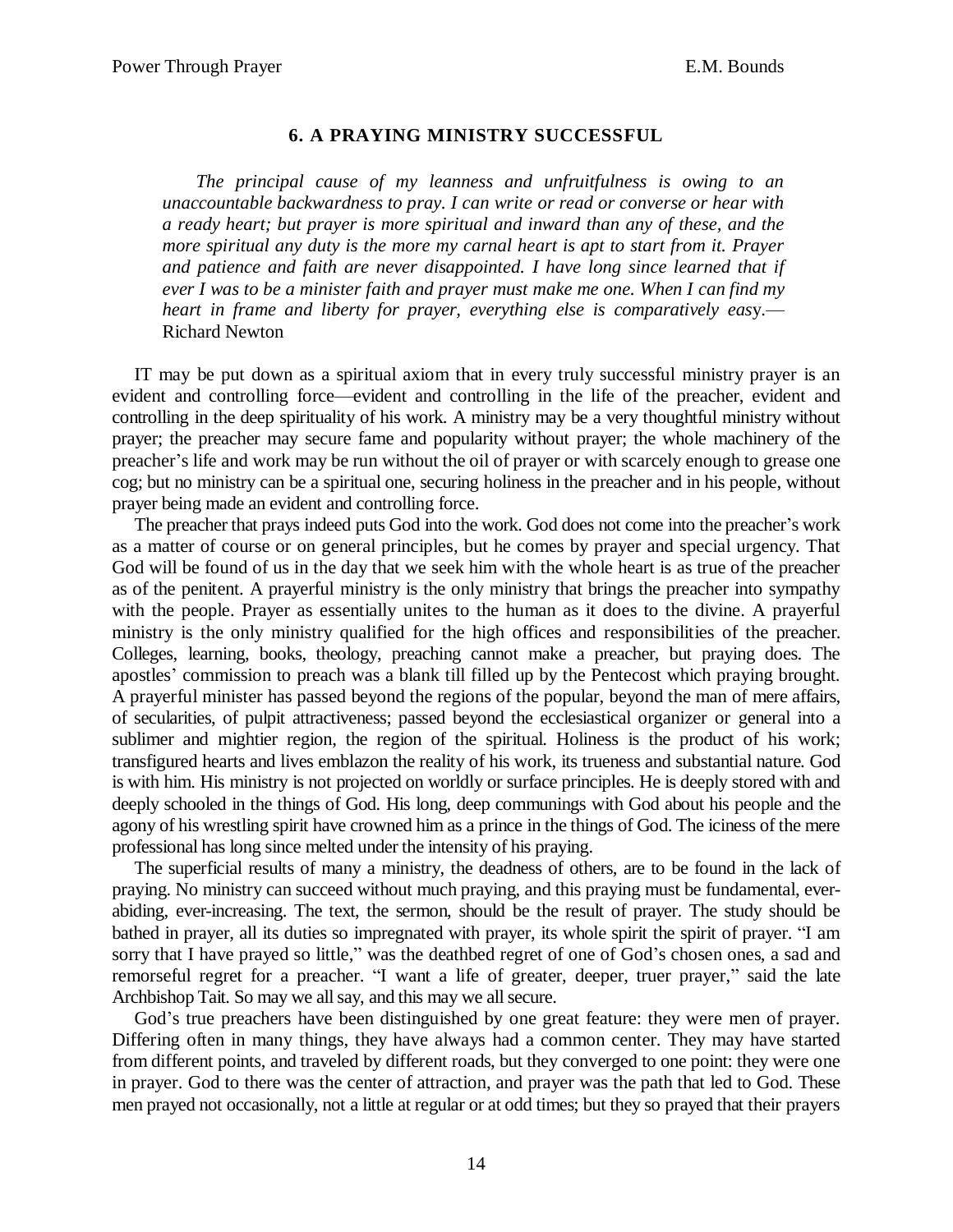entered into and shaped their characters; they so prayed as to affect their own lives and the lives of others; they so prayed as to make the history of the Church and influence the current of the times. They spent much time in prayer, not because they marked the shadow on the dial or the hands on the clock, but because it was to them so momentous and engaging a business that they could scarcely give over.

Prayer was to them what it was to Paul, a striving with earnest effort of soul; what it was to Jacob, a wrestling and prevailing; what it was to Christ, "strong crying and tears." They "prayed always with all prayer and supplication in the Spirit, and watching thereunto with all perseverance.<sup>"</sup> "The effectual, fervent prayer" has been the mightiest weapon of God's mightiest soldiers. The statement in regard to Elijah—that he "was a man subject to like passions as we are, and he prayed earnestly that it might not rain: and it rained not on the earth by the space of three years and six months. And he prayed again, and the heaven gave rain, and the earth brought forth her fruit" comprehends all prophets and preachers who have moved their generation for God, and shows the instrument by which they worked their wonders.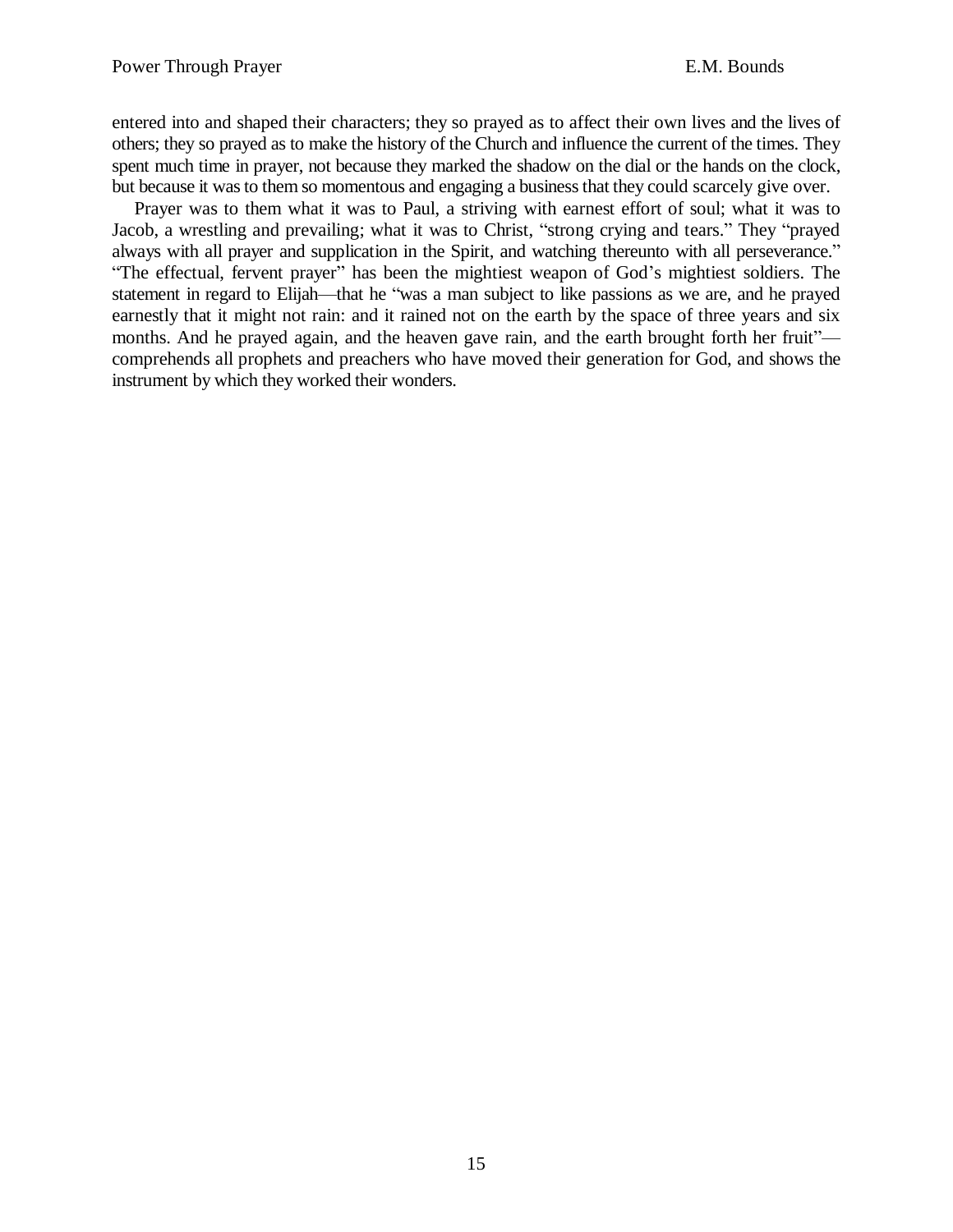# **7. MUCH TIME SHOULD BE GIVEN TO PRAYER**

*The great masters and teachers in Christian doctrine have always found in prayer their highest source of illumination. Not to go beyond the limits of the English Church, it is recorded of Bishop Andrews that he spent five hours daily on his knees. The greatest practical resolves that have enriched and beautified human* life in Christian times have been arrived at in prayer.—Canon Liddon

WHILE many private prayers, in the nature of things, must be short; while public prayers, as a rule, ought to be short and condensed; while there is ample room for and value put on ejaculatory prayer—yet in our private communions with God time is a feature essential to its value. Much time spent with God is the secret of all successful praying. Prayer which is felt as a mighty force is the mediate or immediate product of much time spent with God. Our short prayers owe their point and efficiency to the long ones that have preceded them. The short prevailing prayer cannot be prayed by one who has not prevailed with God in a mightier struggle of long continuance. Jacob's victory of faith could not have been gained without that all-night wrestling. God's acquaintance is not made by pop calls. God does not bestow his gifts on the casual or hasty comers and goers. Much with God alone is the secret of knowing him and of influence with him. He yields to the persistency of a faith that knows him. He bestows his richest gifts upon those who declare their desire for and appreciation of those gifts by the constancy as well as earnestness of their importunity. Christ, who in this as well as other things is our Example, spent many whole nights in prayer. His custom was to pray much. He had his habitual place to pray. Many long seasons of praying make up his history and character. Paul prayed day and night. It took time from very important interests for Daniel to pray three times a day. David's morning, noon, and night praying were doubtless on many occasions very protracted. While we have no specific account of the time these Bible saints spent in prayer, yet the indications are that they consumed much time in prayer, and on some occasions long seasons of praying was their custom.

We would not have any think that the value of their prayers is to be measured by the clock, but our purpose is to impress on our minds the necessity of being much alone with God; and that if this feature has not been produced by our faith, then our faith is of a feeble and surface type.

The men who have most fully illustrated Christ in their character, and have most powerfully affected the world for him, have been men who spent so much time with God as to make it a notable feature of their lives. Charles Simeon devoted the hours from four till eight in the morning to God. Mr. Wesley spent two hours daily in prayer. He began at four in the morning. Of him, one who knew him well wrote: "He thought prayer to be more his business than anything else, and I have seen him come out of his closet with a serenity of face next to shining." John Fletcher stained the walls of his room by the breath of his prayers. Sometimes he would pray all night; always, frequently, and with great earnestness. His whole life was a life of prayer. "I would not rise from my seat," he said, "without lifting my heart to God." His greeting to a friend was always: "Do I meet you praying?" Luther said: ³If I fail to spend two hours in prayer each morning, the devil gets the victory through the day. I have so much business I cannot get on without spending three hours daily in prayer." He had a motto: "He that has prayed well has studied well.´

Archbishop Leighton was so much alone with God that he seemed to be in a perpetual meditation. "Prayer and praise were his business and his pleasure," says his biographer. Bishop Ken was so much with God that his soul was said to be God-enamored. He was with God before the clock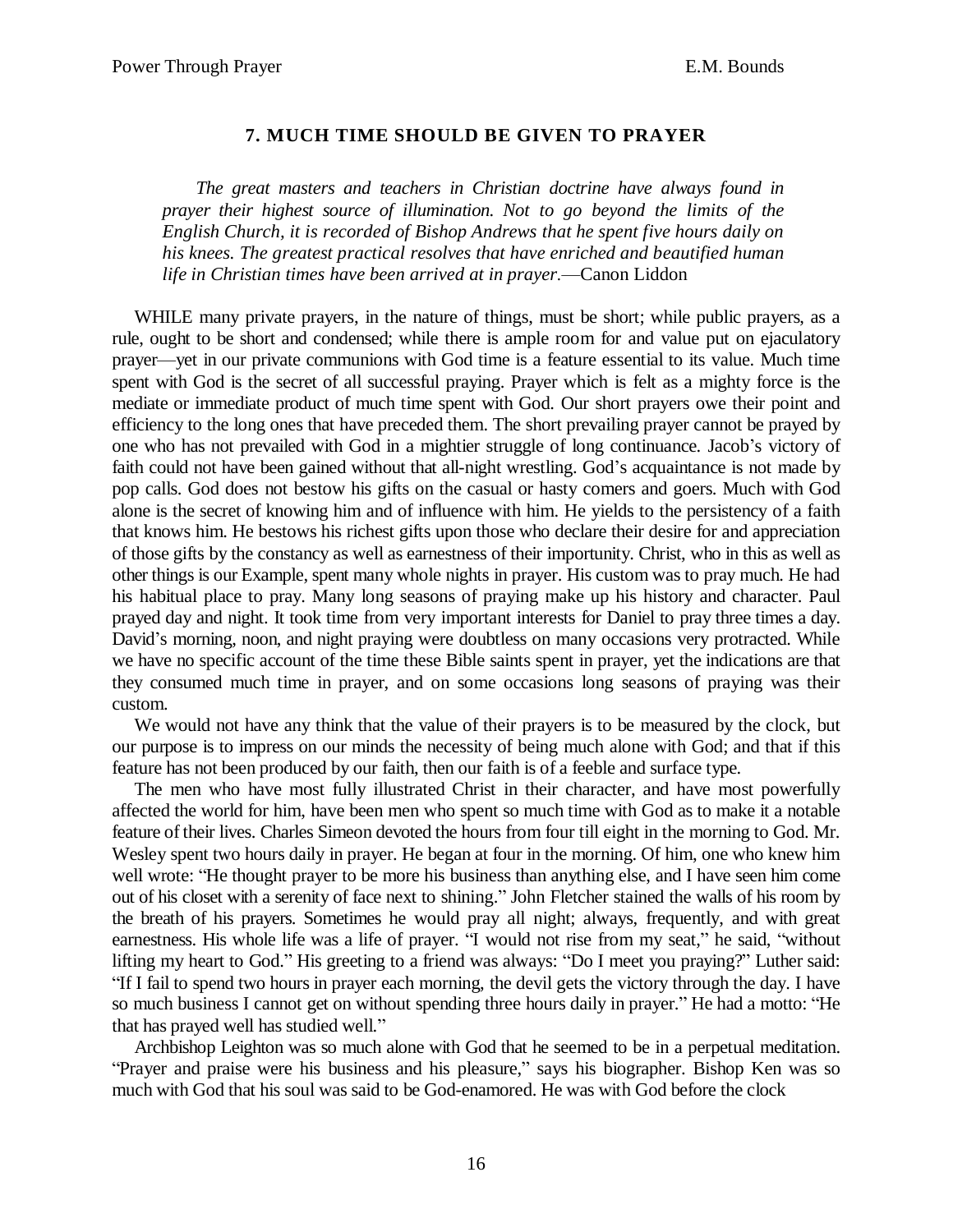struck three every morning. Bishop Asbury said: "I propose to rise at four o'clock as often as I can and spend two hours in prayer and meditation." Samuel Rutherford, the fragrance of whose piety is still rich, rose at three in the morning to meet God in prayer. Joseph Alleine arose at four o'clock for his business of praying till eight. If he heard other tradesmen plying their business before he was up, he would exclaim: "O how this shames me! Doth not my Master deserve more than theirs?" He who has learned this trade well draws at will, on sight, and with acceptance of heaven's unfailing bank.

One of the holiest and among the most gifted of Scotch preachers says: "I ought to spend the best hours in communion with God. It is my noblest and most fruitful employment, and is not to be thrust into a corner. The morning hours, from six to eight, are the most uninterrupted and should be thus employed. After tea is my best hour, and that should be solemnly dedicated to God. I ought not to give up the good old habit of prayer before going to bed; but guard must be kept against sleep. When I awake in the night, I ought to rise and pray. A little time after breakfast might be given to intercession.<sup>"</sup> This was the praying plan of Robert McCheyne. The memorable Methodist band in their praying shame us. "From four to five in the morning, private prayer; from five to six in the evening, private prayer."

John Welch, the holy and wonderful Scotch preacher, thought the day ill spent if he did not spend eight or ten hours in prayer. He kept a plaid that he might wrap himself when he arose to pray at night. His wife would complain when she found him lying on the ground weeping. He would reply: ³O woman, I have the souls of three thousand to answer for, and I know not how it is with many of them!"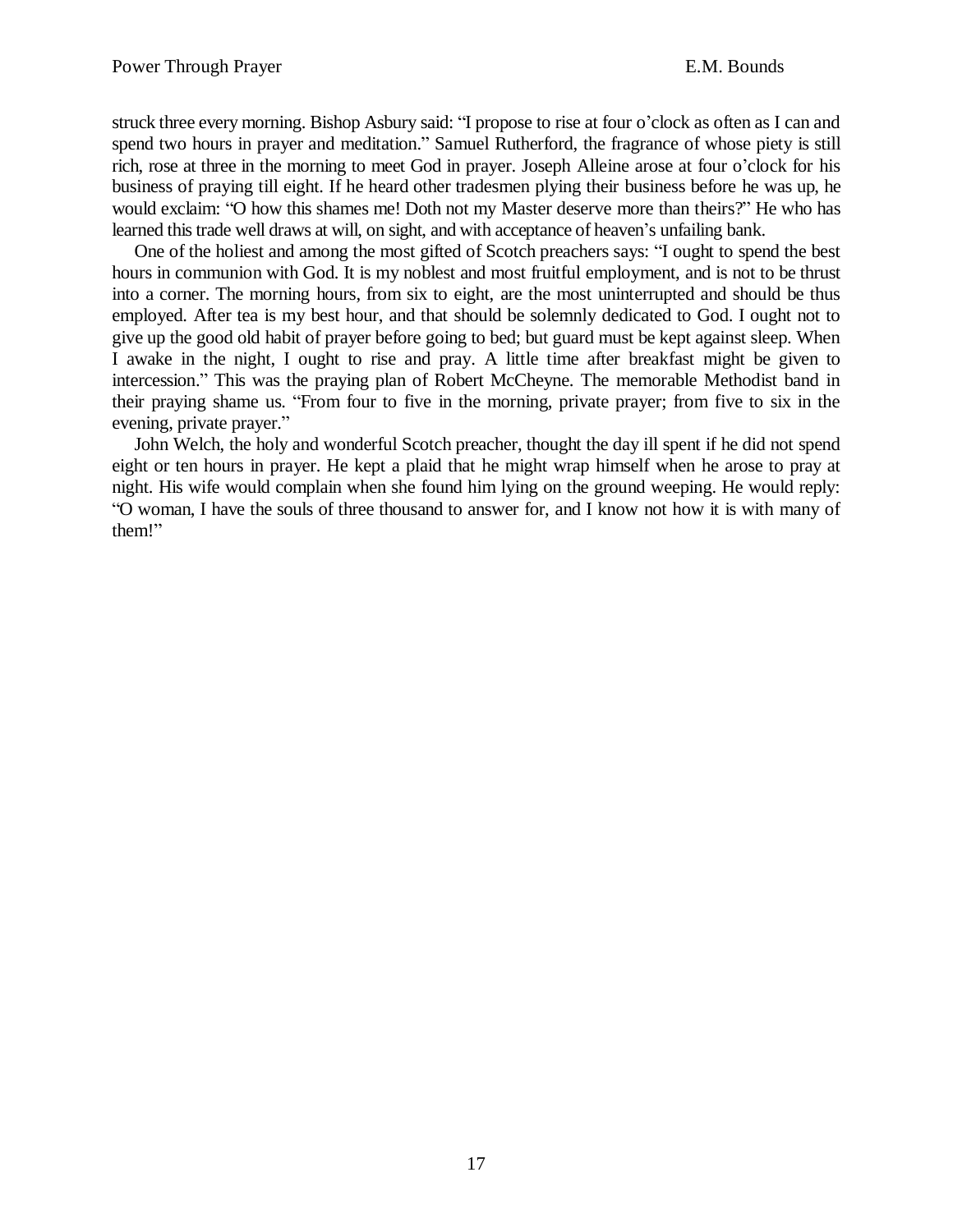# **8. EXAMPLES OF PRAYING MEN**

*The act of praying is the very highest energy of which the human mind is capable; praying, that is, with the total concentration of the faculties. The great mass of worldly men and of learned men are absolutely incapable of prayer.*— Samuel Taylor Coleridge

BISHOP WILSON says: "In H. Martyn's journal the spirit of prayer, the time he devoted to the duty, and his fervor in it are the first things which strike me."

Payson wore the hard-wood boards into grooves where his knees pressed so often and so long. His biographer says: "His continuing instant in prayer, be his circumstances what they might, is the most noticeable fact in his history, and points out the duty of all who would rival his eminency. To his ardent and persevering prayers must no doubt be ascribed in a great measure his distinguished and almost uninterrupted success.´

The Marquis DeRenty, to whom Christ was most precious, ordered his servant to call him from his devotions at the end of half an hour. The servant at the time saw his face through an aperture. It was marked with such holiness that he hated to arouse him. His lips were moving, but he was perfectly silent. He waited until three half hours had passed; then he called to him, when he arose from his knees, saying that the half hour was so short when he was communing with Christ.

Brainerd said: "I love to be alone in my cottage, where I can spend much time in prayer."

William Bramwell is famous in Methodist annals for personal holiness and for his wonderful success in preaching and for the marvelous answers to his prayers. For hours at a time he would pray. He almost lived on his knees. He went over his circuits like a flame of fire. The fire was kindled by the time he spent in prayer. He often spent as much as four hours in a single season of prayer in retirement.

Bishop Andrewes spent the greatest part of five hours every day in prayer and devotion.

Sir Henry Havelock always spent the first two hours of each day alone with God. If the encampment was struck at 6 A.M., he would rise at four.

Earl Cairns rose daily at six o'clock to secure an hour and a half for the study of the Bible and for prayer, before conducting family worship at a quarter to eight.

Dr. Judson's success in prayer is attributable to the fact that he gave much time to prayer. He says on this point: "Arrange thy affairs, if possible, so that thou canst leisurely devote two or three hours every day not merely to devotional exercises but to the very act of secret prayer and communion with God. Endeavor seven times a day to withdraw from business and company and lift up thy soul to God in private retirement. Begin the day by rising after midnight and devoting some time amid the silence and darkness of the night to this sacred work. Let the hour of opening dawn find thee at the same work. Let the hours of nine, twelve, three, six, and nine at night witness the same. Be resolute in his cause. Make all practicable sacrifices to maintain it. Consider that thy time is short, and that business and company must not be allowed to rob thee of thy God.<sup>\*</sup> Impossible, say we, fanatical directions! Dr. Judson impressed an empire for Christ and laid the foundations of God's kingdom with imperishable granite in the heart of Burmah. He was successful, one of the few men who mightily impressed the world for Christ. Many men of greater gifts and genius and learning than he have made no such impression; their religious work is like footsteps in the sands, but he has engraven his work on the adamant. The secret of its profundity and endurance is found in the fact that he gave time to prayer. He kept the iron red-hot with prayer, and God's skill fashioned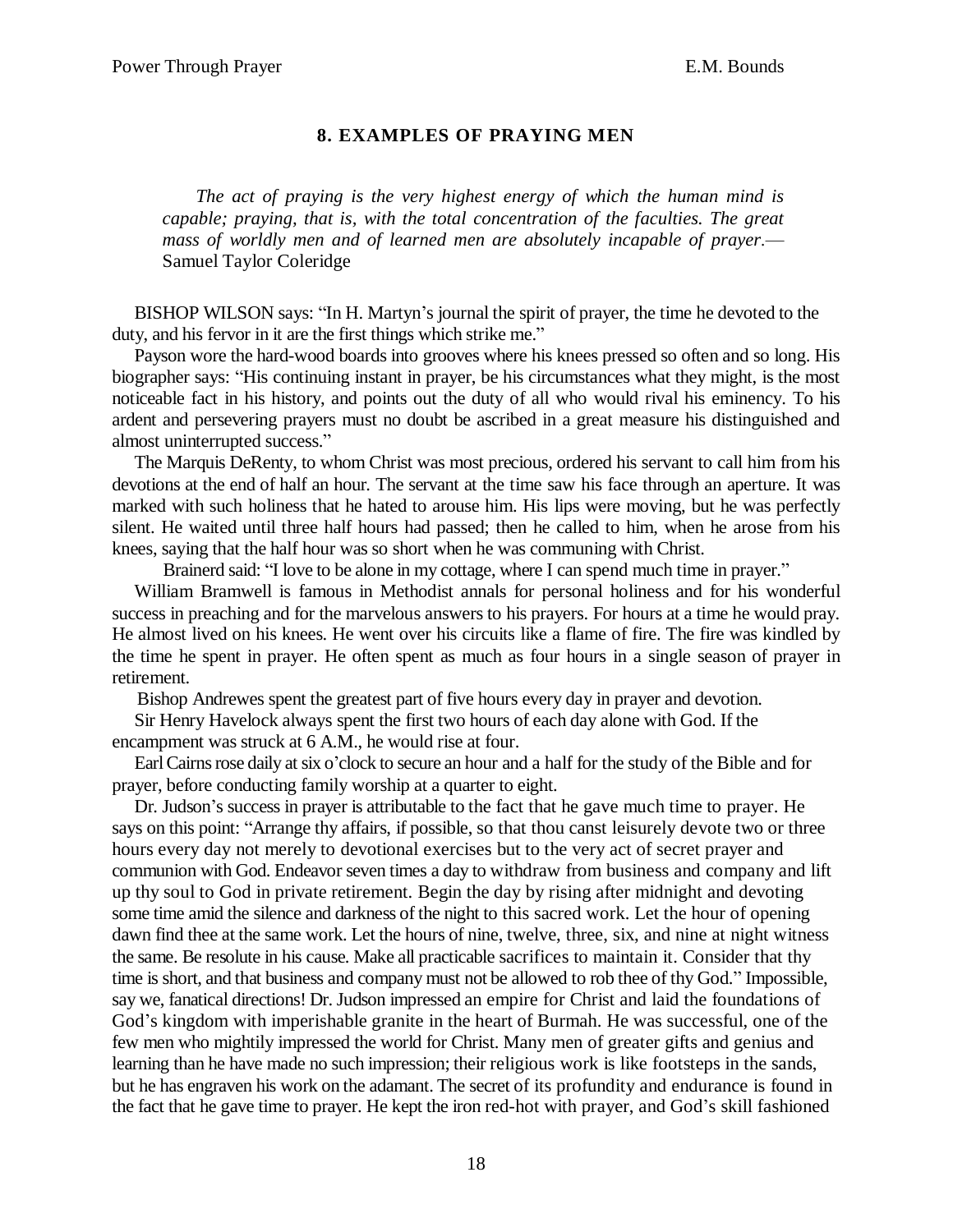it with enduring power. No man can do a great and enduring work for God who is not a man of prayer, and no man can be a man of prayer who does not give much time to praying.

Is it true that prayer is simply the compliance with habit, dull and mechanical? A petty performance into which we are trained till tameness, shortness, superficiality are its chief elements? "Is it true that prayer is, as is assumed, little else than the half-passive play of sentiment which flows languidly on through the minutes or hours of easy reverie?" Canon Liddon continues: "Let those who have really prayed give the answer. They sometimes describe prayer with the patriarch Jacob as a wrestling together with an Unseen Power which may last, not unfrequently in an earnest life, late into the night hours, or even to the break of day. Sometimes they refer to common intercession with St. Paul as a concerted struggle. They have, when praying, their eyes fixed on the Great Intercessor in Gethsemane, upon the drops of blood which fall to the ground in that agony of resignation and sacrifice. Importunity is of the essence of successful prayer. Importunity means not dreaminess but sustained work. It is through prayer especially that the kingdom of heaven suffereth violence and the violent take it by force. It was a saying of the late Bishop Hamilton that "No man is likely to do much good in prayer who does not begin by looking upon it in the light of a work to be prepared for and persevered in with all the earnestness which we bring to bear upon subjects which are in our opinion at once most interesting and most necessary.´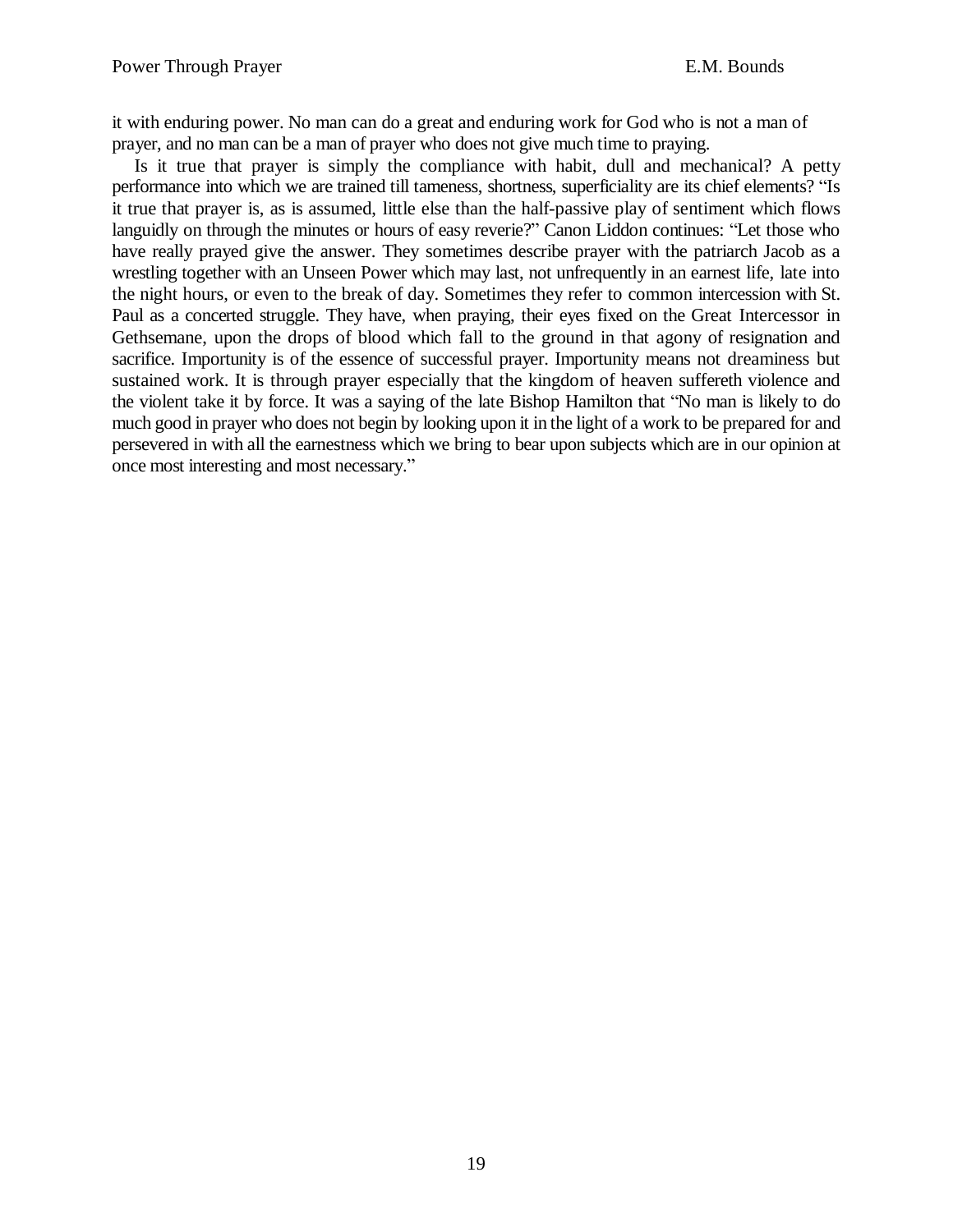# **9. BEGIN THE DAY WITH PRAYER**

*I ought to pray before seeing any one. Often when I sleep long, or meet with others early, it is eleven or twelve o¶clock before I begin secret prayer. This is a wretched system. It is unscriptural. Christ arose before day and went into a solitary place. David says: ³Early will I seek thee´; ³Thou shalt early hear my voice.´ Family prayer loses much of its power and sweetness, and I can do no good to those who come to seek from me. The conscience feels guilty, the soul unfed, the lamp not trimmed. Then when in secret prayer the soul is often out of tune, I feel it is far better to begin with God²to see his face first, to get my soul near him before it is near another.*—Robert Murray McCheyne

THE men who have done the most for God in this world have been early on their knees. He who fritters away the early morning, its opportunity and freshness, in other pursuits than seeking God will make poor headway seeking him the rest of the day. If God is not first in our thoughts and efforts in the morning, he will be in the last place the remainder of the day.

Behind this early rising and early praying is the ardent desire which presses us into this pursuit after God. Morning listlessness is the index to a listless heart. The heart which is behindhand in seeking God in the morning has lost its relish for God. David's heart was ardent after God. He hungered and thirsted after God, and so he sought God early, before daylight. The bed and sleep could not chain his soul in its eagerness after God. Christ longed for communion with God; and so, rising a great while before day, he would go out into the mountain to pray. The disciples, when fully awake and ashamed of their indulgence, would know where to find him. We might go through the list of men who have mightily impressed the world for God, and we would find them early after God.

A desire for God which cannot break the chains of sleep is a weak thing and will do but little good for God after it has indulged itself fully. The desire for God that keeps so far behind the devil and the world at the beginning of the day will never catch up.

It is not simply the getting up that puts men to the front and makes them captain generals in God's hosts, but it is the ardent desire which stirs and breaks all self-indulgent chains. But the getting up gives vent, increase, and strength to the desire. If they had lain in bed and indulged themselves, the desire would have been quenched. The desire aroused them and put them on the stretch for God, and this heeding and acting on the call gave their faith its grasp on God and gave to their hearts the sweetest and fullest revelation of God, and this strength of faith and fullness of revelation made them saints by eminence, and the halo of their sainthood has come down to us, and we have entered on the enjoyment of their conquests. But we take our fill in enjoyment, and not in productions. We build their tombs and write their epitaphs, but are careful not to follow their examples.

We need a generation of preachers who seek God and seek him early, who give the freshness and dew of effort to God, and secure in return the freshness and fullness of his power that he may be as the dew to them, full of gladness and strength, through all the heat and labor of the day. Our laziness after God is our crying sin. The children of this world are far wiser than we. They are at it early and late. We do not seek God with ardor and diligence. No man gets God who does not follow hard after him, and no soul follows hard after God who is not after him in early morn.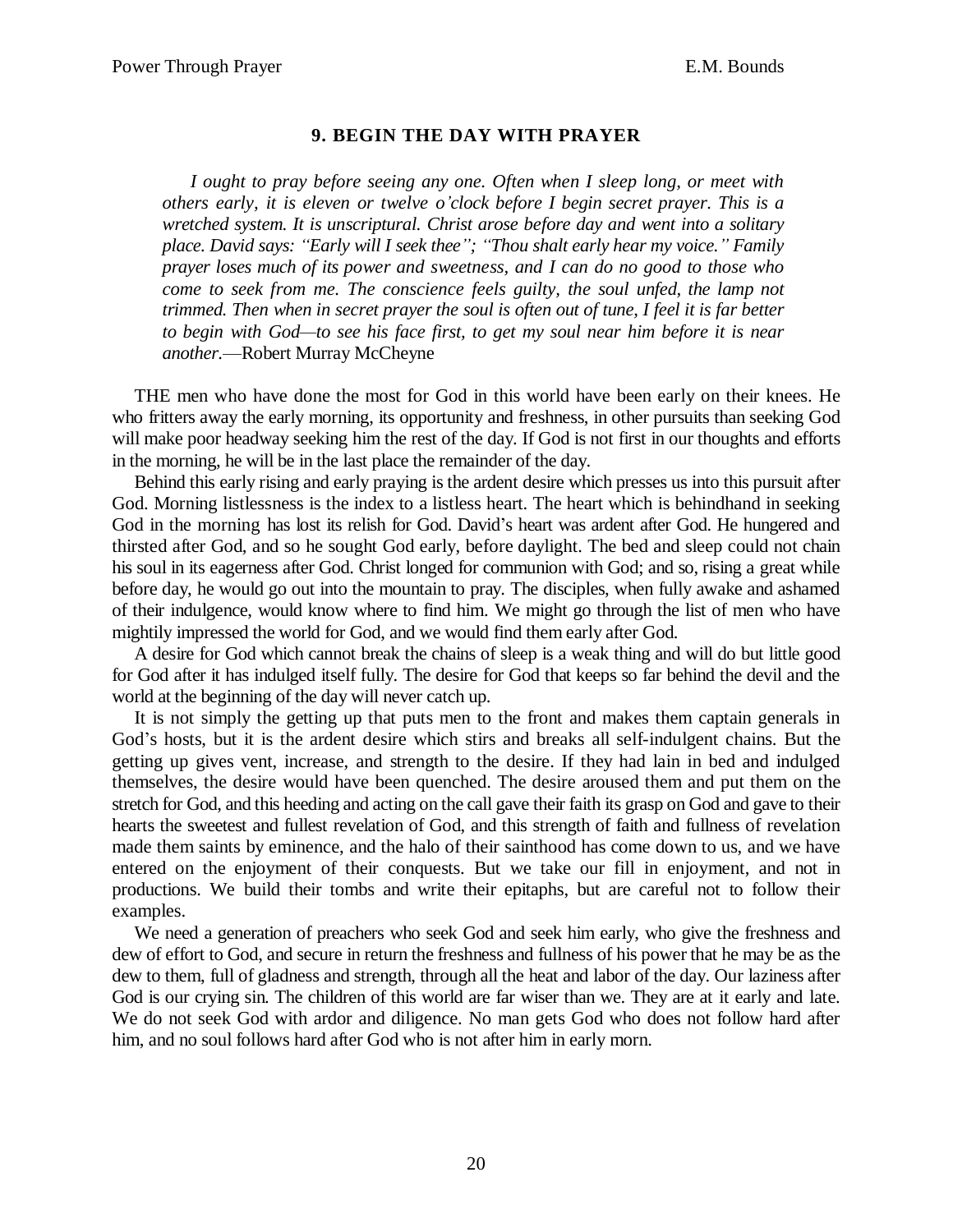# **10. PRAYER AND DEVOTION UNITED**

*There is a manifest want of spiritual influence on the ministry of the present day. I feel it in my own case and I see it in that of others. I am afraid there is too much of a low, managing, contriving, maneuvering temper of mind among us. We are laying ourselves out more than is expedient to meet one man¶s taste and another man¶s prejudices. The ministry is a grand and holy affair, and it should find in us a simple habit of spirit and a holy but humble indifference to all consequences. The leading defect in Christian ministers is want of a devotional habit*—Richard Cecil

NEVER was there greater need for saintly men and women; more imperative still is the call for saintly, God-devoted preachers. The world moves with gigantic strides. Satan has his hold and rule on the world, and labors to make all its movements subserve his ends. Religion must do its best work, present its most attractive and perfect models. By every means, modern sainthood must be inspired by the loftiest ideals and by the largest possibilities through the Spirit. Paul lived on his knees, that the Ephesian Church might measure the heights, breadths, and depths of an unmeasurable saintliness, and "be filled with all the fullness of God." Epaphras laid himself out with the exhaustive toil and strenuous conflict of fervent prayer, that the Colossian Church might "stand perfect and complete in all the will of God.´ Everywhere, everything in apostolic times was on the stretch that the people of God might each and "all come in the unity of the faith, and of the knowledge of the Son of God, unto a perfect man, unto the measure of the stature of the fullness of Christ.´ No premium was given to dwarfs; no encouragement to an old babyhood. The babies were to grow; the old, instead of feebleness and infirmities, were to bear fruit in old age, and be fat and flourishing. The divinest thing in religion is holy men and holy women.

No amount of money, genius, or culture can move things for God. Holiness energizing the soul, the whole man aflame with love, with desire for more faith, more prayer, more zeal, more consecration—this is the secret of power. These we need and must have, and men must be the incarnation of this God-inflamed devotedness. God's advance has been stayed, his cause crippled: his name dishonored for their lack. Genius (though the loftiest and most gifted), education (though the most learned and refined), position, dignity, place, honored names, high ecclesiastics cannot move this chariot of our God. It is a fiery one, and fiery forces only can move it. The genius of a Milton fails. The imperial strength of a Leo fails. Brainerd's spirit can move it. Brainerd's spirit was on fire for God, on fire for souls. Nothing earthly, worldly, selfish came in to abate in the least the intensity of this all-impelling and all-consuming force and flame.

Prayer is the creator as well as the channel of devotion. The spirit of devotion is the spirit of prayer. Prayer and devotion are united as soul and body are united, as life and the heart are united. There is no real prayer without devotion, no devotion without prayer. The preacher must be surrendered to God in the holiest devotion. He is not a professional man, his ministry is not a profession; it is a divine institution, a divine devotion. He is devoted to God. His aim, aspirations, ambition are for God and to God, and to such prayer is as essential as food is to life.

The preacher, above everything else, must be devoted to God. The preacher's relations to God are the insignia and credentials of his ministry. These must be clear, conclusive, unmistakable. No common, surface type of piety must be his. If he does not excel in grace, he does not excel at all. If he does not preach by life, character, conduct, he does not preach at all. If his piety be light, his preaching may be as soft and as sweet as music, as gifted as Apollo, yet its weight will be a feather's weight, visionary, fleeting as the morning cloud or the early dew. Devotion to God—there is no substitute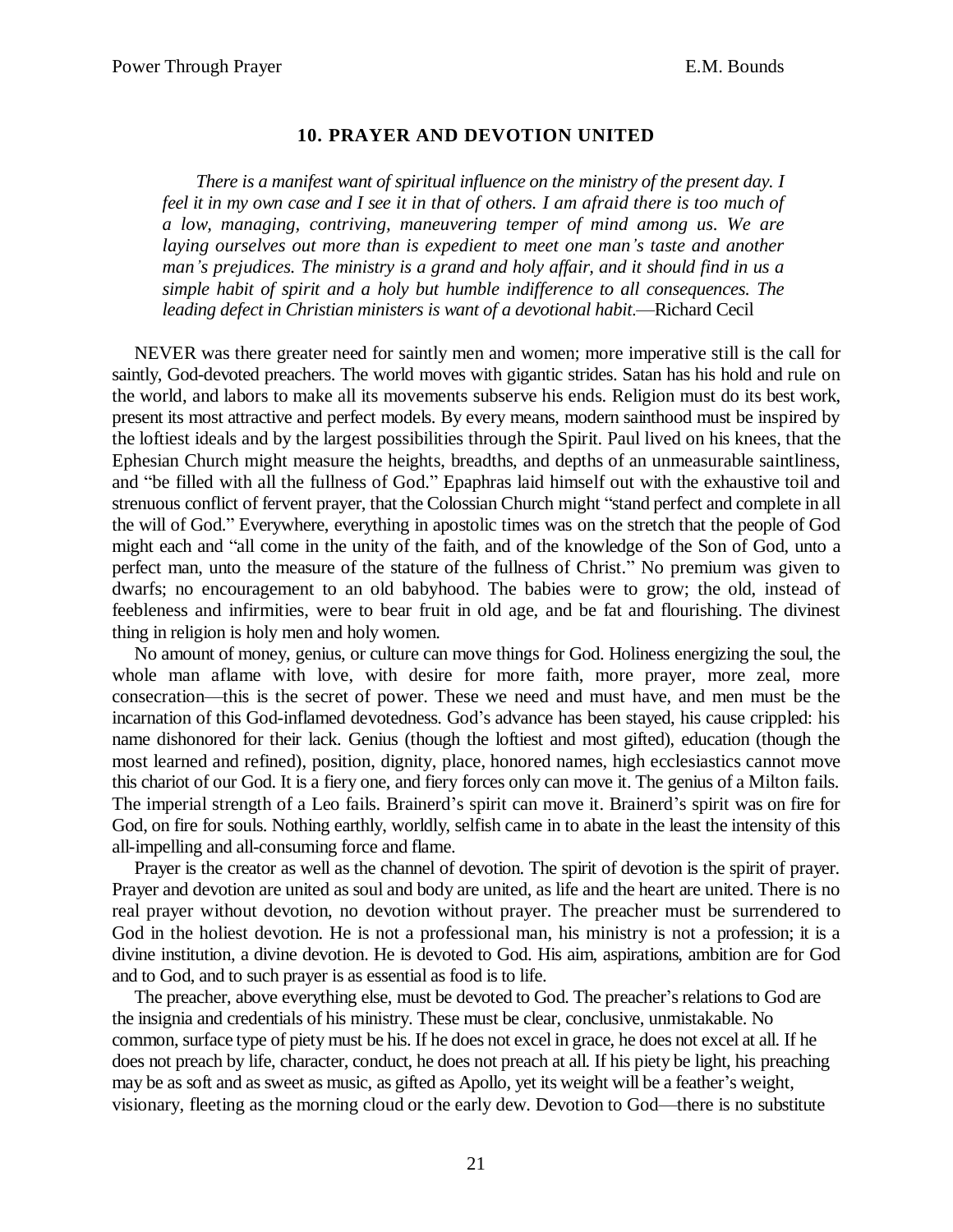for this in the preacher's character and conduct. Devotion to a Church, to opinions, to an organization, to orthodoxy—these are paltry, misleading, and vain when they become the source of inspiration, the animus of a call. God must be the mainspring of the preacher's effort, the fountain and crown of all his toil. The name and honor of Jesus Christ, the advance of his cause, must be all in all. The preacher must have no inspiration but the name of Jesus Christ, no ambition but to have him glorified, no toil but for him. Then prayer will be a source of his illuminations, the means of perpetual advance, the gauge of his success. The perpetual aim, the only ambition, the preacher can cherish is to have God with him.

Never did the cause of God need perfect illustrations of the possibilities of prayer more than in this age. No age, no person, will be ensamples of the gospel power except the ages or persons of deep and earnest prayer. A prayerless age will have but scant models of divine power. Prayerless hearts will never rise to these Alpine heights. The age may be a better age than the past, but there is an infinite distance between the betterment of an age by the force of an advancing civilization and its betterment by the increase of holiness and Christlikeness by the energy of prayer. The Jews were much better when Christ came than in the ages before. It was the golden age of their Pharisaic religion. Their golden religious age crucified Christ. Never more praying, never less praying; never more sacrifices, never less sacrifice; never less idolatry, never more idolatry; never more of temple worship, never less of God worship; never more of lip service, never less of heart service (God worshiped by lips whose hearts and hands crucified God's Son!); never more of churchgoers, never less of saints.

It is prayer-force which makes saints. Holy characters are formed by the power of real praying. The more of true saints, the more of praying; the more of praying, the more of true saints.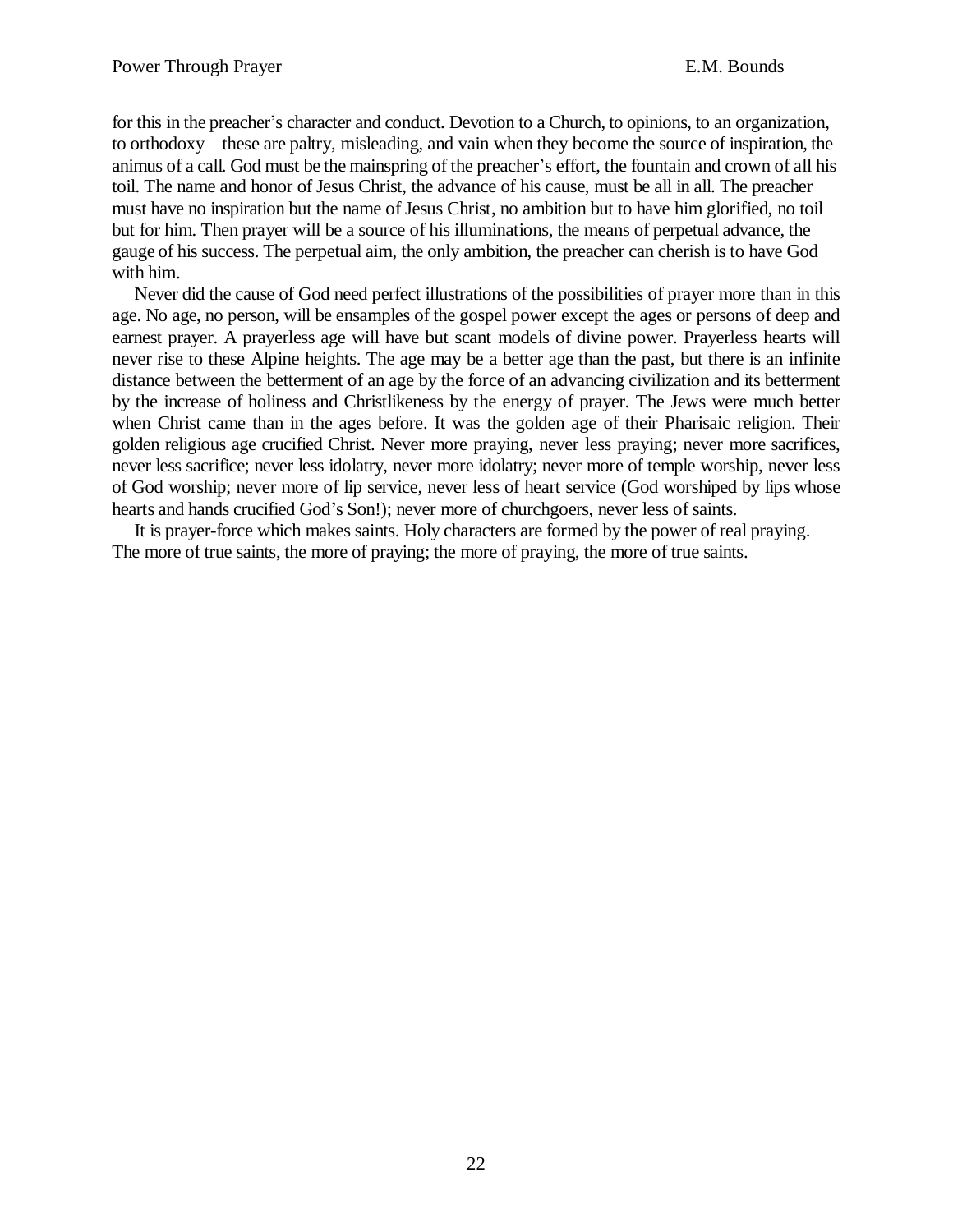#### **11. AN EXAMPLE OF DEVOTION**

*I urge upon you communion with Christ a growing communion. There are curtains to be drawn aside in Christ that we never saw, and new foldings of love in him. I despair that I shall ever win to the far end of that love, there are so many plies in it. Therefore dig deep, and sweat and labor and take pains for him, and set by as much time in the day for him as you can. We will be won in the labor*—Samuel Rutherford

God has now, and has had, many of these devoted, prayerful preachers—men in whose lives prayer has been a mighty, controlling, conspicuous force. The world has felt their power, God has felt and honored their power, God's cause has moved mightily and swiftly by their prayers, holiness has shone out in their characters with a divine effulgence.

God found one of the men he was looking for in David Brainerd, whose work and name have gone into history. He was no ordinary man, but was capable of shining in any company, the peer of the wise and gifted ones, eminently suited to fill the most attractive pulpits and to labor among the most refined and the cultured, who were so anxious to secure him for their pastor. President Edwards bears testimony that he was "a young man of distingushed talents, had extraordinary knowledge of men and things, had rare conversational powers, excelled in his knowledge of theology, and was truly, for one so young, an extraordinary divine, and especially in all matters relating to experimental religion. I never knew his equal of his age and standing for clear and accurate notions of the nature and essence of true religion. His manner in prayer was almost inimitable, such as I have very rarely known equaled. His learning was very considerable, and he had extraordinary gifts for the pulpit."

No sublimer story has been recorded in earthly annals than that of David Brainerd; no miracle attests with diviner force the truth of Christianity than the life and work of such a man. Alone in the savage wilds of America, struggling day and night with a mortal disease, unschooled in the care of souls, having access to the Indians for a large portion of time only through the bungling medium of a pagan interpreter, with the Word of God in his heart and in his hand, his soul fired with the divine flame, a place and time to pour out his soul to God in prayer, he fully established the worship of God and secured all its gracious results. The Indians were changed with a great change from the lowest besotments of an ignorant and debased heathenism to pure, devout, intelligent Christians; all vice reformed, the external duties of Christianity at once embraced and acted on; family prayer set up; the Sabbath instituted and religiously observed; the internal graces of religion exhibited with growing sweetness and strength. The solution of these results is found in David Brainerd himself, not in the conditions or accidents but in the man Brainerd. He was God's man, for God first and last and all the time. God could flow unhindered through him. The omnipotence of grace was neither arrested nor straightened by the conditions of his heart; the whole channel was broadened and cleaned out for God's fullest and most powerful passage, so that God with all his mighty forces could come down on the hopeless, savage wilderness, and transform it into his blooming and fruitful garden; for nothing is too hard for God to do if he can get the right kind of a man to do it with.

Brainerd lived the life of holiness and prayer. His diary is full and monotonous with the record of his seasons of fasting, meditation, and retirement. The time he spent in private prayer amounted to many hours daily. "When I return home," he said, "and give myself to meditation, prayer, and fasting, my soul longs for mortification, self-denial, humility, and divorcement from all things of the world.<sup>"</sup> "I have nothing to do," he said, "with earth but only to labor in it honestly for God. I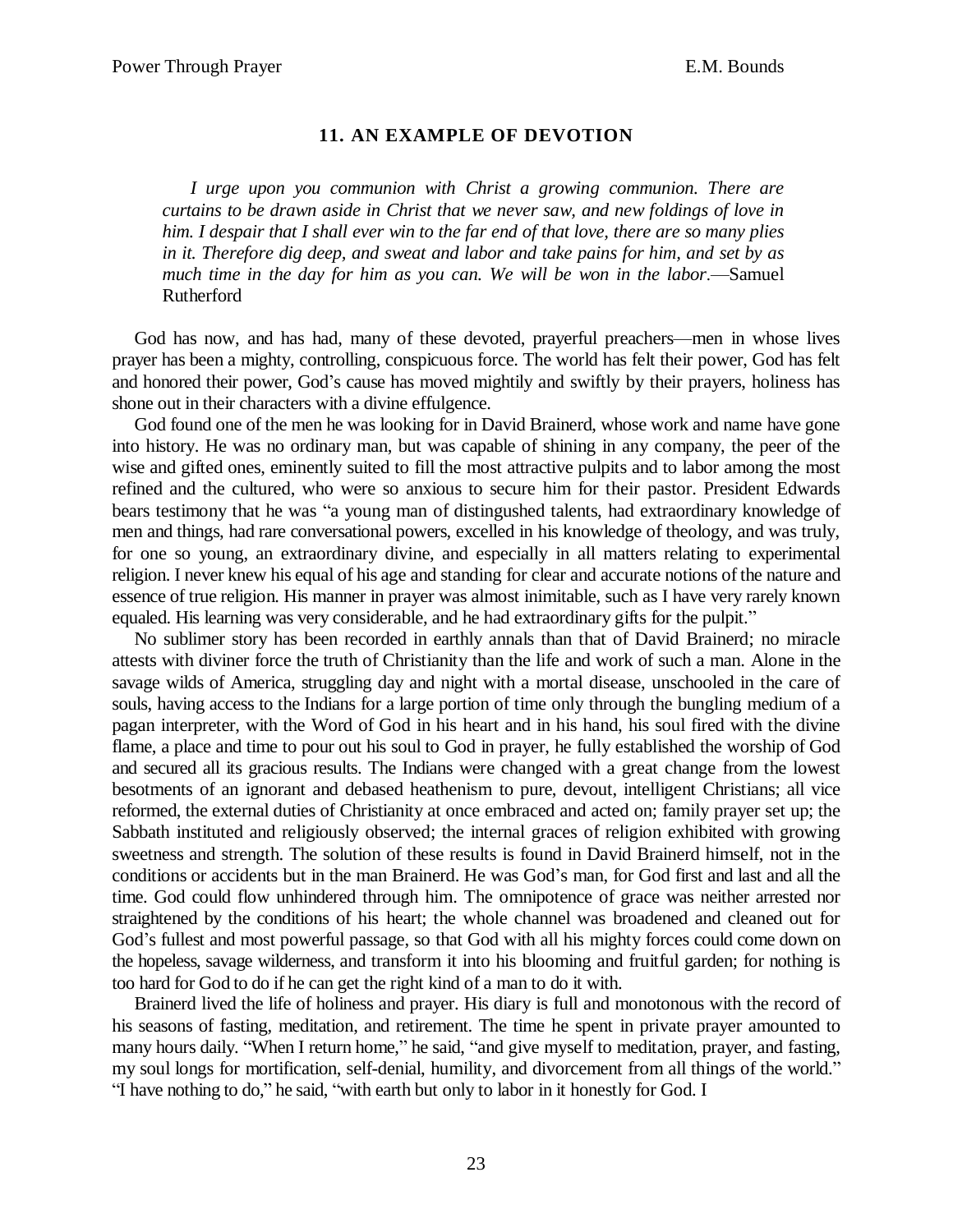do not desire to live one minute for anything which earth can afford.´ After this high order did he pray: ³Feeling somewhat of the sweetness of communion with God and the constraining force of his love, and how admirably it captivates the soul and makes all the desires and affections to center in God, I set apart this day for secret fasting and prayer, to entreat God to direct and bless me with regard to the great work which I have in view of preaching the gospel, and that the Lord would return to me and show me the light of his countenance. I had little life and power in the forenoon. Near the middle of the afternoon God enabled me to wrestle ardently in intercession for my absent friends, but just at night the Lord visited me marvelously in prayer. I think my soul was never in such agony before. I felt no restraint, for the treasures of divine grace were opened to me. I wrestled for absent friends, for the ingathering of souls, for multitudes of poor souls, and for many that I thought were the children of God, personally, in many distant places. I was in such agony from sun half an hour high till near dark that I was all over wet with sweat, but yet it seemed to me I had done nothing. O, my dear Saviour did sweat blood for poor souls! I longed for more compassion toward them. I felt still in a sweet frame, under a sense of divine love and grace, and went to bed in such a frame, with my heart set on God." It was prayer which gave to his life and ministry their marvelous power.

The men of mighty prayer are men of spiritual might. Prayers never die. Brainerd's whole life was a life of prayer. By day and by night he prayed. Before preaching and after preaching he prayed. Riding through the interminable solitudes of the forests he prayed. On his bed of straw he prayed. Retiring to the dense and lonely forests, he prayed. Hour by hour, day after day, early morn and late at night, he was praying and fasting, pouring out his soul, interceding, communing with God. He was with God mightily in prayer, and God was with him mightily, and by it he being dead yet speaketh and worketh, and will speak and work till the end comes, and among the glorious ones of that glorious day he will be with the first.

Jonathan Edwards says of him: "His life shows the right way to success in the works of the ministry. He sought it as the soldier seeks victory in a siege or battle; or as a man that runs a race for a great prize. Animated with love to Christ and souls, how did he labor? Always fervently. Not only in word and doctrine, in public and in private, but in prayers by day and night, wrestling with God in secret and travailing in birth with unutterable groans and agonies, until Christ was formed in the hearts of the people to whom he was sent. Like a true son of Jacob, he persevered in wrestling through all the darkness of the night, until the breaking of the day!´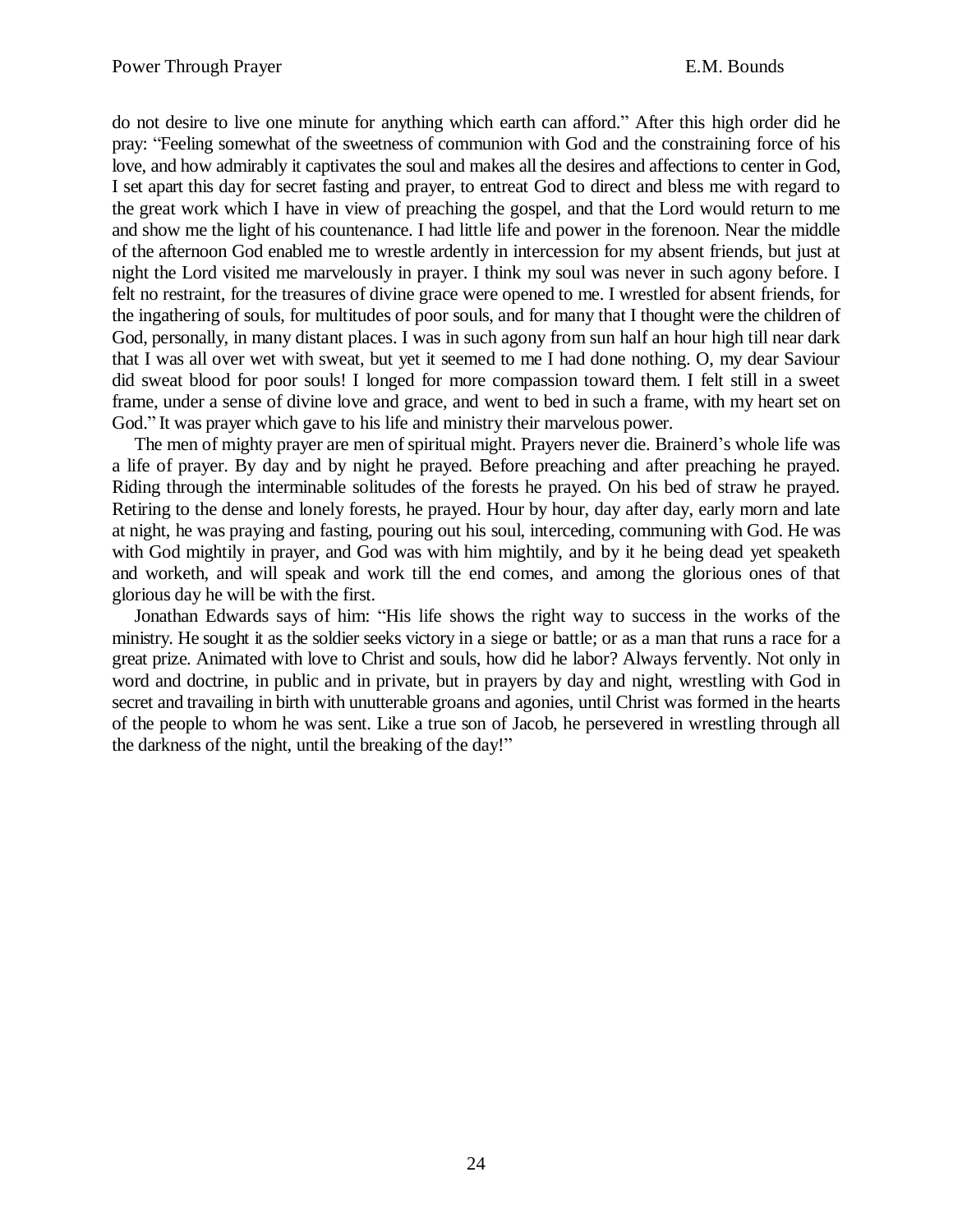#### **12. HEART PREPARATION NECESSARY**

*For nothing reaches the heart but what is from the heart or pierces the conscience but what comes from a living conscience*.—William Penn

*In the morning was more engaged in preparing the head than the heart. This has been frequently my error, and I have always felt the evil of it especially in prayer. Reform it then, O Lord! Enlarge my heart and I shall preach.*—Robert Murray McCheyne

*A sermon that has more head infused into it than heart will not borne home with efficacy to the hearers*.—Richard Cecil

PRAYER, with its manifold and many-sided forces, helps the mouth to utter the truth in its fullness and freedom. The preacher is to be prayed for, the preacher is made by prayer. The preacher's mouth is to be prayed for; his mouth is to be opened and filled by prayer. A holy mouth is made by praying, by much praying; a brave mouth is made by praying, by much praying. The Church and the world, God and heaven, owe much to Paul's mouth; Paul's mouth owed its power to prayer.

How manifold, illimitable, valuable, and helpful prayer is to the preacher in so many ways, at so many points, in every way! One great value is, it helps his heart.

Praying makes the preacher a heart preacher. Prayer puts the preacher's heart into the preacher's sermon; prayer puts the preacher's sermon into the preacher's heart.

The heart makes the preacher. Men of great hearts are great preachers. Men of bad hearts may do a measure of good, but this is rare. The hireling and the stranger may help the sheep at some points, but it is the good shepherd with the good shepherd's heart who will bless the sheep and answer the full measure of the shepherd's place.

We have emphasized sermon-preparation until we have lost sight of the important thing to be prepared—the heart. A prepared heart is much better than a prepared sermon. A prepared heart will make a prepared sermon.

Volumes have been written laying down the mechanics and taste of sermon-making, until we have become possessed with the idea that this scaffolding is the building. The young preacher has been taught to lay out all his strength on the form, taste, and beauty of his sermon as a mechanical and intellectual product. We have thereby cultivated a vicious taste among the people and raised the clamor for talent instead of grace, eloquence instead of piety, rhetoric instead of revelation, reputation and brilliancy instead of holiness. By it we have lost the true idea of preaching, lost preaching power, lost pungent conviction for sin, lost the rich experience and elevated Christian character, lost the authority over consciences and lives which always results from genuine preaching.

It would not do to say that preachers study too much. Some of them do not study at all; others do not study enough. Numbers do not study the right way to show themselves workmen approved of God. But our great lack is not in head culture, but in heart culture; not lack of knowledge but lack of holiness is our sad and telling defect—not that we know too much, but that we do not meditate on God and his word and watch and fast and pray enough. The heart is the great hindrance to our preaching. Words pregnant with divine truth find in our hearts nonconductors; arrested, they fall shorn and powerless.

Can ambition, that lusts after praise and place, preach the gospel of Him who made himself of no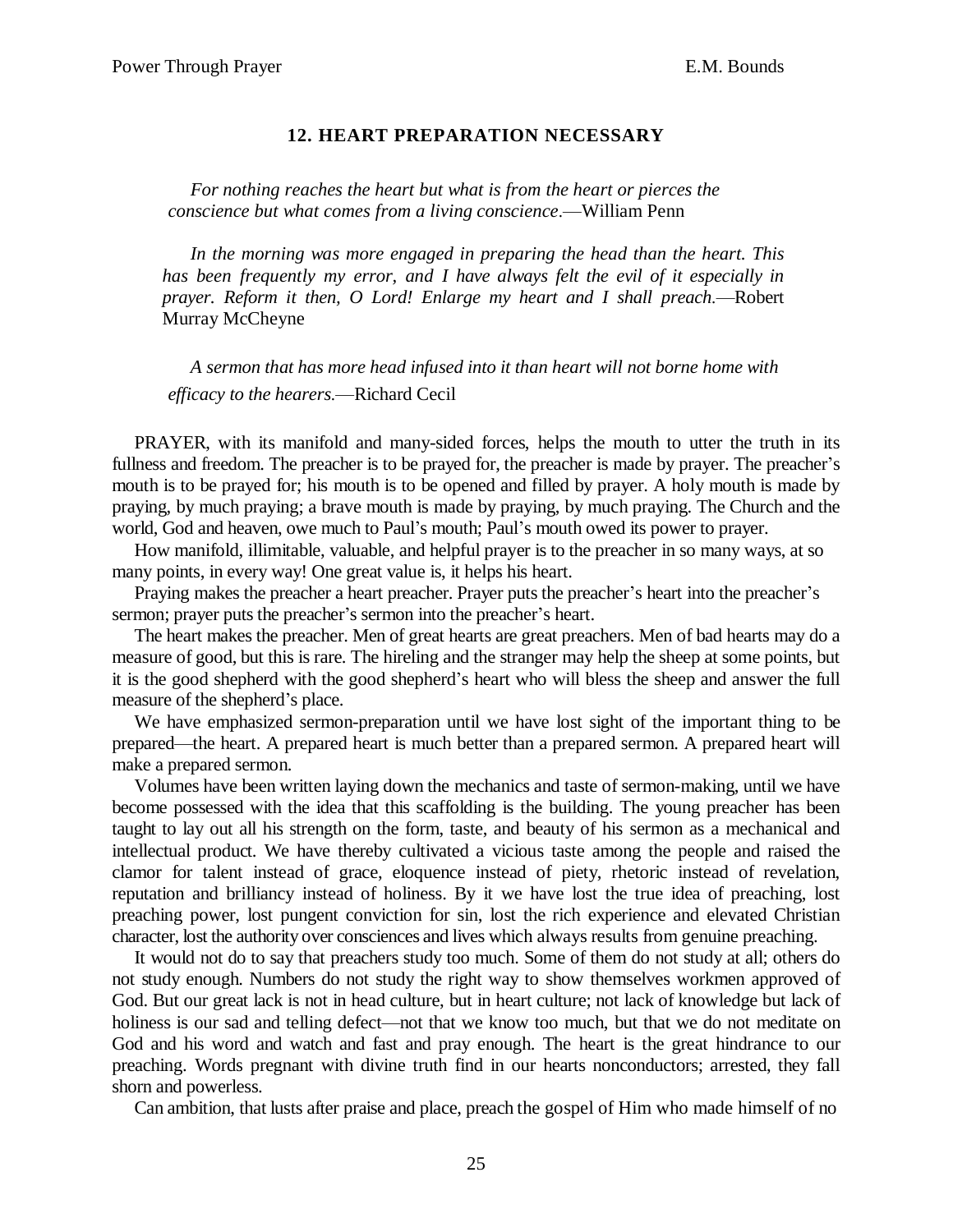reputation and took on Him the form of a servant? Can the proud, the vain, the egotistical preach the gospel of him who was meek and lowly? Can the bad-tempered, passionate, selfish, hard, worldly man preach the system which teems with long-suffering, self-denial, tenderness, which imperatively demands separation from enmity and crucifixion to the world? Can the hireling official, heartless, perfunctory, preach the gospel which demands the shepherd to give his life for the sheep? Can the covetous man, who counts salary and money, preach the gospel till he has gleaned his heart and can say in the spirit of Christ and Paul in the words of Wesley: "I count it dung and dross; I trample it under my feet; I (yet not I, but the grace of God in me) esteem it just as the mire of the streets, I desire it not, I seek it not?" God's revelation does not need the light of human genius, the polish and strength of human culture, the brilliancy of human thought, the force of human brains to adorn or enforce it; but it does demand the simplicity, the docility, humility, and faith of a child's heart.

It was this surrender and subordination of intellect and genius to the divine and spiritual forces which made Paul peerless among the apostles. It was this which gave Wesley his power and radicated his labors in the history of humanity. This gave to Loyola the strength to arrest the retreating forces of Catholicism.

Our great need is heart-preparation. Luther held it as an axiom: "He who has prayed well has studied well." We do not say that men are not to think and use their intellects; but he will use his intellect best who cultivates his heart most. We do not say that preachers should not be students; but we do say that their great study should be the Bible, and he studies the Bible best who has kept his heart with diligence. We do not say that the preacher should not know men, but he will be the greater adept in human nature who has fathomed the depths and intricacies of his own heart. We do say that while the channel of preaching is the mind, its fountain is the heart; you may broaden and deepen the channel, but if you do not look well to the purity and depth of the fountain, you will have a dry or polluted channel. We do say that almost any man of common intelligence has sense enough to preach the gospel, but very few have grace enough to do so. We do say that he who has struggled with his own heart and conquered it; who has taught it humility, faith, love, truth, mercy, sympathy, courage; who can pour the rich treasures of the heart thus trained, through a manly intellect, all surcharged with the power of the gospel on the consciences of his hearers—such a one will be the truest, most successful preacher in the esteem of his Lord.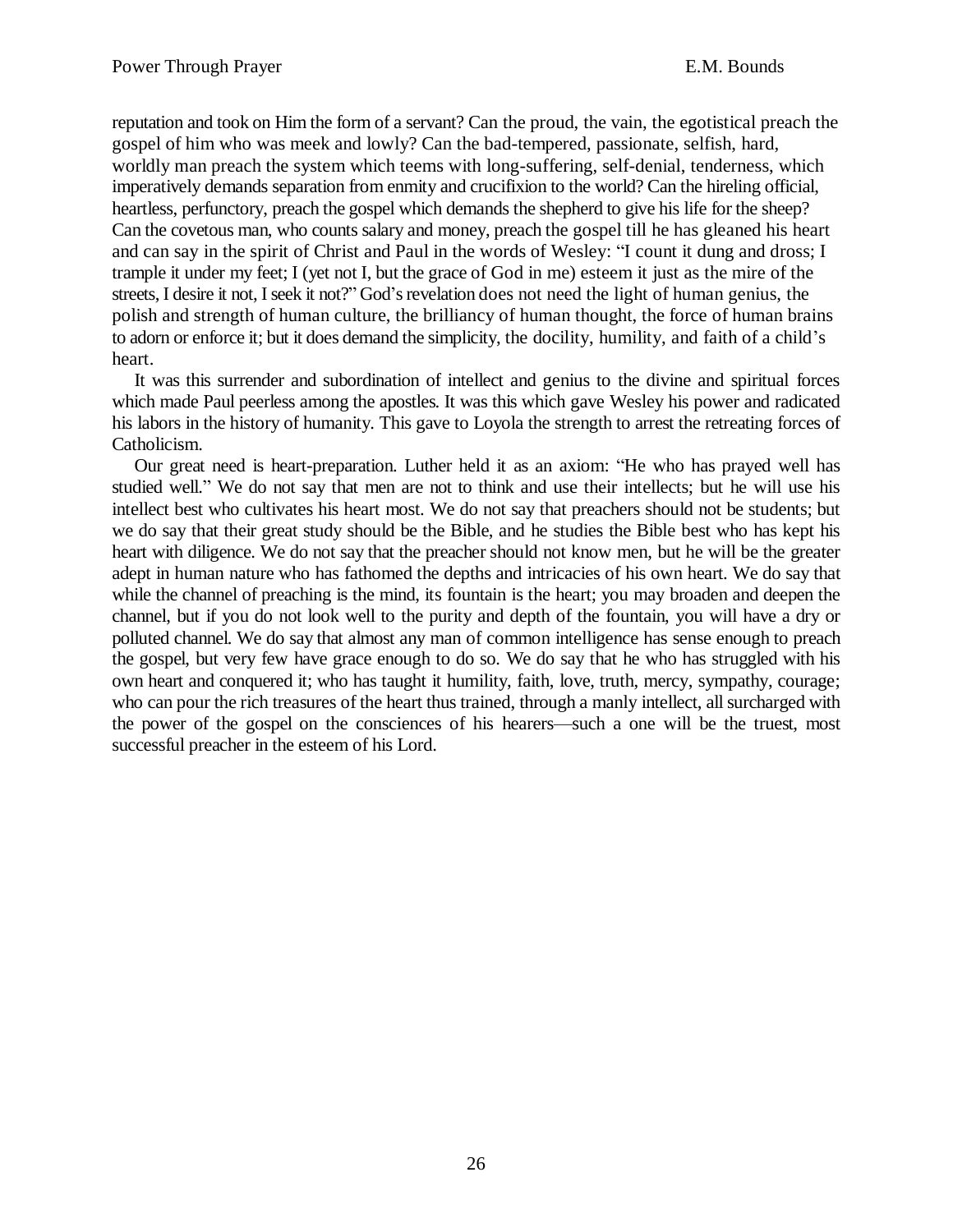# **13. GRACE FROM THE HEART RATHER THAN THE HEAD**

*Study not to be a fine preacher. Jerichos are blown down with rams' horns. Look simply unto Jesus for preaching food; and what is wanted will be given, and what is given will be blessed, whether it be a barley grain or a wheaten loaf, a crust or a crumb. Your mouth will be a flowing stream or a fountain sealed, according as your heart is. Avoid all controversy in preaching, talking, or writing; preach nothing down but the devil, and nothing up but Jesus Christ.—Berridge* 

THE heart is the Saviour of the world. Heads do not save. Genius, brains, brilliancy, strength, natural gifts do not save. The gospel flows through hearts. All the mightiest forces are heart forces. All the sweetest and loveliest graces are heart graces. Great hearts make great characters; great hearts make divine characters. God is love. There is nothing greater than love, nothing greater than God. Hearts make heaven; heaven is love. There is nothing higher, nothing sweeter, than heaven. It is the heart and not the head which makes God's great preachers. The heart counts much every way in religion. The heart must speak from the pulpit. The heart must hear in the pew. In fact, we serve God with our hearts. Head homage does not pass current in heaven.

We believe that one of the serious and most popular errors of the modern pulpit is the putting of more thought than prayer, of more head than of heart in its sermons. Big hearts make big preachers; good hearts make good preachers. A theological school to enlarge and cultivate the heart is the golden desideratum of the gospel. The pastor binds his people to him and rules his people by his heart. They may admire his gifts, they may be proud of his ability, they may be affected for the time by his sermons; but the stronghold of his power is his heart. His scepter is love. The throne of his power is his heart.

The good shepherd gives his life for the sheep. Heads never make martyrs. It is the heart which surrenders the life to love and fidelity. It takes great courage to be a faithful pastor, but the heart alone can supply this courage. Gifts and genius may be brave, but it is the gifts and genius of the heart and not of the head.

It is easier to fill the head than it is to prepare the heart. It is easier to make a brain sermon than a heart sermon. It was heart that drew the Son of God from heaven. It is heart that will draw men to heaven. Men of heart is what the world needs to sympathize with its woe, to kiss away its sorrows, to compassionate its misery, and to alleviate its pain. Christ was eminently the man of sorrows, because he was preeminently the man of heart.

"Give me thy heart," is God's requisition of men. "Give me thy heart!," is man's demand of man.

A professional ministry is a heartless ministry. When salary plays a great part in the ministry, the heart plays little part. We may make preaching our business, and not put our hearts in the business. He who puts self to the front in his preaching puts heart to the rear. He who does not sow with his heart in his study will never reap a harvest for God. The closet is the heart's study. We will learn more about how to preach and what to preach there than we can learn in our libraries. "Jesus wept" is the shortest and biggest verse in the Bible. It is he who goes forth *weeping* (not preaching great sermons), bearing precious seed, who shall come again rejoicing, bringing his sheaves with him.

Praying gives sense, brings wisdom, broadens and strengthens the mind. The closet is a perfect school-teacher and schoolhouse for the preacher. Thought is not only brightened and clarified in prayer, but thought is born in prayer. We can learn more in an hour praying, when praying indeed,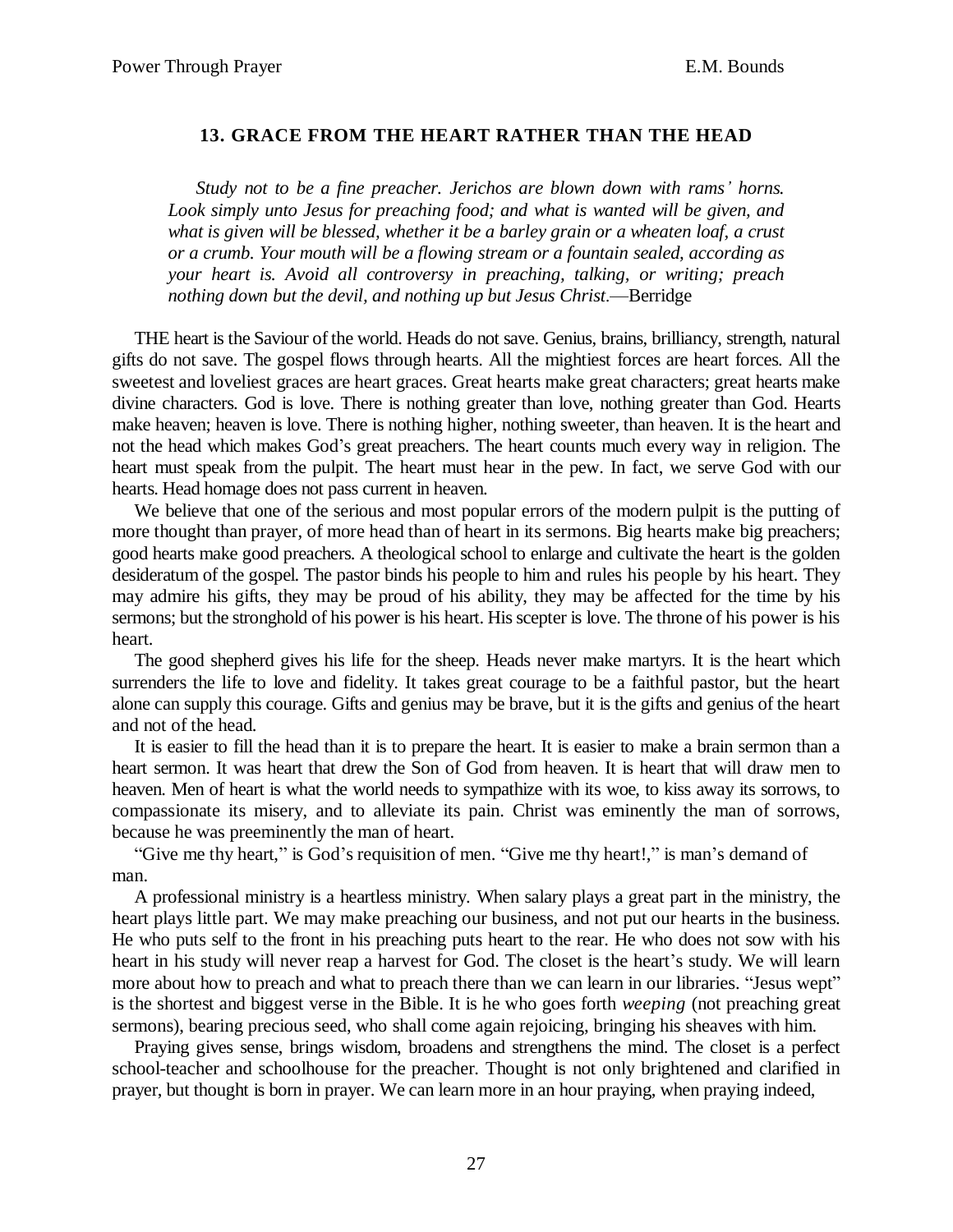than from many hours in the study. Books are in the closet which can be found and read nowhere else. Revelations are made in the closet which are made nowhere else.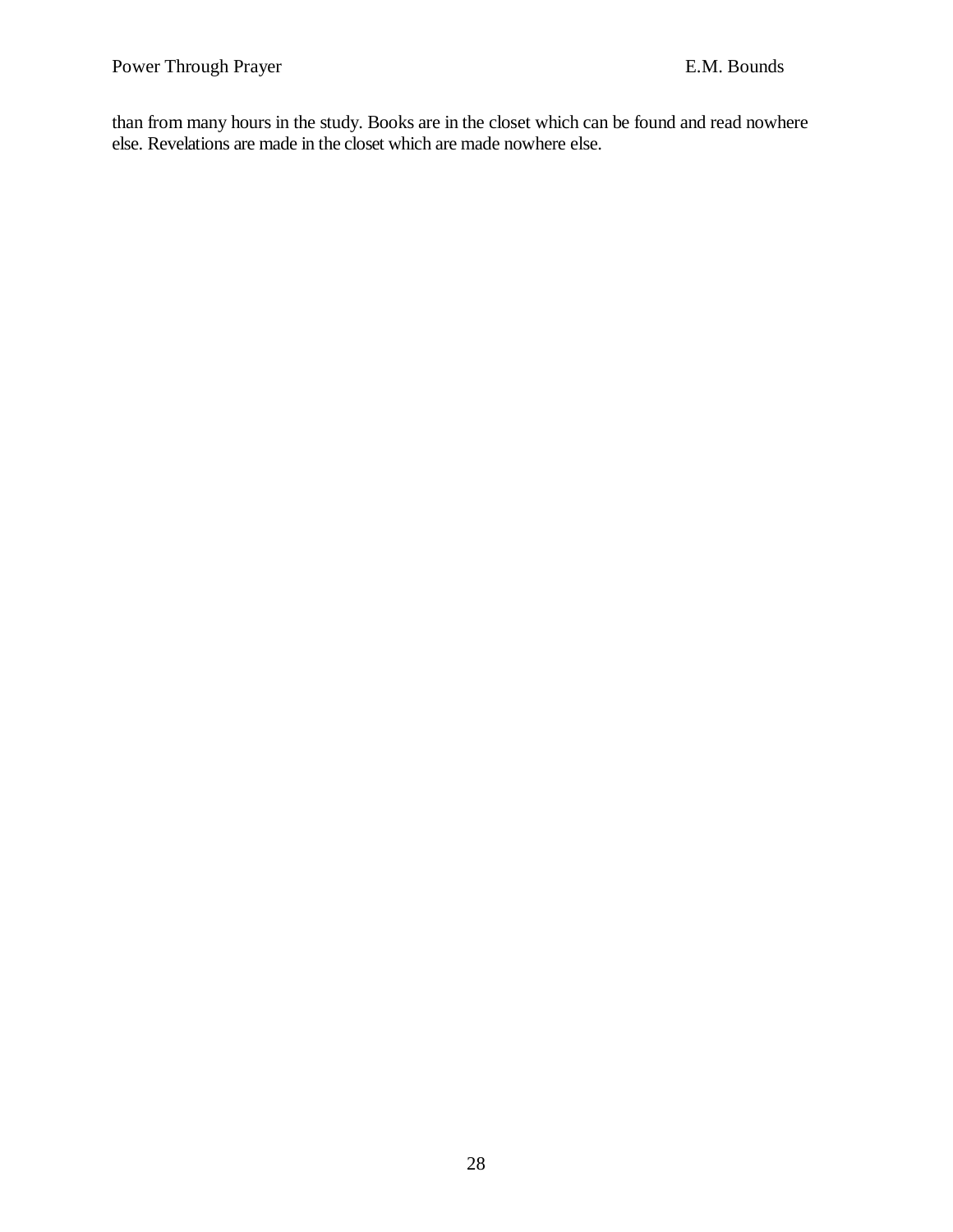# **14. UNCTION A NECESSITY**

*One bright benison which private prayer brings down upon the ministry is an indescribable and inimitable something²an unction from the Holy One . . . . If the anointing which we bear come not from the Lord of hosts, we are deceivers, since only in prayer can we obtain it. Let us continue instant constant fervent in supplication. Let your fleece lie on the thrashing floor of supplication till it is wet* with the dew of heaven.—Charles Haddon Spurgeon

ALEXANDER KNOX, a Christian philosopher of the days of Wesley, not an adherent but a strong personal friend of Wesley, and with much spiritual sympathy with the Wesleyan movement, writes: "It is strange and lamentable, but I verily believe the fact to be that except among Methodists and Methodistical clergyman, there is not much interesting preaching in England. The clergy, too generally have absolutely lost the art. There is, I conceive, in the great laws of the moral world a kind of secret understanding like the affinities in chemistry, between rightly promulgated religious truth and the deepest feelings of the human mind. Where the one is duly exhibited, the other will respond. Did not our hearts burn within us?—but to this devout feeling is indispensable in the speaker. Now, I am obliged to state from my own observation that this *onction,* as the French not unfitly term it, is beyond all comparison more likely to be found in England in a Methodist conventicle than in a parish Church. This, and this alone, seems really to be that which fills the Methodist houses and thins the Churches. I am, I verily think, no enthusiast; I am a most sincere and cordial churchman, a humble disciple of the School of Hale and Boyle, of Burnet and Leighton. Now I must aver that when I was in this country, two years ago, I did not hear a single preacher who taught me like my own great masters but such as are deemed Methodistical. And I now despair of getting an atom of heart instruction from any other quarter. The Methodist preachers (however I may not always approve of all their expressions) do most assuredly diffuse this true religion and undefiled. I felt real pleasure last Sunday. I can bear witness that the preacher did at once speak the words of truth and soberness. There was no eloquence—the honest man never dreamed of such a thing'but there was far better: a cordial communication of vitalized truth. I say vitalized because what he declared to others it was impossible not to feel he lived on himself.´

This unction is the art of preaching. The preacher who never had this unction never had the art of preaching. The preacher who has lost this unction has lost the art of preaching. Whatever other arts he may have and retain?the art of sermon-making, the art of eloquence, the art of great, clear thinking, the art of pleasing an audience?he has lost the divine art of preaching. This unction makes God's truth powerful and interesting, draws and attracts, edifies, convicts, saves.

This unction vitalizes God's revealed truth, makes it living and life-giving. Even God's truth spoken without this unction is light, dead, and deadening. Though abounding in truth, though weighty with thought, though sparkling with rhetoric, though pointed by logic, though powerful by earnestness, without this divine unction it issues in death and not in life. Mr. Spurgeon says: "I wonder how long we might beat our brains before we could plainly put into word what is meant by preaching with unction. Yet he who preaches knows its presence, and he who hears soon detects its absence. Samaria, in famine, typifies a discourse without it. Jerusalem, with her feast of fat things, full of marrow, may represent a sermon enriched with it. Every one knows what the freshness of the morning is when orient pearls abound on every blade of grass, but who can describe it, much less produce it of itself? Such is the mystery of spiritual anointing. We know, but we cannot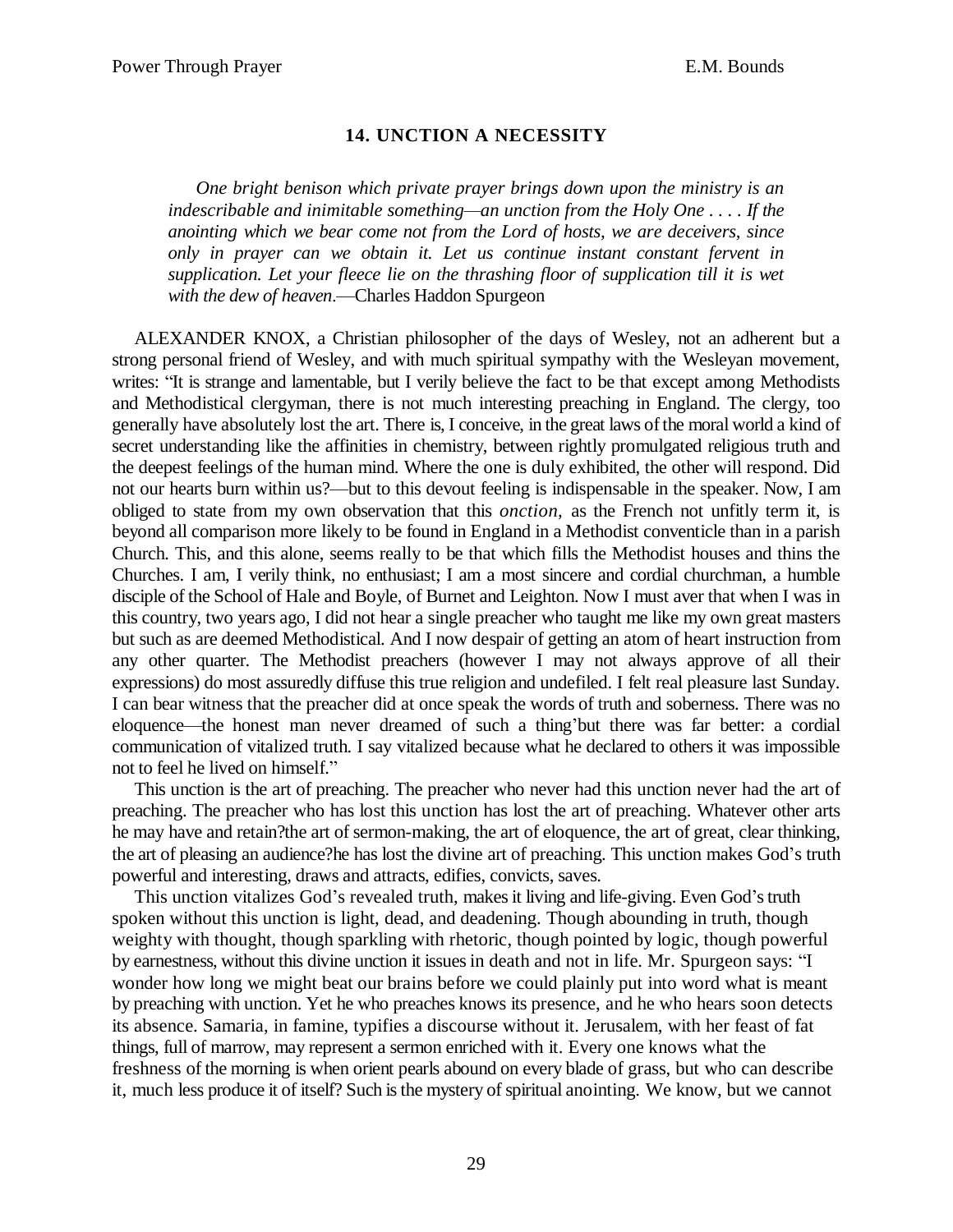tell to others what it is. It is as easy as it is foolish, to counterfeit it. Unction is a thing which you cannot manufacture, and its counterfeits are worse than worthless. Yet it is, in itself, priceless, and beyond measure needful if you would edify believers and bring sinners to Christ.<sup>"</sup>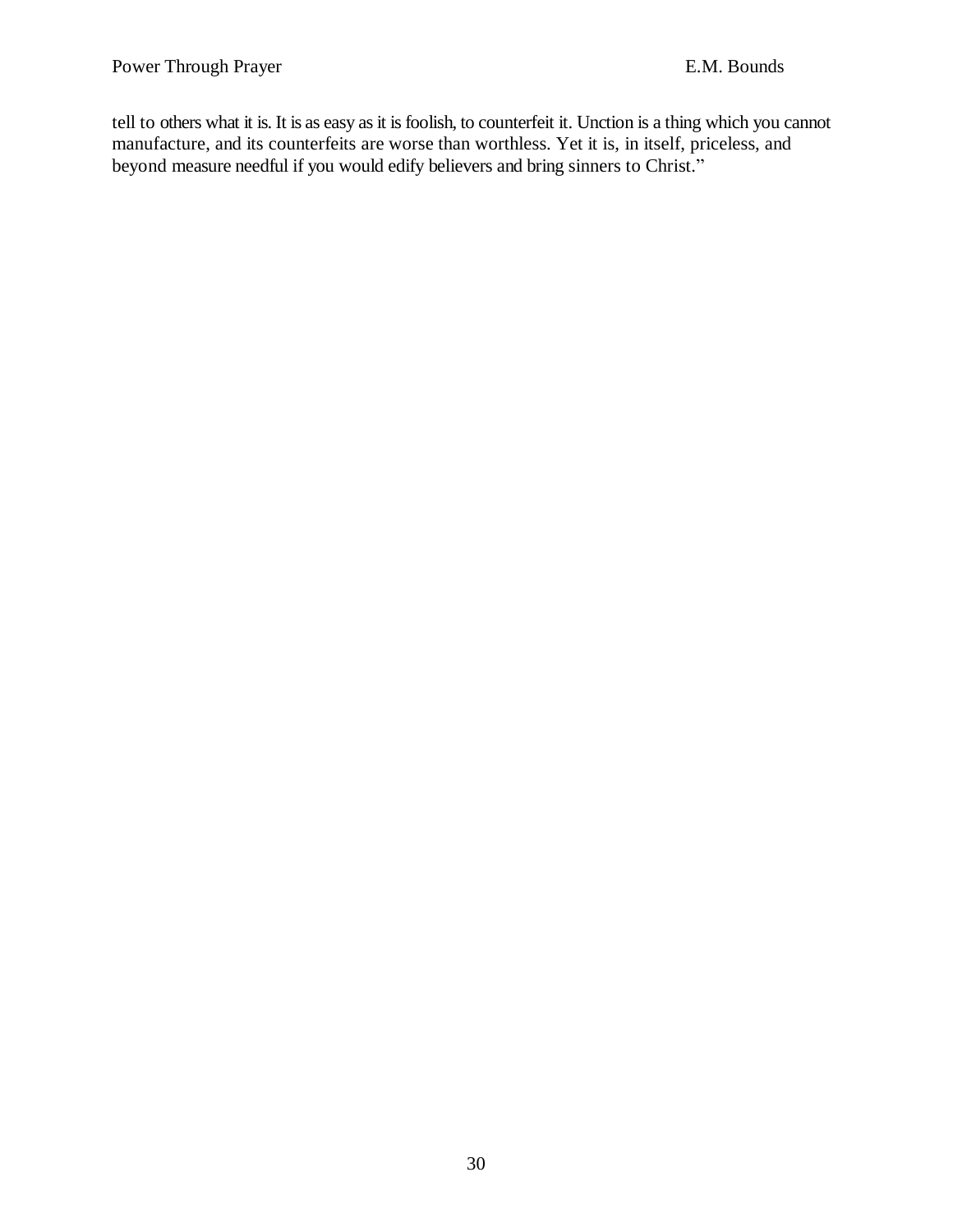# **15. UNCTION, THE MARK OF TRUE GOSPEL PREACHING**

*Speak for eternity. Above all things, cultivate your own spirit. A word spoken by you when your conscience is clear and your heart full of God¶s Spirit is worth ten thousand words spoken in unbelief and sin. Remember that God, and not man, must have the glory. If the veil of the world¶s machinery were lifted off, how much we would find is done in answer to the prayers of God's children*—Robert Murray McCheyne

UNCTION is that indefinable, indescribable something which an old, renowned Scotch preacher describes thus: "There is sometimes somewhat in preaching that cannot be ascribed either to matter or expression, and cannot be described what it is, or from whence it cometh, but with a sweet violence it pierceth into the heart and affections and comes immediately from the Word; but if there be any way to obtain such a thing, it is by the heavenly disposition of the speaker.´

We call it unction. It is this unction which makes the word of God "quick and powerful, and sharper than any two-edged sword, piercing even to the dividing asunder of soul and spirit, and of the joints and marrow, and a discerner of the thoughts and intents of the heart." It is this unction which gives the words of the preacher such point, sharpness, and power, and which creates such friction and stir in many a dead congregation. The same truths have been told in the strictness of the letter, smooth as human oil could make them; but no signs of life, not a pulse throb; all as peaceful as the grave and as dead. The same preacher in the meanwhile receives a baptism of this unction, the divine inflatus is on him, the letter of the Word has been embellished and fired by this mysterious power, and the throbbings of life begin—life which receives or life which resists. The unction pervades and convicts the conscience and breaks the heart.

This divine unction is the feature which separates and distinguishes true gospel preaching from all other methods of presenting the truth, and which creates a wide spiritual chasm between the preacher who has it and the one who has it not. It backs and impregns revealed truth with all the energy of God. Unction is simply putting God in his own word and on his own preachers. By mighty and great prayerfulness and by continual prayerfulness, it is all potential and personal to the preacher; it inspires and clarifies his intellect, gives insight and grasp and projecting power; it gives to the preacher heart power, which is greater than head power; and tenderness, purity, force flow from the heart by it. Enlargement, freedom, fullness of thought, directness and simplicity of utterance are the fruits of this unction.

Often earnestness is mistaken for this unction. He who has the divine unction will be earnest in the very spiritual nature of things, but there may be a vast deal of earnestness without the least mixture of unction.

Earnestness and unction look alike from some points of view. Earnestness may be readily and without detection substituted or mistaken for unction. It requires a spiritual eye and a spiritual taste to discriminate.

Earnestness may be sincere, serious, ardent, and persevering. It goes at a thing with good will, pursues it with perseverance, and urges it with ardor; puts force in it. But all these forces do not rise higher than the mere human. The *man* is in it—the whole man, with all that he has of will and heart, of brain and genius, of planning and working and talking. He has set himself to some purpose which has mastered him, and he pursues to master it. There may be none of God in it. There may be little of God in it, because there is so much of the man in it. He may present pleas in advocacy of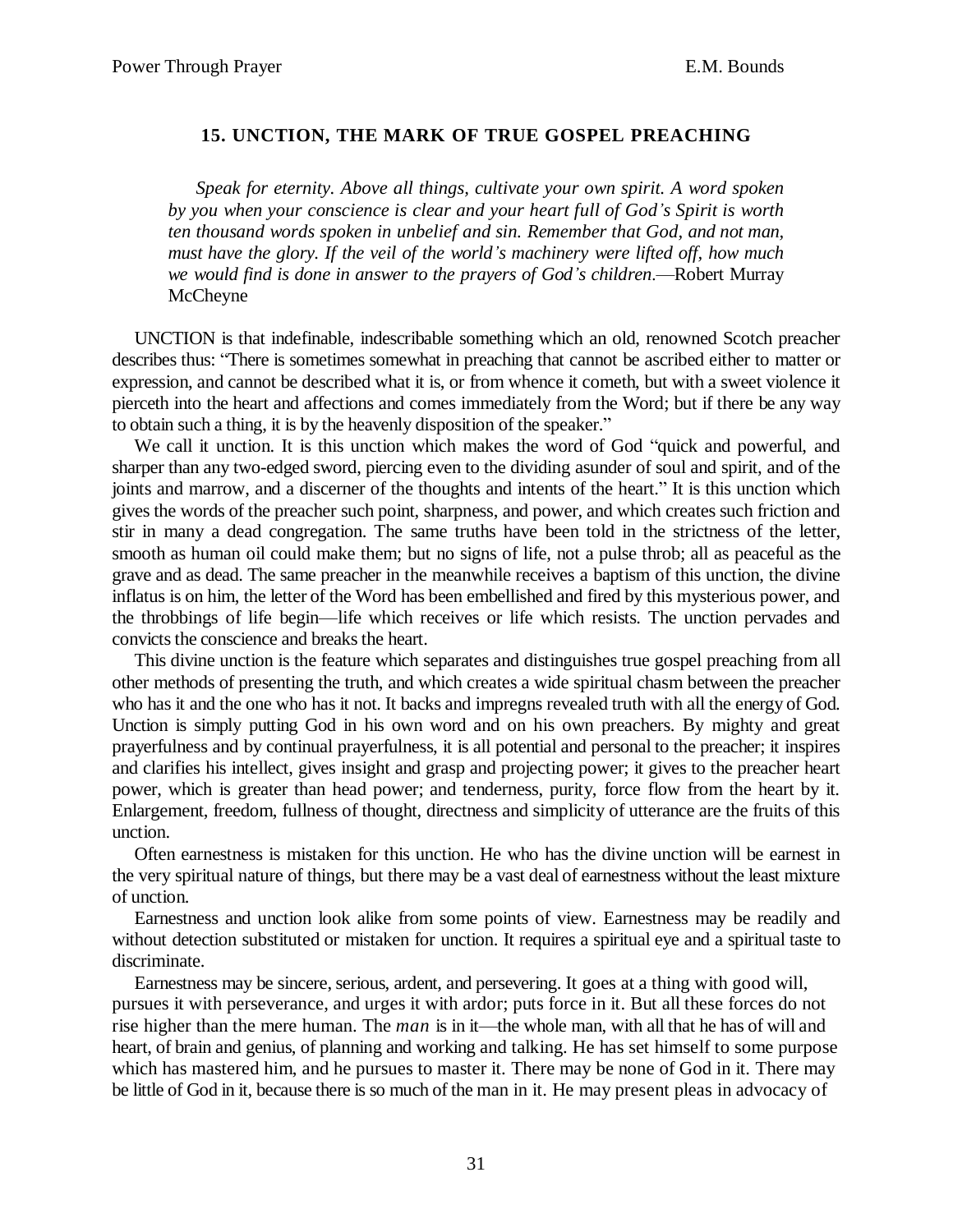his earnest purpose which please or touch and move or overwhelm with conviction of their importance; and in all this earnestness may move along earthly ways, being propelled by human forces only, its altar made by earthly hands and its fire kindled by earthly flames. It is said of a rather famous preacher of gifts, whose construction of Scripture was to his fancy or purpose, that he "grew very eloquent over his own exegesis." So men grow exceeding earnest over their own plans or movements. Earnestness may be selfishness simulated.

What of unction? It is the indefinable in preaching which makes it preaching. It is that which distinguishes and separates preaching from all mere human addresses. It is the divine in preaching. It makes the preaching sharp to those who need sharpness. It distills as the dew to those who need to he refreshed. It is well described as:

³a two-edged sword Of heavenly temper keen, And double were the wounds it made Wherever it glanced between. 'Twas death to silt; 'twas life

To all who mourned for sin. It kindled and it silenced strife,

Made war and peace within."

This unction comes to the preacher not in the study but in the closet. It is heaven's distillation in answer to prayer. It is the sweetest exhalation of the Holy Spirit. It impregnates, suffuses, softens, percolates, cuts, and soothes. It carries the Word like dynamite, like salt, like sugar; makes the Word a soother, an arranger, a revealer, a searcher; makes the hearer a culprit or a saint, makes him weep like a child and live like a giant; opens his heart and his purse as gently, yet as strongly as the spring opens the leaves. This unction is not the gift of genius. It is not found in the halls of learning. No eloquence can woo it. No industry can win it. No prelatical hands can confer it. It is the gift of God the signet set to his own messengers. It is heaven's knighthood given to the chosen true and brave ones who have sought this anointed honor through many an hour of tearful, wrestling prayer.

Earnestness is good and impressive: genius is gifted and great. Thought kindles and inspires, but it takes a diviner endowment, a more powerful energy than earnestness or genius or thought to break the chains of sin, to win estranged and depraved hearts to God, to repair the breaches and restore the Church to her old ways of purity and power. Nothing but this holy unction can do this.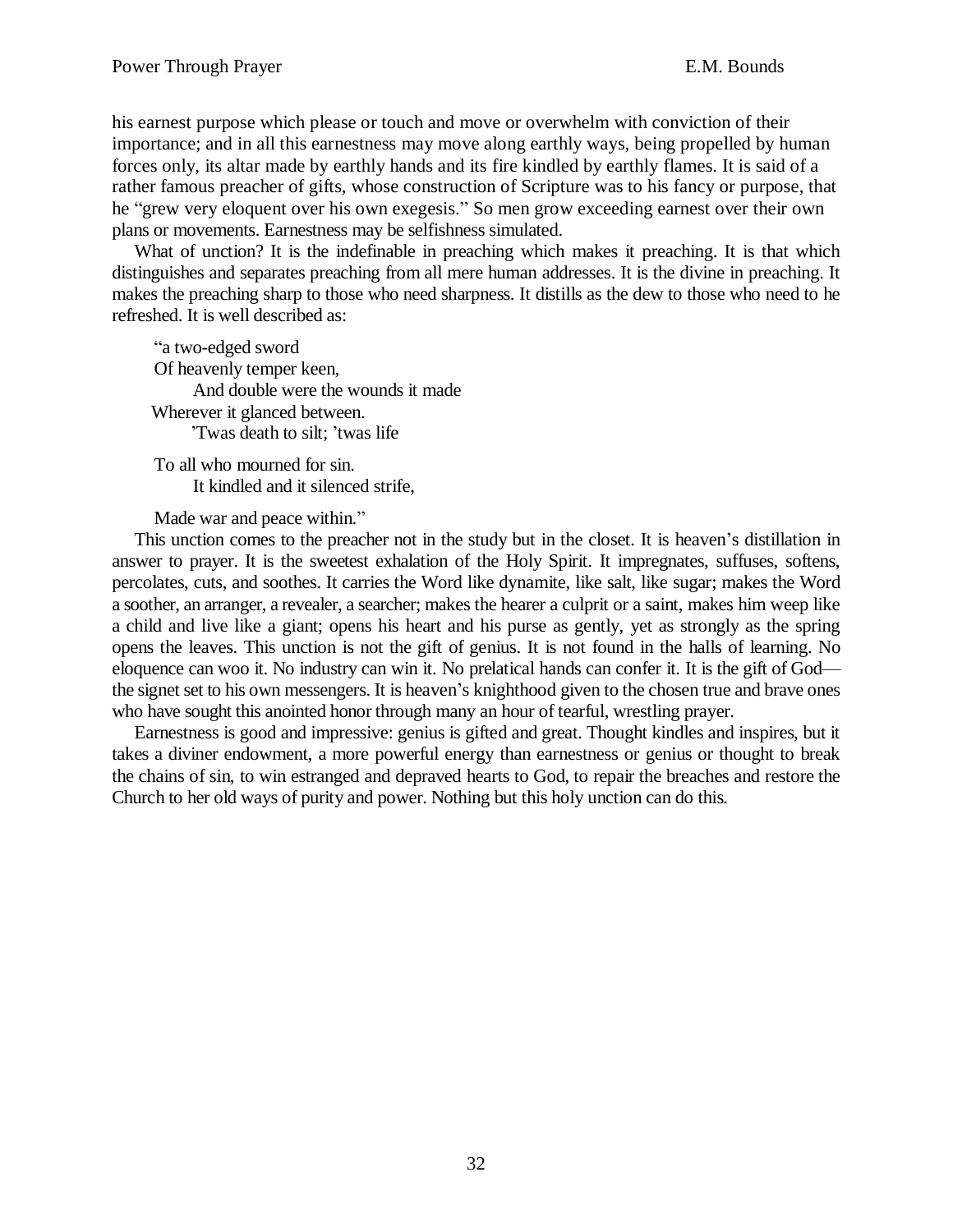# **16. MUCH PRAYER THE PRICE OF UNCTION**

*All the minister¶s efforts will be vanity or worse than vanity if he have not unction. Unction must come down from heaven and spread a savor and feeling and relish over his ministry; and among the other means of qualifying himself for his office, the Bible must hold the first place, and the last also must be given to the Word* of God and prayer<sup>\*</sup>-Richard Cecil

IN the Christian system unction is the anointing of the Holy Ghost, separating unto God's work and qualifying for it. This unction is the one divine enablement by which the preacher accomplishes the peculiar and saving ends of preaching. Without this unction there are no true spiritual results accomplished; the results and forces in preaching do not rise above the results of unsanctified speech. Without unction the former is as potent as the pulpit.

This divine unction on the preacher generates through the Word of God the spiritual results that flow from the gospel; and without this unction, these results are not secured. Many pleasant impressions may be made, but these all fall far below the ends of gospel preaching. This unction may be simulated. There are many things that look like it, there are many results that resemble its effects; but they are foreign to its results and to its nature. The fervor or softness excited by a pathetic or emotional sermon may look like the movements of the divine unction, but they have no pungent, perpetrating heart-breaking force. No heart-healing balm is there in these surface, sympathetic, emotional movements; they are not radical, neither sin-searching nor sin-curing.

This divine unction is the one distinguishing feature that separates true gospel preaching from all other methods of presenting truth. It backs and interpenetrates the revealed truth with all the force of God. It illumines the Word and broadens and enrichens the intellect and empowers it to grasp and apprehend the Word. It qualifies the preacher's heart, and brings it to that condition of tenderness, of purity, of force and light that are necessary to secure the highest results. This unction gives to the preacher liberty and enlargement of thought and soul—a freedom, fullness, and directness of utterance that can be secured by no other process.

Without this unction on the preacher the gospel has no more power to propagate itself than any other system of truth. This is the seal of its divinity. Unction in the preacher puts God in the gospel. Without the unction, God is absent, and the gospel is left to the low and unsatisfactory forces that the ingenuity, interest, or talents of men can devise to enforce and project its doctrines.

It is in this element that the pulpit oftener fails than in any other element. Just at this all-important point it lapses. Learning it may have, brilliancy and eloquence may delight and charm, sensation or less offensive methods may bring the populace in crowds, mental power may impress and enforce truth with all its resources; but without this unction, each and all these will be but as the fretful assault of the waters on a Gibraltar. Spray and foam may cover and spangle; but the rocks are there still, unimpressed and unimpressible. The human heart can no more be swept of its hardness and sin by these human forces than these rocks can be swept away by the ocean's ceaseless flow.

This unction is the consecration force, and its presence the continuous test of that consecration. It is this divine anointing on the preacher that secures his consecration to God and his work. Other forces and motives may call him to the work, but this only is consecration. A separation to God's work by the power of the Holy Spirit is the only consecration recognized by God as legitimate.

The unction, the divine unction, this heavenly anointing, is what the pulpit needs and must have. This divine and heavenly oil put on it by the imposition of God's hand must soften and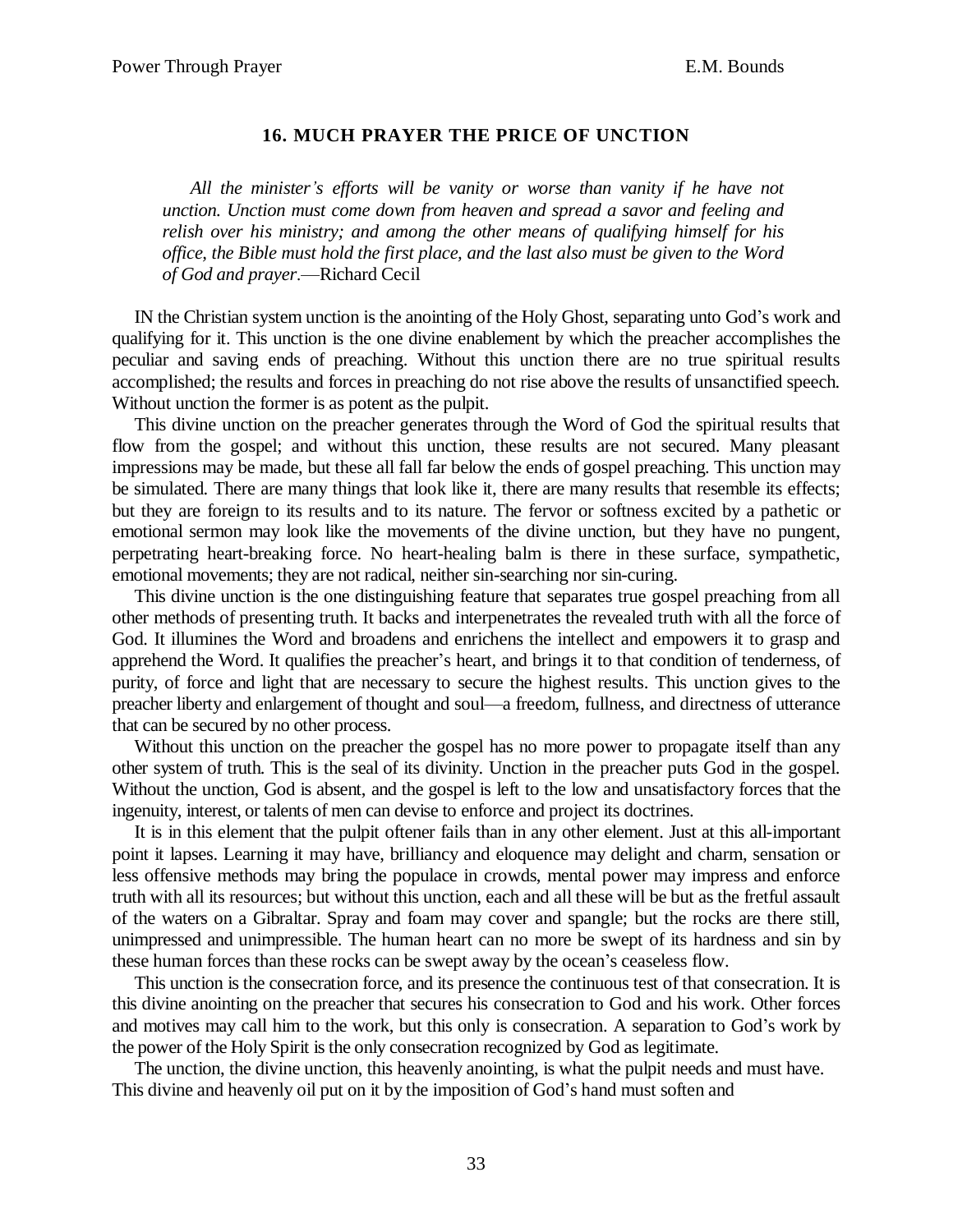lubricate the whole man—heart, head, spirit—until it separates him with a mighty separation from all earthly, secular, worldly, selfish motives and aims, separating him to everything that is pure and Godlike.

It is the presence of this unction on the preacher that creates the stir and friction in many a congregation. The same truths have been told in the strictness of the letter, but no ruffle has been seen, no pain or pulsation felt. All is quiet as a graveyard. Another preacher comes, and this mysterious influence is on him; the letter of the Word has been fired by the Spirit, the throes of a mighty movement are felt, it is the unction that pervades and stirs the conscience and breaks the heart. Unctionless preaching makes everything hard, dry, acrid, dead.

This unction is not a memory or an era of the past only; it is a present, realized, conscious fact. It belongs to the experience of the man as well as to his preaching. It is that which transforms him into the image of his divine Master, as well as that by which he declares the truths of Christ with power. It is so much the power in the ministry as to make all else seem feeble and vain without it, and by its presence to atone for the absence of all other and feebler forces.

This unction is not an inalienable gift. It is a conditional gift, and its presence is perpetuated and increased by the same process by which it was at first secured; by unceasing prayer to God, by impassioned desires after God, by estimating it, by seeking it with tireless ardor, by deeming all else loss and failure without it.

How and whence comes this unction? Direct from God in answer to prayer. Praying hearts only are the hearts filled with this holy oil; praying lips only are anointed with this divine unction.

Prayer, much prayer, is the price of preaching unction; prayer, much prayer, is the one, sole condition of keeping this unction. Without unceasing prayer the unction never comes to the preacher. Without perseverance in prayer, the unction, like the manna overkept, breeds worms.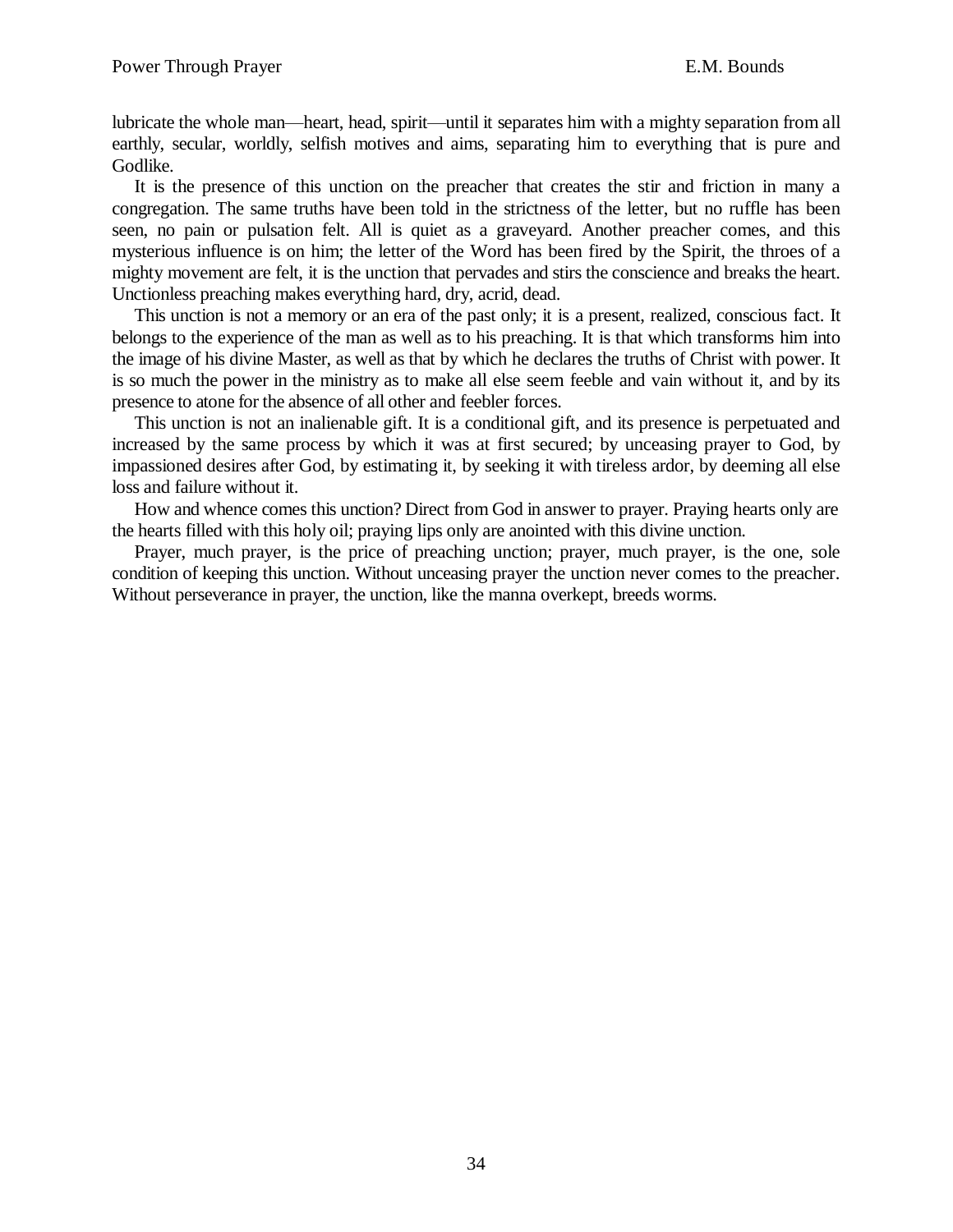# **17. PRAYER MARKS SPIRITUAL LEADERSHIP**

*Give me one hundred preachers who fear nothing but sin and desire nothing but* God, and I care not a straw whether they be clergymen or laymen; such alone will *shake the gates of hell and set up the kingdom of heaven on earth. God does nothing but in answer to prayer*—John Wesley

THE apostles knew the necessity and worth of prayer to their ministry. They knew that their high commission as apostles, instead of relieving them from the necessity of prayer, committed them to it by a more urgent need; so that they were exceedingly jealous else some other important work should exhaust their time and prevent their praying as they ought; so they appointed laymen to look after the delicate and engrossing duties of ministering to the poor, that they (the apostles) might, unhindered, "give themselves continually to prayer and to the ministry of the word." Prayer is put first, and their relation to prayer is put most strongly—"give themselves to it," making a business of it, surrendering themselves to praying, putting fervor, urgency, perseverance, and time in it.

How holy, apostolic men devoted themselves to this divine work of prayer! "Night and day praying exceedingly," says Paul. "We will give ourselves continually to prayer" is the consensus of apostolic devotement. How these New Testament preachers laid themselves out in prayer for God's people! How they put God in full force into their Churches by their praying! These holy apostles did not vainly fancy that they had met their high and solemn duties by delivering faithfully God's word, but their preaching was made to stick and tell by the ardor and insistence of their praying. Apostolic praying was as taxing, toilsome, and imperative as apostolic preaching. They prayed mightily day and night to bring their people to the highest regions of faith and holiness. They prayed mightier still to hold them to this high spiritual altitude. The preacher who has never learned in the school of Christ the high and divine art of intercession for his people will never learn the art of preaching, though homiletics be poured into him by the ton, and though he be the most gifted genius in sermon-making and sermon-delivery.

The prayers of apostolic, saintly leaders do much in making saints of those who are not apostles. If the Church leaders in after years had been as particular and fervent in praying for their people as the apostles were, the sad, dark times of worldliness and apostasy had not marred the history and eclipsed the glory and arrested the advance of the Church. Apostolic praying makes apostolic saints and keeps apostolic times of purity and power in the Church.

What loftiness of soul, what purity and elevation of motive, what unselfishness, what selfsacrifice, what exhaustive toil, what ardor of spirit, what divine tact are requisite to be an intercessor for men!

The preacher is to lay himself out in prayer for his people; not that they might be saved, simply, but that they be mightily saved. The apostles laid themselves out in prayer that their saints might be perfect; not that they should have a little relish for the things of God, but that they "might be filled with all the fullness of God." Paul did not rely on his apostolic preaching to secure this end, but "for this cause he bowed his knees to the Father of our Lord Jesus Christ.<sup>\*</sup> Paul's praying carried Paul's converts farther along the highway of sainthood than Paul's preaching did. Epaphras did as much or more by prayer for the Colossian saints than by his preaching. He labored fervently always in prayer for them that "they might stand perfect and complete in all the will of God."

Preachers are preeminently God's leaders. They are primarily responsible for the condition of the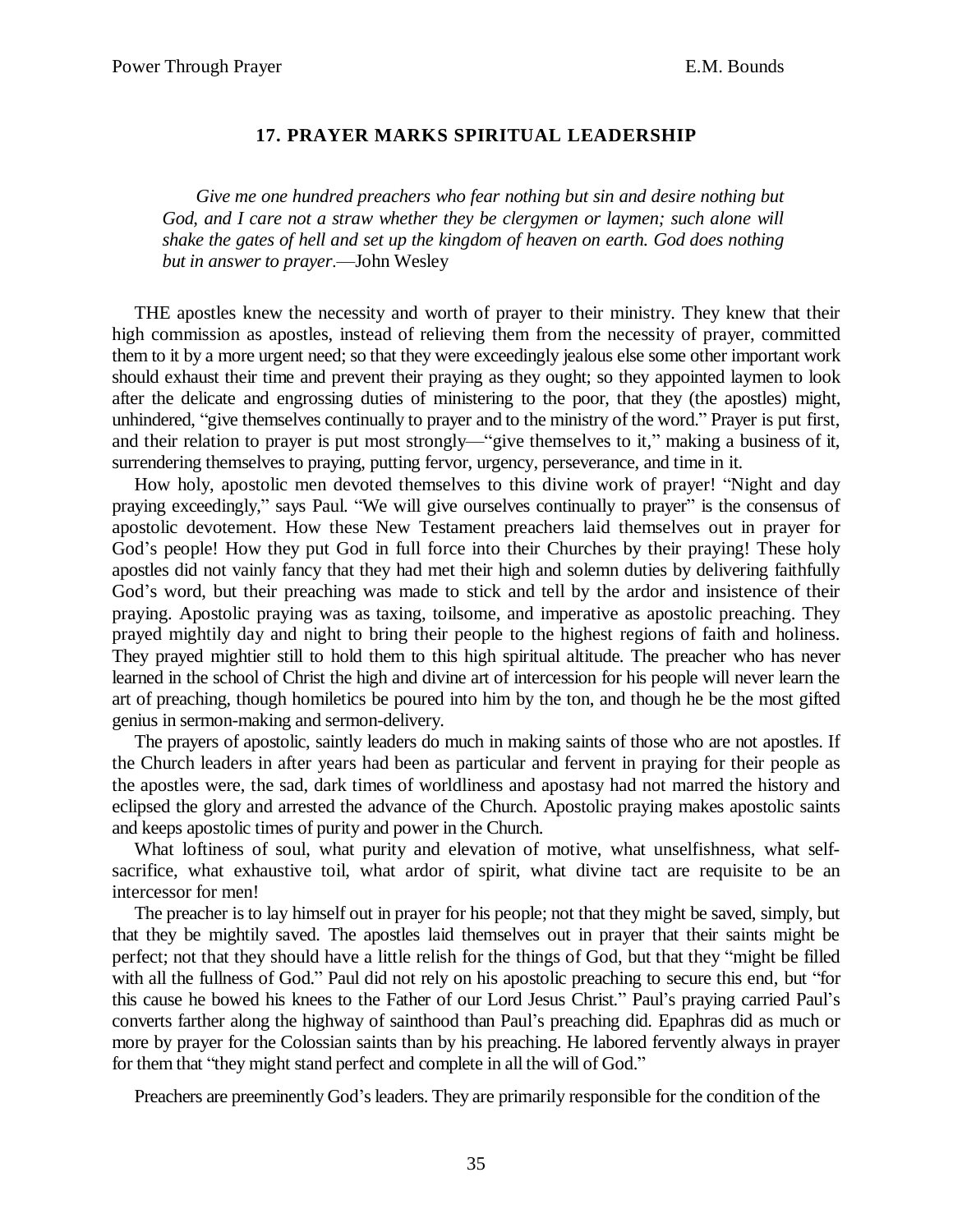Church. They shape its character, give tone and direction to its life.

Much every way depends on these leaders. They shape the times and the institutions. The Church is divine, the treasure it incases is heavenly, but it bears the imprint of the human. The treasure is in earthen vessels, and it smacks of the vessel. The Church of God makes, or is made by, its leaders. Whether it makes them or is made by them, it will be what its leaders are; spiritual if they are so, secular if they are, conglomerate if its leaders are. Israel's kings gave character to Israel's piety. A Church rarely revolts against or rises above the religion of its leaders. Strongly spiritual leaders; men of holy might, at the lead, are tokens of God's favor; disaster and weakness follow the wake of feeble or worldly leaders. Israel had fallen low when God gave children to be their princes and babes to rule over them. No happy state is predicted by the prophets when children oppress God's Israel and women rule over them. Times of spiritual leadership are times of great spiritual prosperity to the Church.

Prayer is one of the eminent characteristics of strong spiritual leadership. Men of mighty prayer are men of might and mold things. Their power with God has the conquering tread.

How can a man preach who does not get his message fresh from God in the closet? How can he preach without having his faith quickened, his vision cleared, and his heart warmed by his closeting with God? Alas, for the pulpit lips which are untouched by this closet flame. Dry and unctionless they will ever be, and truths divine will never come with power from such lips. As far as the real interests of religion are concerned, a pulpit without a closet will always be a barren thing.

A preacher may preach in an official, entertaining, or learned way without prayer, but between this kind of preaching and sowing God's precious seed with holy hands and prayerful, weeping hearts there is an immeasurable distance.

A prayerless ministry is the undertaker for all God's truth and for God's Church. He may have the most costly casket and the most beautiful flowers, but it is a funeral, notwithstanding the charmful array. A prayerless Christian will never learn God's truth; a prayerless ministry will never be able to teach God's truth. Ages of millennial glory have been lost by a prayerless Church. The coming of our Lord has been postponed indefinitely by a prayerless Church. Hell has enlarged herself and filled her dire caves in the presence of the dead service of a prayerless Church.

The best, the greatest offering is an offering of prayer. If the preachers of the twentieth century will learn well the lesson of prayer, and use fully the power of prayer, the millennium will come to its noon ere the century closes. "Pray without ceasing" is the trumpet call to the preachers of the twentieth century. If the twentieth century will get their texts, their thoughts, their words, their sermons in their closets, the next century will find a new heaven and a new earth. The old sin-stained and sin-eclipsed heaven and earth will pass away under the power of a praying ministry.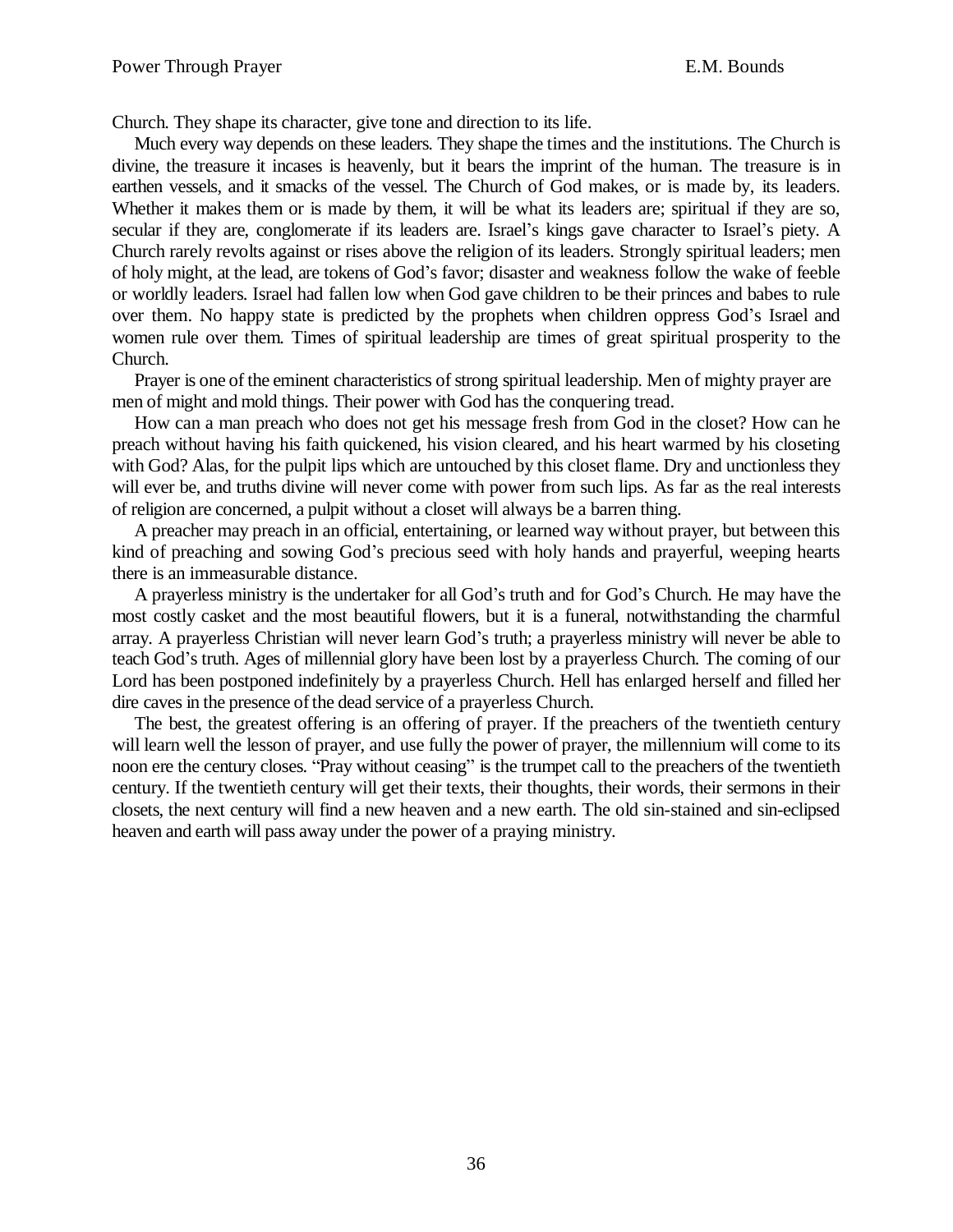# **18. PREACHERS NEED THE PRAYERS OF THE PEOPLE**

*If some Christians that have been complaining of their ministers had said and acted less before men and had applied themselves with all their might to cry to God for their ministers²had, as it were, risen and stormed heaven with their humble, fervent and incessant prayers for them—they would have been much more in the* way of success.**-**Jonathan Edwards

SOMEHOW the practice of praying in particular for the preacher has fallen into disuse or become discounted. Occasionally have we heard the practice arraigned as a disparagement of the ministry, being a public declaration by those who do it of the inefficiency of the ministry. It offends the pride of learning and self-sufficiency, perhaps, and these ought to be offended and rebuked in a ministry that is so derelict as to allow them to exist.

Prayer, to the preacher, is not simply the duty of his profession, a privilege, but it is a necessity. Air is not more necessary to the lungs than prayer is to the preacher. It is absolutely necessary for the preacher to pray. It is an absolute necessity that the preacher be prayed for. These two propositions are wedded into a union which ought never to know any divorce: *the preacher must pray; the preacher must be prayed for.* It will take all the praying he can do, and all the praying he can get done, to meet the fearful responsibilities and gain the largest, truest success in his great work. The true preacher, next to the cultivation of the spirit and fact of prayer in himself, in their intensest form, covets with a great covetousness the prayers of God's people.

The holier a man is, the more does he estimate prayer; the clearer does he see that God gives himself to the praying ones, and that the measure of God's revelation to the soul is the measure of the soul's longing, importunate prayer for God. Salvation never finds its way to a prayerless heart. The Holy Spirit never abides in a prayerless spirit. Preaching never edifies a prayerless soul. Christ knows nothing of prayerless Christians. The gospel cannot be projected by a prayerless preacher. Gifts, talents, education, eloquence, God's call, cannot abate the demand of prayer, but only intensify the necessity for the preacher to pray and to be prayed for. The more the preacher's eyes are opened to the nature, responsibility, and difficulties in his work, the more will he see, and if he be a true preacher the more will he feel, the necessity of prayer; not only the increasing demand to pray himself, but to call on others to help him by their prayers.

Paul is an illustration of this. If any man could project the gospel by dint of personal force, by brain power, by culture, by personal grace, by God's apostolic commission, God's extraordinary call, that man was Paul. That the preacher must be a man given to prayer, Paul is an eminent example. That the true apostolic preacher must have the prayers of other good people to give to his ministry its full quota of success, Paul is a preeminent example. He asks, he covets, he pleads in an impassioned way for the help of all God's saints. He knew that in the spiritual realm, as elsewhere, in union there is strength; that the concentration and aggregation of faith, desire, and prayer increased the volume of spiritual force until it became overwhelming and irresistible in its power. Units of prayer combined, like drops of water, make an ocean which defies resistance. So Paul, with his clear and full apprehension of spiritual dynamics, determined to make his ministry as impressive, as eternal, as irresistible as the ocean, by gathering all the scattered units of prayer and precipitating them on his ministry. May not the solution of Paul's preeminence in labors and results, and impress on the Church and the world, be found in this fact that he was able to center on himself and his ministry more of prayer than others? To his brethren at Rome he wrote: "Now I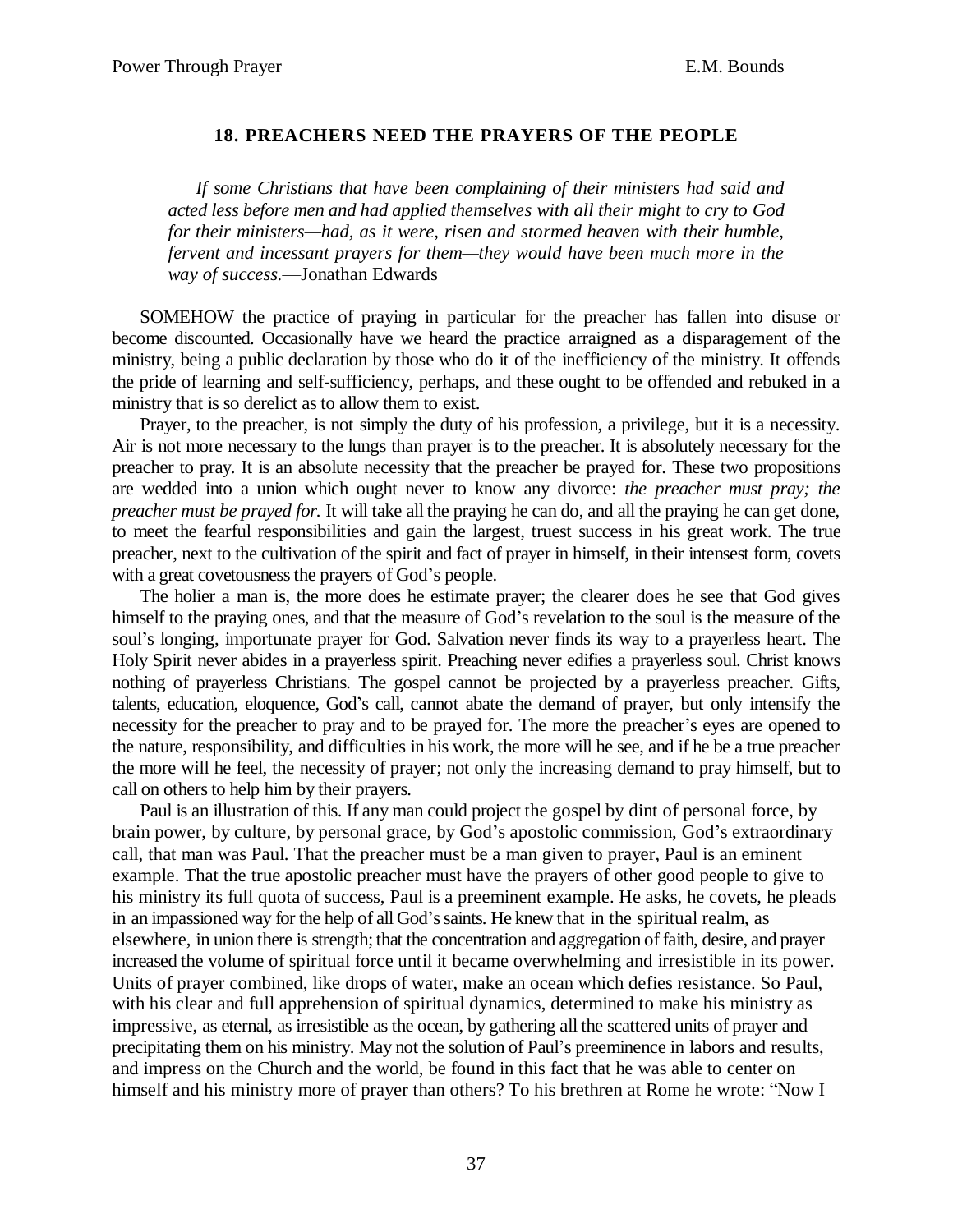beseech you, brethren, for the Lord Jesus Christ's sake, and for the love of the Spirit, that ye strive together with me in prayers to God for me." To the Ephesians he says: "Praying always with all prayer and supplication in the Spirit, and watching thereunto with all perseverance and supplication for all saints; and for me, that utterance may be given unto me, that I may open my mouth boldly, to make known the mystery of the gospel." To the Colossians he emphasizes: "Withal praying also for us, that God would open unto us a door of utterance, to speak the mystery of Christ, for which I am also in bonds: that I may make it manifest as I ought to speak.<sup> $\cdot$ </sup> To the Thessalonians he says sharply, strongly: "Brethren, pray for us." Paul calls on the Corinthian Church to help him: "Ye also helping together by prayer for us." This was to be part of their work. They were to lay to the helping hand of prayer. He in an additional and closing charge to the Thessalonian Church about the importance and necessity of their prayers says: "Finally, brethren, pray for us, that the word of the Lord may have free course, and be glorified, even as it is with you: and that we may be delivered from unreasonable and wicked men.´ He impresses the Philippians that all his trials and opposition can be made subservient to the spread of the gospel by the efficiency of their prayers for him. Philemon was to prepare a lodging for him, for through Philemon's prayer Paul was to be his guest.

Paul's attitude on this question illustrates his humility and his deep insight into the spiritual forces which project the gospel. More than this, it teaches a lesson for all times, that if Paul was so dependent on the prayers of God's saints to give his ministry success, how much greater the necessity that the prayers of God's saints be centered on the ministry of to-day!

Paul did not feel that this urgent plea for prayer was to lower his dignity, lessen his influence, or depreciate his piety. What if it did? Let dignity go, let influence be destroyed, let his reputation be marred—he must have their prayers. Called, commissioned, chief of the Apostles as he was, all his equipment was imperfect without the prayers of his people. He wrote letters everywhere, urging them to pray for him. Do you pray for your preacher? Do you pray for him in secret? Public prayers are of little worth unless they are founded on or followed up by private praying. The praying ones are to the preacher as Aaron and Hur were to Moses. They hold up his hands and decide the issue that is so fiercely raging around them.

The plea and purpose of the apostles were to put the Church to praying. They did not ignore the grace of cheerful giving. They were not ignorant of the place which religious activity and work occupied an the spiritual life; but not one nor all of these, in apostolic estimate or urgency, could at all compare in necessity and importance with prayer. The most sacred and urgent pleas were used, the most fervid exhortations, the most comprehensive and arousing words were uttered to enforce the allimportant obligation and necessity of prayer.

"Put the saints everywhere to praying" is the burden of the apostolic effort and the keynote of apostolic success. Jesus Christ had striven to do this in the days of his personal ministry. As he was moved by infinite compassion at the ripened fields of earth perishing for lack of laborers and pausing in his own praying—he tries to awaken the stupid sensibilities of his disciples to the duty of prayer as he charges them, "Pray ye the Lord of the harvest that he will send forth laborers into his harvest." "And he spake a parable unto them to this end, that men ought always to pray and not to faint."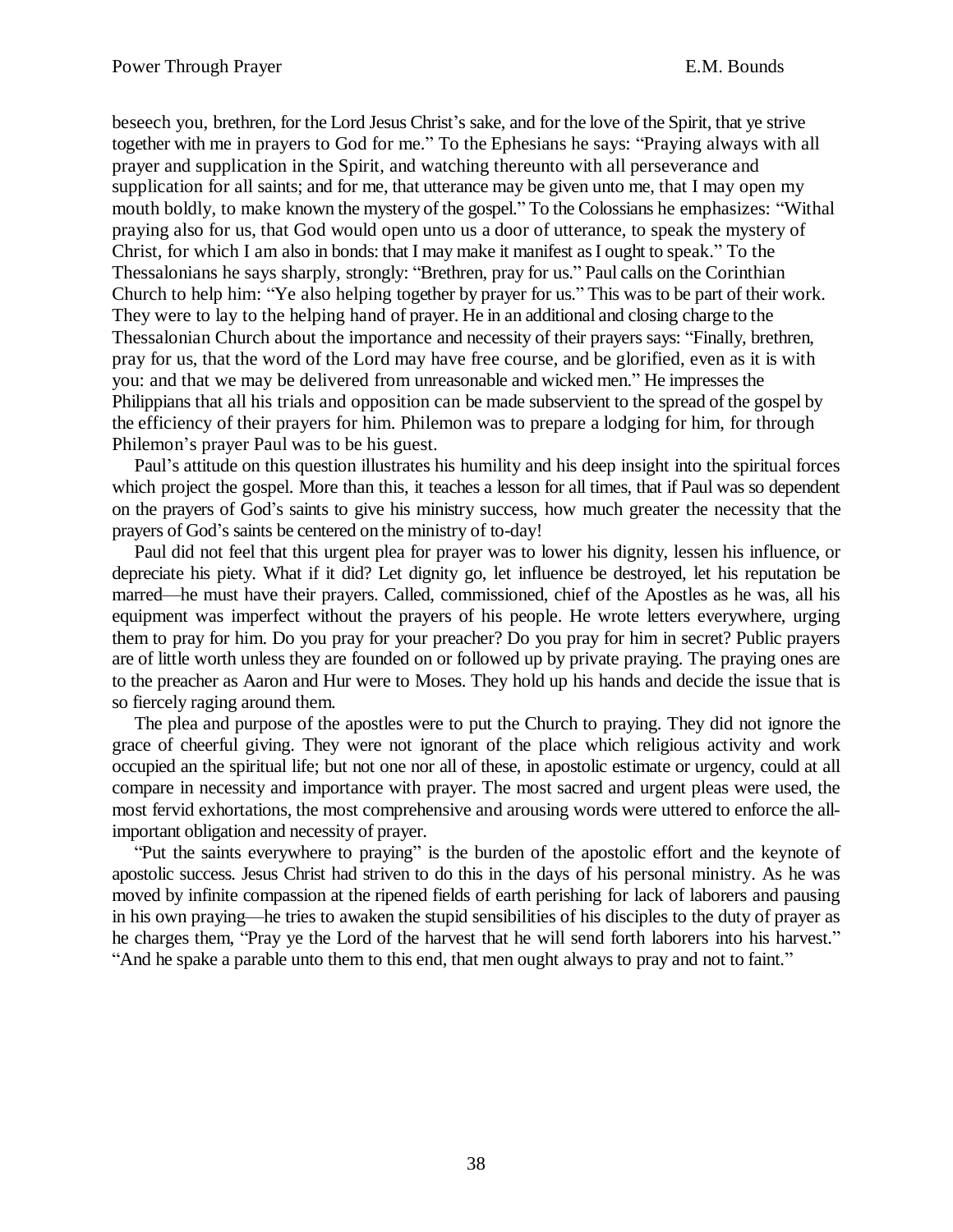# **19. DELIBERATION NECESSARY TO LARGEST RESULTS FROM PRAYER**

*This perpetual hurry of business and company ruins me in soul if not in body. More solitude and earlier hours! I suspect I have been allotting habitually too little time to religious exercises, as private devotion and religious meditation, Scripturereading, etc. Hence I am lean and cold and hard. I had better allot two hours or an hour and a half daily. I have been keeping too late hours, and hence have had but a hurried half hour in a morning to myself. Surely the experience of all good men confirms the proposition that without a due measure of private devotions the soul will grow lean. But all may be done through prayer²almighty prayer, I am ready to say²and why not? For that it is almighty is only through the gracious ordination of the God of love and truth. O then, pray, pray, pray!*—William Wilberforce

OUR devotions are not measured by the clock, but time is of their essence. The ability to wait and stay and press belongs essentially to our intercourse with God. Hurry, everywhere unseeming and damaging, is so to an alarming extent in the great business of communion with God. Short devotions are the bane of deep piety. Calmness, grasp, strength, are never the companions of hurry. Short devotions deplete spiritual vigor, arrest spiritual progress, sap spiritual foundations, blight the root and bloom of spiritual life. They are the prolific source of backsliding, the sure indication of a superficial piety; they deceive, blight, rot the seed, and impoverish the soil.

It is true that Bible prayers in word and print are short, but the praying men of the Bible were with God through many a sweet and holy wrestling hour. They won by few words but long waiting. The prayers Moses records may be short, but Moses prayed to God with fastings and mighty cryings forty days and nights.

The statement of Elijah's praying may be condensed to a few brief paragraphs, but doubtless Elijah, who when "praying he prayed," spent many hours of fiery struggle and lofty intercourse with God before he could, with assured boldness, say to Ahab, "There shall not be dew nor rain these years, but according to my word." The verbal brief of Paul's prayers is short, but Paul "prayed night" and day exceedingly." The "Lord's Prayer" is a divine epitome for infant lips, but the man Christ Jesus prayed many an all-night ere his work was done; and his all-night and long-sustained devotions gave to his work its finish and perfection, and to his character the fullness and glory of its divinity.

Spiritual work is taxing work, and men are loath to do it. Praying, true praying, costs an outlay of serious attention and of time, which flesh and blood do not relish. Few persons are made of such strong fiber that they will make a costly outlay when surface work will pass as well in the market. We can habituate ourselves to our beggarly praying until it looks well to us, at least it keeps up a decent form and quiets conscience—the deadliest of opiates! We can slight our praying, and not realize the peril till the foundations are gone. Hurried devotions make weak faith, feeble convictions, questionable piety. To be little with God is to be little for God. To cut short the praying makes the whole religious character short, scrimp, niggardly, and slovenly.

It takes good time for the full flow of God into the spirit. Short devotions cut the pipe of God's full flow. It takes time in the secret places to get the full revelation of God. Little time and hurry mar the picture.

Henry Martyn laments that "want of private devotional reading and shortness of prayer through incessant sermon-making had produced much strangeness between God and his soul." He judged that he had dedicated too much time to public ministrations and too little to private communion with God. He was much impressed to set apart times for fasting and to devote times for solemn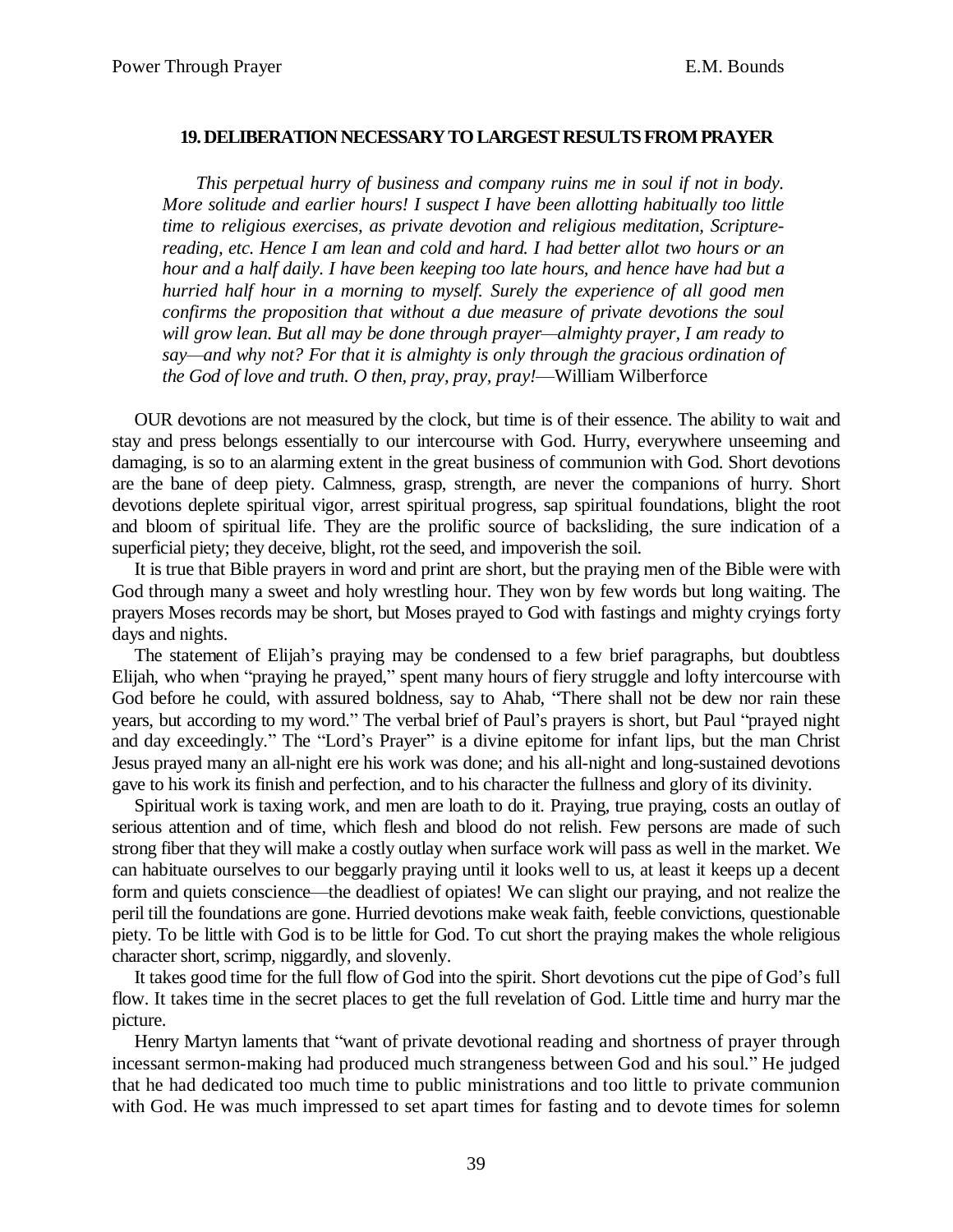prayer. Resulting from this he records: "Was assisted this morning to pray for two hours." Said William Wilberforce, the peer of kings: "I must secure more time for private devotions. I have been living far too public for me. The shortening of private devotions starves the soul; it grows lean and faint. I have been keeping too late hours." Of a failure in Parliament he says: "Let me record my grief and shame, and all, probably, from private devotions having been contracted, and so God let me stumble." More solitude and earlier hours was his remedy.

More time and early hours for prayer would act like magic to revive and invigorate many a decayed spiritual life. More time and early hours for prayer would be manifest in holy living. A holy life would not be so rare or so difficult a thing if our devotions were not so short and hurried. A Christly temper in its sweet and passionless fragrance would not be so alien and hopeless a heritage if our closet stay were lengthened and intensified. We live shabbily because we pray meanly. Plenty of time to feast in our closets will bring marrow and fatness to our lives. Our ability to stay with God in our closet measures our ability to stay with God out of the closet. Hasty closet visits are deceptive, defaulting. We are not only deluded by them, but we are losers by them in many ways and in many rich legacies. Tarrying in the closet instructs and wins. We are taught by it, and the greatest victories are often the results of great waiting—waiting till words and plans are exhausted, and silent and patient waiting gains the crown. Jesus Christ asks with an affronted emphasis, "Shall not God avenge his own elect which cry day and night unto him?"

To pray is the greatest thing we can do: and to do it well there must be calmness, time, and deliberation; otherwise it is degraded into the littlest and meanest of things. True praying has the largest results for good; and poor praying, the least. We cannot do too much of real praying; we cannot do too little of the sham. We must learn anew the worth of prayer, enter anew the school of prayer. There is nothing which it takes more time to learn. And if we would learn the wondrous art, we must not give a fragment here and there—"A little talk with Jesus," as the tiny saintlets sing—but we must demand and hold with iron grasp the best hours of the day for God and prayer, or there will be no praying worth the name.

This, however, is not a day of prayer. Few men there are who pray. Prayer is defamed by preacher and priest. In these days of hurry and bustle, of electricity and steam, men will not take time to pray. Preachers there are who "say prayers" as a part of their programme, on regular or state occasions; but who "stirs himself up to take hold upon God?" Who prays as Jacob prayed—till he is crowned as a prevailing, princely intercessor? Who prays as Elijah prayed—till all the locked-up forces of nature were unsealed and a famine-stricken land bloomed as the garden of God? Who prayed as Jesus Christ prayed as out upon the mountain he "continued all night in prayer to God?" The apostles "gave themselves to prayer"—the most difficult thing to get men or even the preachers to do. Laymen there are who will give their money—some of them in rich abundance—but they will not "give themselves" to prayer, without which their money is but a curse. There are plenty of preachers who will preach and deliver great and eloquent addresses on the need of revival and the spread of the kingdom of God, but not many there are who will do that without which all preaching and organizing are worse than vain—pray. It is out of date, almost a lost art, and the greatest benefactor this age could have is the man who will bring the preachers and the Church back to prayer.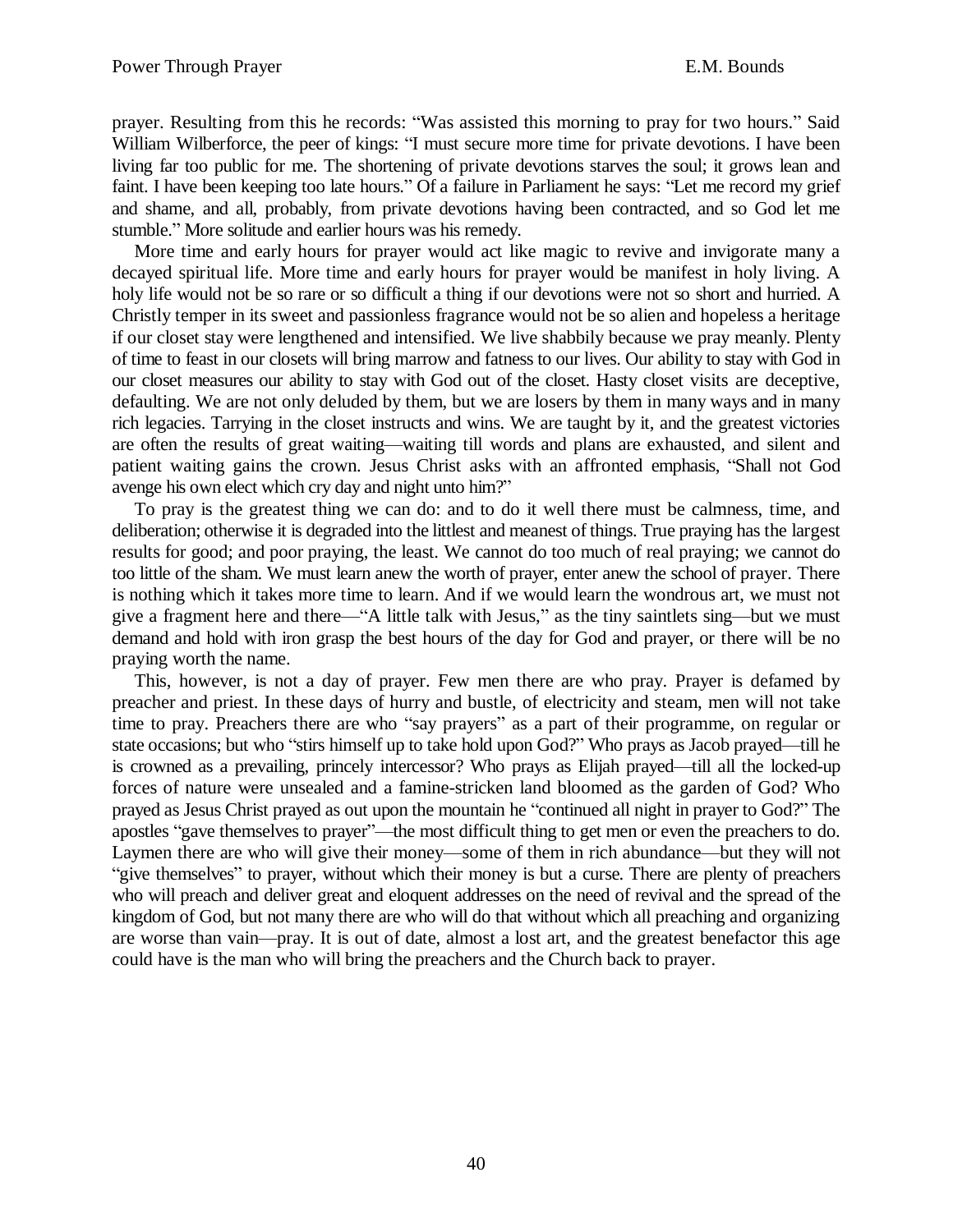# **20. A PRAYING PULPIT BEGETS A PRAYING PEW**

*I judge that my prayer is more than the devil himself; if it were otherwise, Luther would have fared differently long before this. Yet men will not see and acknowledge the great wonders or miracles God works in my behalf. If I should neglect prayer but a single day, I should lose a great deal of the fire of faith*—Martin Luther

ONLY glimpses of the great importance of prayer could the apostles get before Pentecost. But the Spirit coming and filling on Pentecost elevated prayer to its vital and all-commanding position in the gospel of Christ. The call now of prayer to every saint is the Spirit's loudest and most exigent call. Sainthood's piety is made, refined, perfected, by prayer. The gospel moves with slow and timid pace when the saints are not at their prayers early and late and long.

Where are the Christly leaders who can teach the modern saints how to pray and put them at it? Do we know we are raising up a prayerless set of saints? Where are the apostolic leaders who can put God's people to praying? Let them come to the front and do the work, and it will be the greatest work which can be done. An increase of educational facilities and a great increase of money force will be the direst curse to religion if they are not sanctified by more and better praying than we are doing. More praying will not come as a matter of course. The campaign for the twentieth or thirtieth century fund will not help our praying but hinder if we are not careful. Nothing but a specific effort from a praying leadership will avail. The chief ones must lead in the apostolic effort to radicate the vital importance and *fact* of prayer in the heart and life of the Church. None but praying leaders can have praying followers. Praying apostles will beget praying saints. A praying pulpit will beget praying pews. We do greatly need some body who can set the saints to this business of praying. We are not a generation of praying saints. Non-praying saints are a beggarly gang of saints who have neither the ardor nor the beauty nor the power of saints. Who will restore this breach? The greatest will he be of reformers and apostles, who can set the Church to praying.

We put it as our most sober judgment that the great need of the Church in this and all ages is men of such commanding faith, of such unsullied holiness, of such marked spiritual vigor and consuming zeal, that their prayers, faith, lives, and ministry will be of such a radical and aggressive form as to work spiritual revolutions which will form eras in individual and Church life.

We do not mean men who get up sensational stirs by novel devices, nor those who attract by a pleasing entertainment; but men who can stir things, and work revolutions by the preaching of God's Word and by the power of the Holy Ghost, revolutions which change the whole current of things.

Natural ability and educational advantages do not figure as factors in this matter; but capacity for faith, the ability to pray, the power of thorough consecration, the ability of self-littleness, an absolute losing of one's self in God's glory, and an ever-present and insatiable yearning and seeking after all the fullness of God—men who can set the Church ablaze for God; not in a noisy, showy way, but with an intense and quiet heat that melts and moves everything for God.

God can work wonders if he can get a suitable man. Men can work wonders if they can get God to lead them. The full endowment of the spirit that turned the world upside down would be eminently useful in these latter days. Men who can stir things mightily for God, whose spiritual revolutions change the whole aspect of things, are the universal need of the Church.

The Church has never been without these men; they adorn its history; they are the standing miracles of the divinity of the Church; their example and history are an unfailing inspiration and